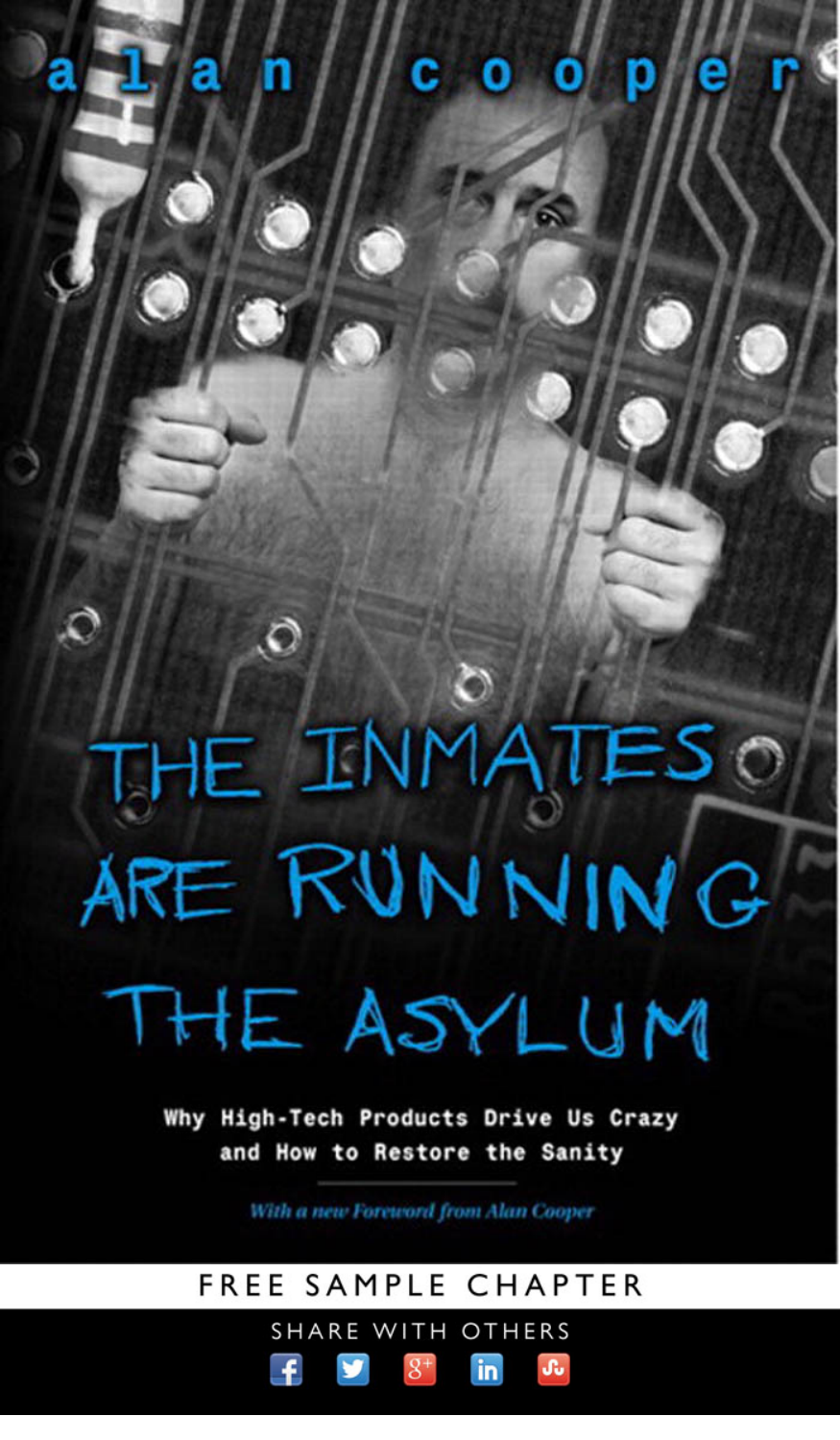# THE INMATES RE RUNNING THE ASYLUM



A Division of Pearson Education 800 East 96th Street, Indianapolis, Indiana 46240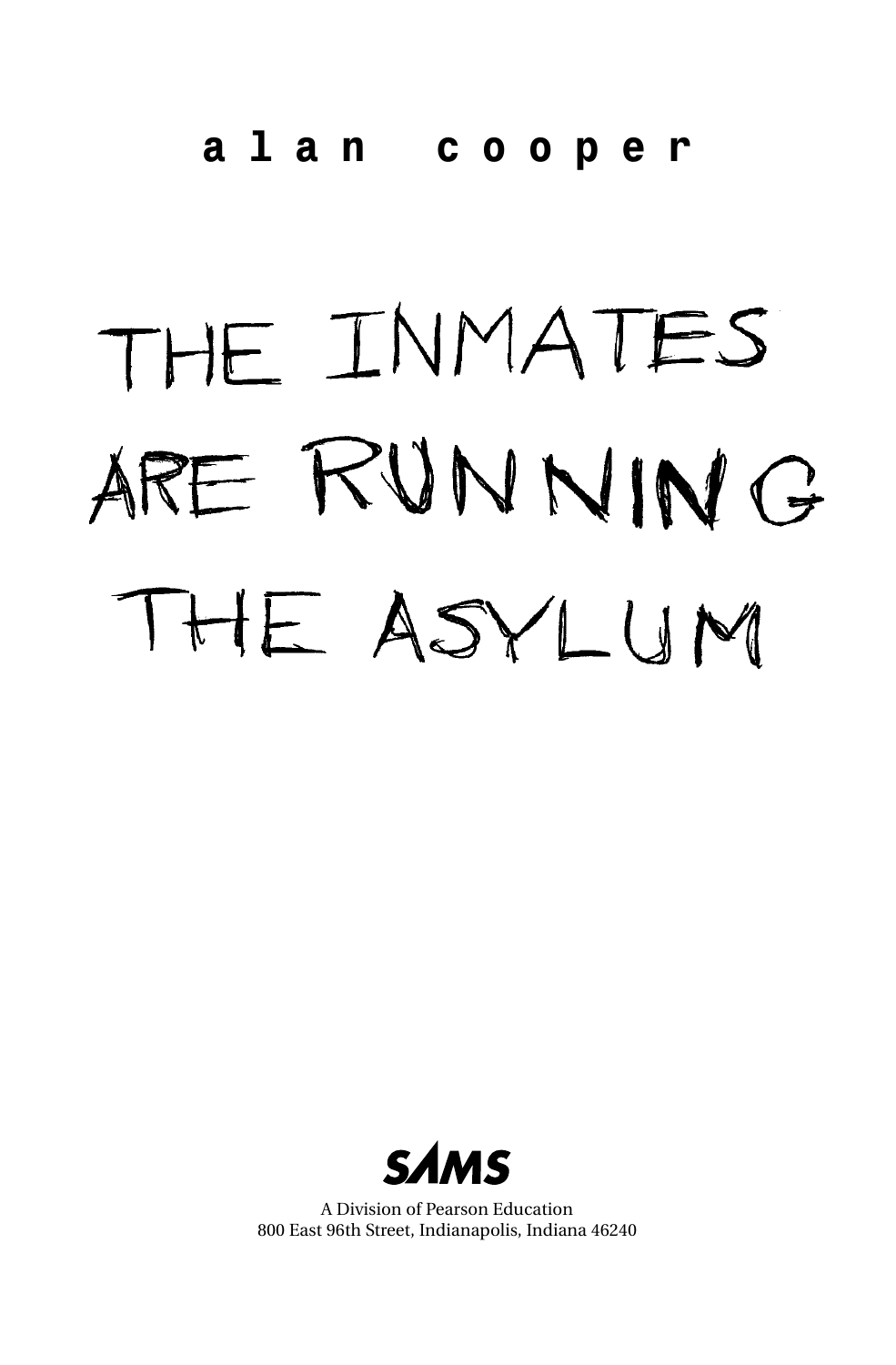#### *The Inmates Are Running the Asylum*

#### *Copyright* © *2004 by Sams Publishing*

All rights reserved. No part of this book shall be reproduced, stored in a retrieval system, or transmitted by any means, electronic, mechanical, photocopying, recording, or otherwise, without written permission from the publisher. No patent liability is assumed with respect to the use of the information contained herein. Although every precaution has been taken in the preparation of this book, the publisher and author assume no responsibility for errors or omissions. Nor is any liability assumed for damages resulting from the use of the information contained herein.

International Standard Book Number: 0-672-32614-0

Library of Congress Catalog Card Number: 2003116997

Printed in the United States of America

First Printing: March 2004

07 06 05 4 3

#### *Trademarks*

All terms mentioned in this book that are known to be trademarks or service marks have been appropriately capitalized. Sams Publishing cannot attest to the accuracy of this information. Use of a term in this book should not be regarded as affecting the validity of any trademark or service mark.

Goal-Directed design is a trademark of Cooper Interaction Design.

#### *Warning and Disclaimer*

Every effort has been made to make this book as complete and as accurate as possible, but no warranty or fitness is implied. The information provided is on an "as is" basis. The author and the publisher shall have neither liability nor responsibility to any person or entity with respect to any loss or damages arising from the information contained in this book.

#### *Bulk Sales*

Sams Publishing offers excellent discounts on this book when ordered in quantity for bulk purchases or special sales. For more information, please contact

**U.S. Corporate and Government Sales 1-800-382-3419 corpsales@pearsontechgroup.com**

For sales outside of the U.S., please contact

**International Sales international@pearsoned.com**

#### **Publisher** Paul Boger

**Executive Editor** Candace Hall

**Managing Editor** Charlotte Clapp

**Project Editor** Dan Knott

**Copy Editor** Eileen Cohen

**Indexer** Ken Johnson

**Proofreader** Juli Cook

**Publishing Coordinator** Cindy Teeters

**Interior Designer** Karen Ruggles

**Cover Designer** Alan Clements

**Page Layout** Eric S. Miller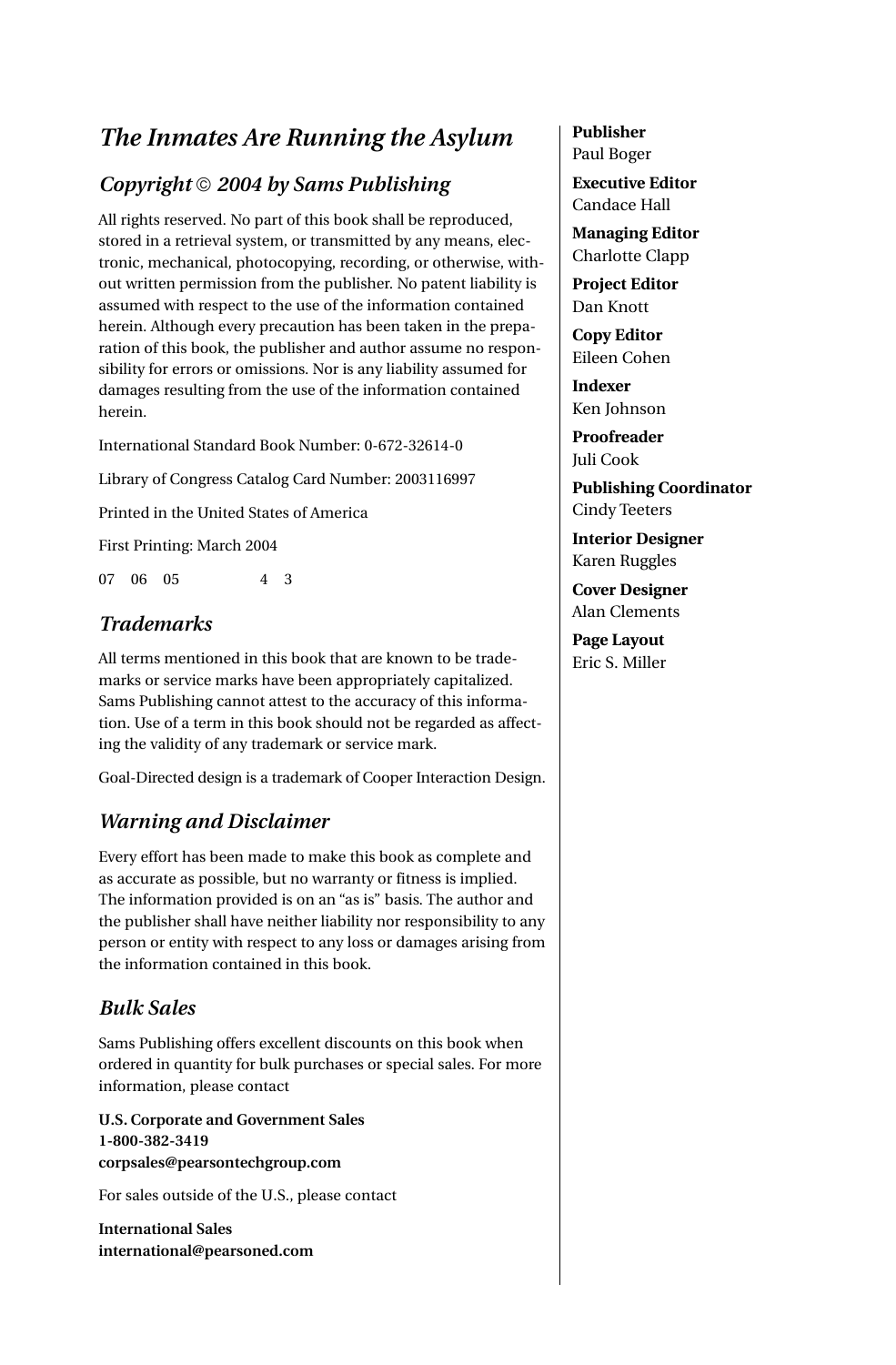#### D**EDICATION**

For Sue, Scott and Marty, with love.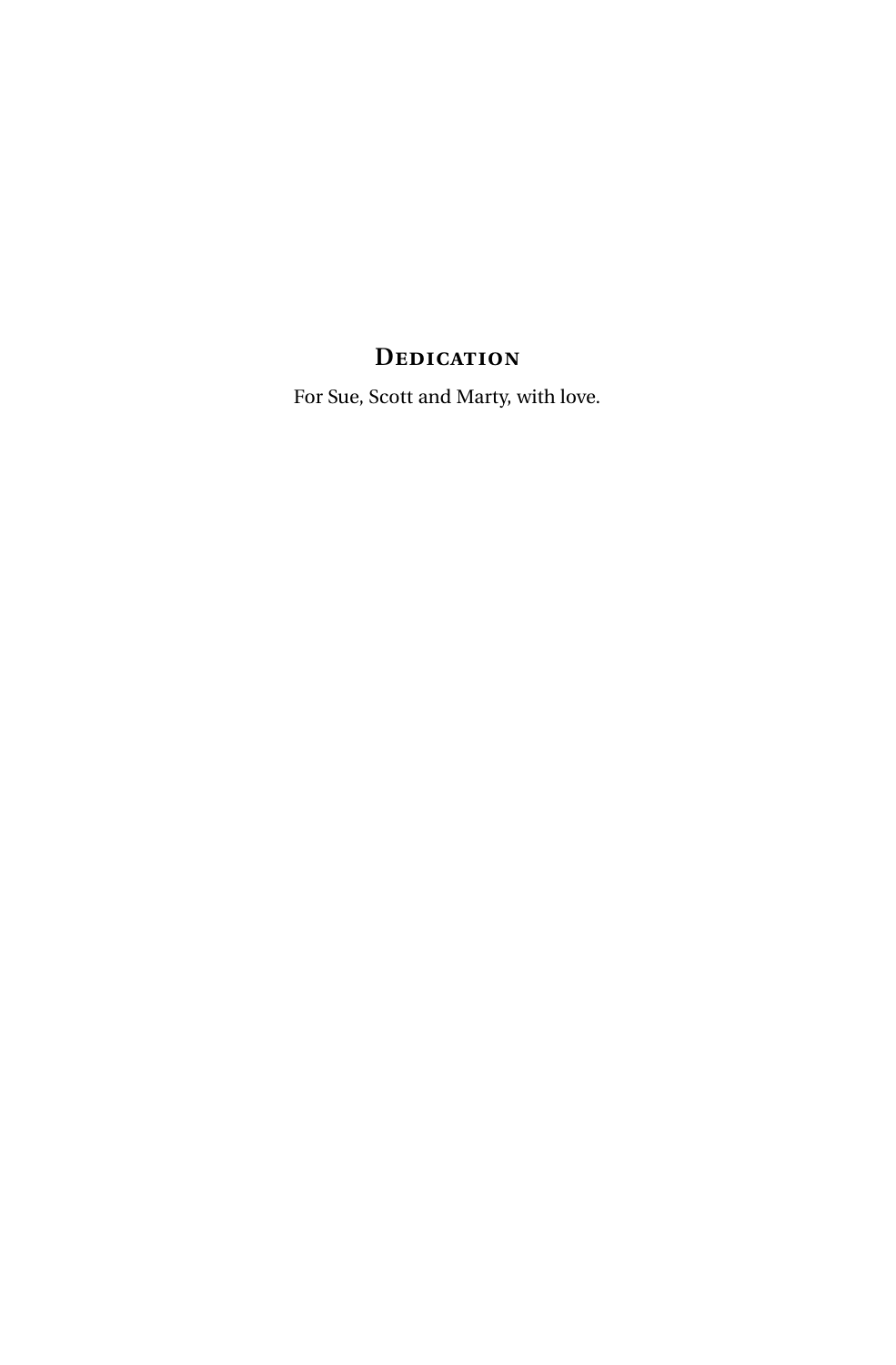#### **Acknowledgments**

I could not have written this book without the care and help of many wonderful friends and colleagues. In particular, several people performed the demanding and difficult job of reading and commenting on the manuscript, sometimes more than once. Their comments made me answer tough questions, introduce my topics, sum up my points, quench my flames, and corral my wild fits of indignation. The book is far better because of the contributions of Kim Goodwin, Lane Halley, Kelly Bowman, Scott McGregor, David West, Mike Nelson, Mark Dziersk, Alan Karp, Terry Swack, Louie Weitzman, Wayne Greenwood, Ryan Olshavsky, John Meyer, Lisa Saunders, Winnie Shows, Kevin Wandryk, Glenn Halstead, Bryan O'Sullivan, Chuck Owen, Mike Swaine, and Skip Walter. I really appreciate your time, care, and wisdom. In particular, Jonathan Korman's comments and counsel were invaluable in helping me to distill my themes. I must also thank all the talented and hard-working people at Cooper Interaction Design who did my job for me while I was busy writing. Deserving of special thanks is Design Director Wayne Greenwood, who did a great job under pressure keeping our design quality and morale high.

Getting the illustrations done turned out to be one of the more interesting production challenges. Chad Kubo, the masterful creator of the images, did a remarkable job of interpreting my vague ideas into crisp and memorable images. They add a lot to the book. The illustrations could not have been done at all without the tireless art direction work of Penny Bayless and David Hale. Still others helped with the many production tasks. Thanks to Brit Katzen for fact checking and research and Mike Henry for copy editing.

Writing a book is a business, and for making it a successful one I also owe sincere thanks to my team of technology-savvy businesspersons, headed by my agent Jim Levine, and including Glenn Halstead, Lynne Bowman, Kelly Bowman, and Sue Cooper. At Pearson, Brad Jones supported this project throughout, but the most credit goes to Chris Webb, whose tenacity, focus, and hard work really made *The Inmates* happen.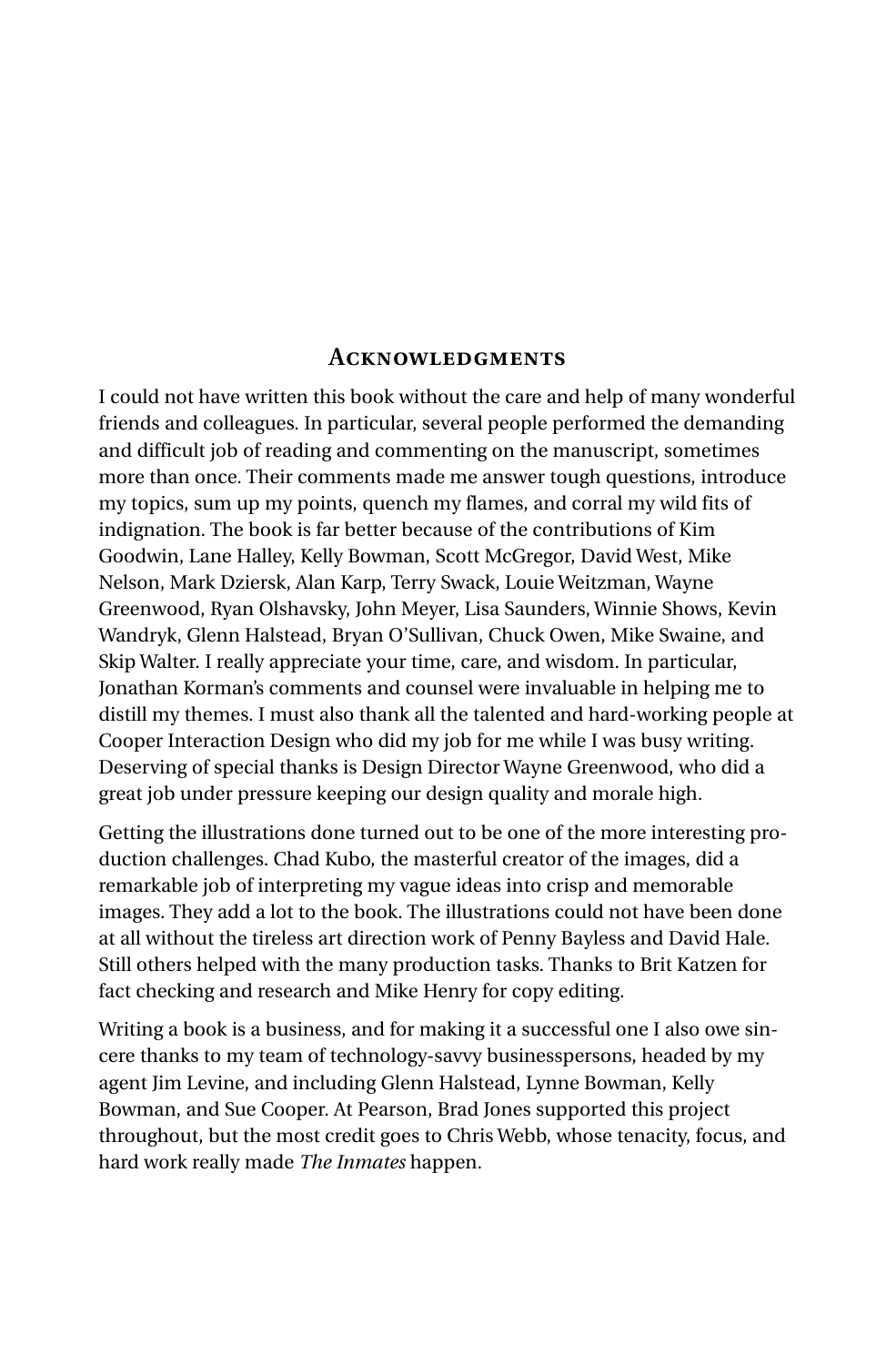

I really appreciate the many people who provided moral support, anecdotes, advice, and time. Thanks very much to Daniel Appleman, Todd Basche, Chris Bauer, Jeff Bezos, Alice Blair, Michel Bourque, Po Bronson, Steve Calde, David Carlick, Jeff Carlick, Carol Christie, Clay Collier, Kendall Cosby, Dan Crane, Robert X. Cringely, Troy Daniels, Lisa Powers, Philip Englehardt, Karen Evensen, Ridgely Evers, Royal Farros, Pat Fleck, David Fore, Ed Forman, Ed Fredkin, Jean-Louis Gassee, Jim Gay, Russ Goldin, Vlad Gorelik, Marcia Gregory, Garrett Gruener, Chuck Hartledge, Ted Harwood, Will Hearst, Tamra Heathershaw-Hart, J.D. Hildebrand, Laurie Hills, Peter Hirshberg, Larry Keeley, Gary Kratkin, Deborah Kurata, Tom Lafleur, Paul Laughton, Ellen Levy, Steven List, T.C. Mangan, David Maister, Robert May, Don McKinney, Kathryn Meadows, Lisa Mitchell, Geoffrey Moore, Bruce Mowery, Nate Myers, Ed Niehaus, Constance Petersen, Keith Pleas, Robert Reimann, John Rivlin, Howard Rheingold, Heidi Roizen, Neil Rubenking, Paul Saffo, Josh Seiden, Russ Siegelman, Donna Slote, Linda Stone, Toni Walker, Kevin Weeks, Kevin Welch, Dan Willis, Heather Winkle, Stephen Wildstrom, Terry Winograd, John Zicker, and Pierluigi Zappacosta.

This "year long" project took 20 months, and my family showed great patience with me. I owe the greatest debt of love and thanks to my wife, Sue Cooper, and to my handsome young sons, Scott and Marty. I love you with all of my heart.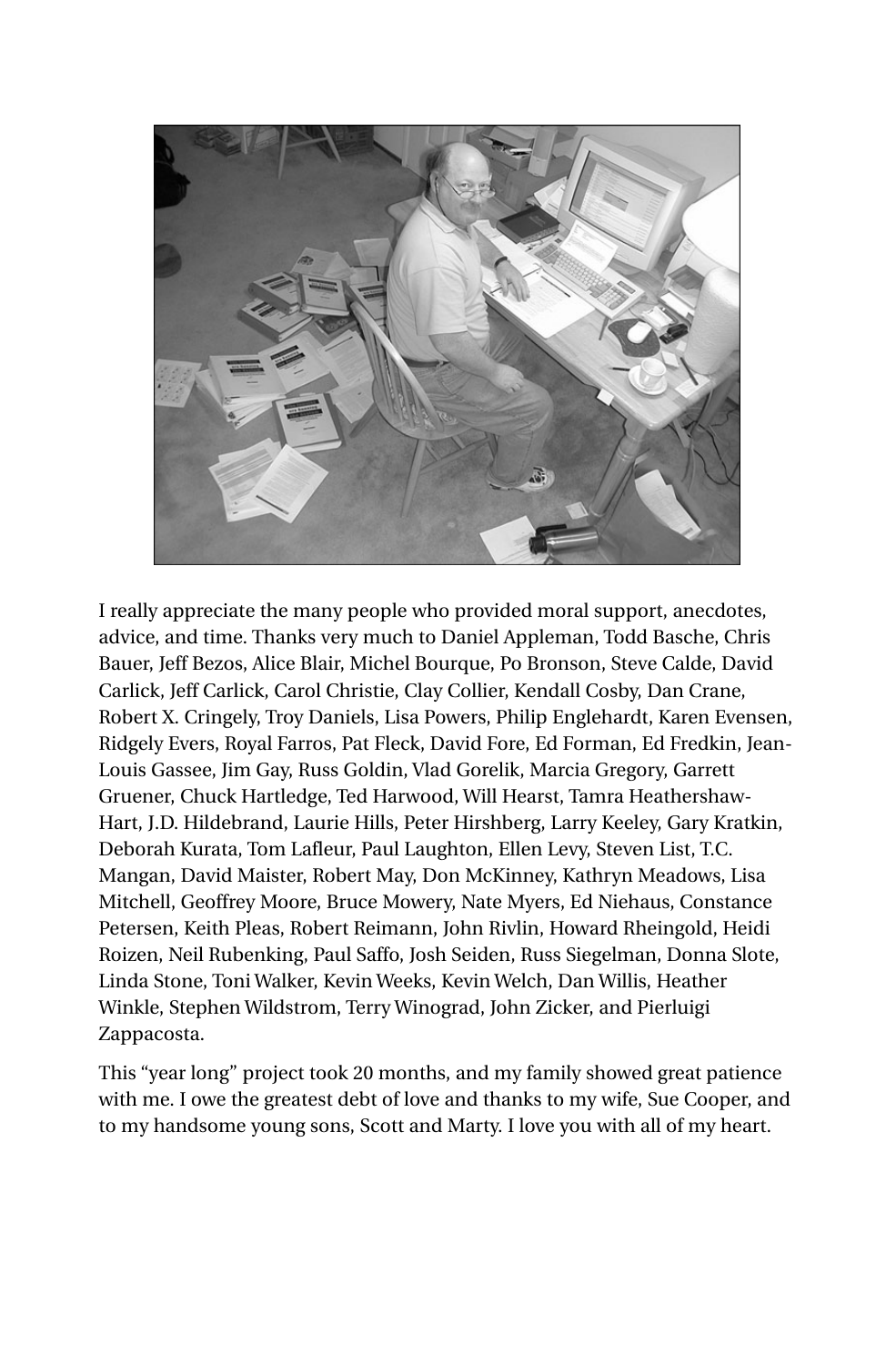#### **Table of Contents**

<span id="page-6-0"></span>

| <b>Part I Computer Obliteracy</b>                        |  |
|----------------------------------------------------------|--|
|                                                          |  |
| What Do You Get When You Cross a Computer                |  |
|                                                          |  |
| What Do You Get When You Cross a Computer                |  |
|                                                          |  |
| What Do You Get When You Cross a Computer                |  |
|                                                          |  |
| What Do You Get When You Cross a Computer with a Car? 8  |  |
| What Do You Get When You Cross a Computer with a Bank? 8 |  |
|                                                          |  |
|                                                          |  |
| What Do You Get When You Cross a Computer                |  |
|                                                          |  |
|                                                          |  |
|                                                          |  |
|                                                          |  |
|                                                          |  |
|                                                          |  |
|                                                          |  |
| The Relationship Between Programmers and Designers22     |  |
|                                                          |  |
|                                                          |  |
|                                                          |  |
|                                                          |  |
|                                                          |  |
|                                                          |  |
|                                                          |  |
|                                                          |  |
|                                                          |  |
|                                                          |  |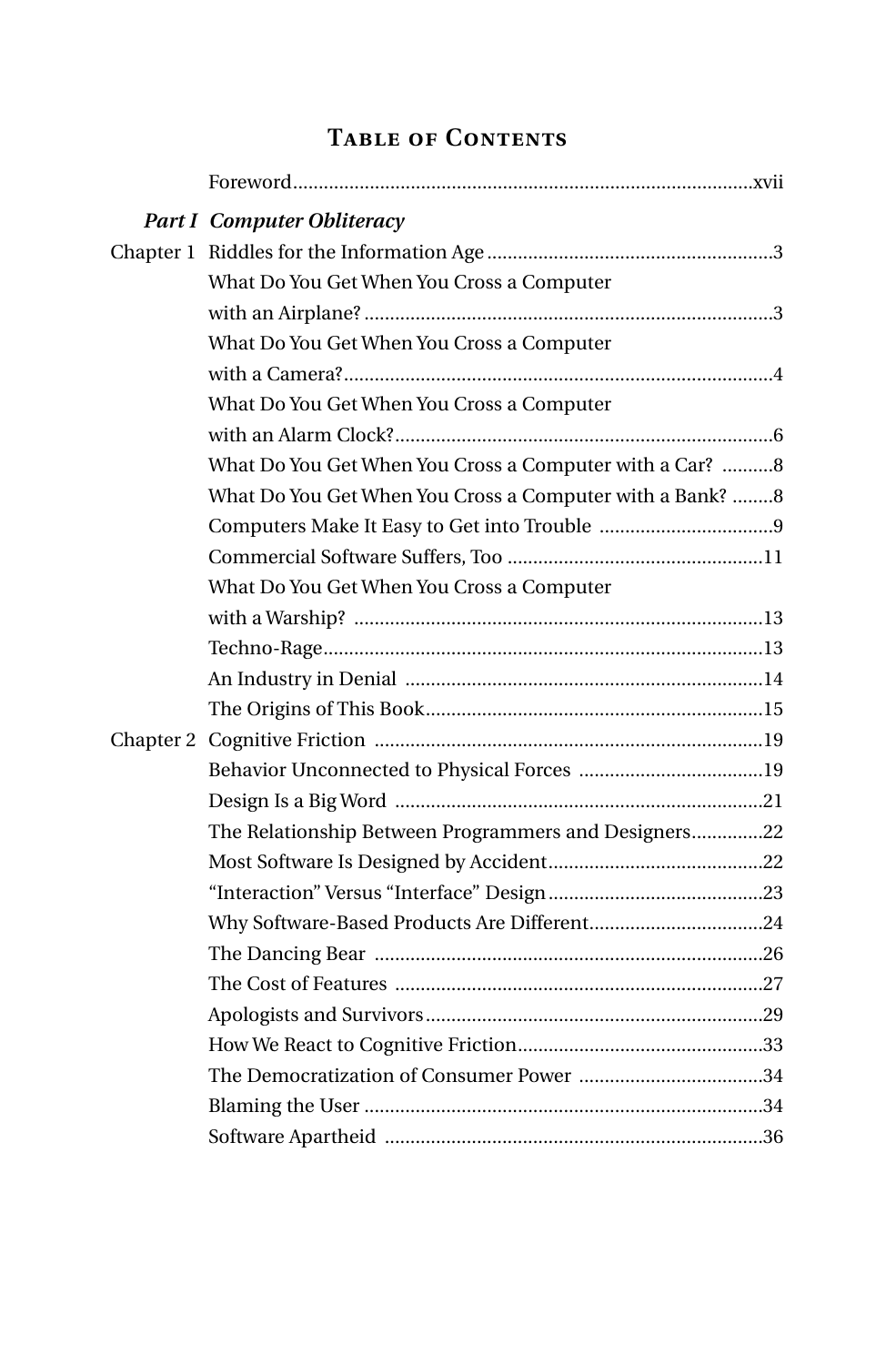#### <span id="page-7-0"></span>Part II It Costs You Big Time

|  | Iteration and the Myth of the Unpredictable Market48 |  |
|--|------------------------------------------------------|--|
|  |                                                      |  |
|  | The Only Thing More Expensive Than Writing Software  |  |
|  |                                                      |  |
|  |                                                      |  |
|  |                                                      |  |
|  |                                                      |  |
|  | If It Were a Problem, Wouldn't It Have Been Solved   |  |
|  |                                                      |  |
|  |                                                      |  |
|  |                                                      |  |
|  |                                                      |  |
|  |                                                      |  |
|  |                                                      |  |
|  |                                                      |  |
|  |                                                      |  |
|  |                                                      |  |
|  |                                                      |  |
|  |                                                      |  |
|  |                                                      |  |
|  |                                                      |  |
|  |                                                      |  |
|  |                                                      |  |
|  |                                                      |  |
|  |                                                      |  |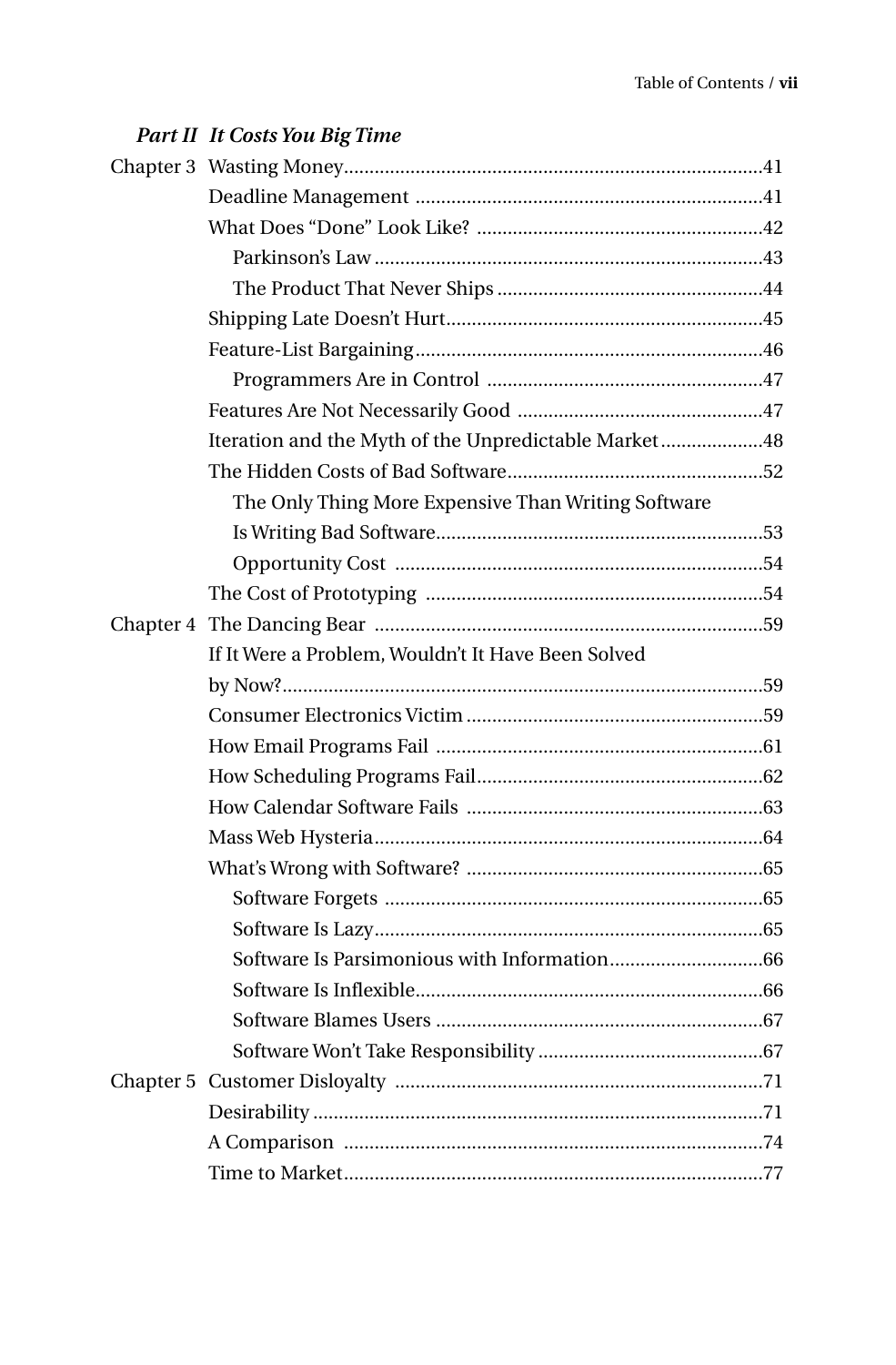#### *[Part III Eating Soup with a Fork](#page--1-0)*

| Chapter 7 |                                                        |  |
|-----------|--------------------------------------------------------|--|
|           |                                                        |  |
|           |                                                        |  |
|           |                                                        |  |
|           | Programmers Exchange Success for Understanding 97      |  |
|           | Programmers Focus on What Is Possible to the Exclusion |  |
|           |                                                        |  |
|           |                                                        |  |
|           |                                                        |  |
|           |                                                        |  |
|           |                                                        |  |
|           |                                                        |  |
|           |                                                        |  |
|           |                                                        |  |
|           |                                                        |  |
|           |                                                        |  |
|           | The Process Is Dehumanizing, Not the Technology120     |  |
|           | <b>Part IV Interaction Design Is Good Business</b>     |  |
|           |                                                        |  |
|           |                                                        |  |
|           |                                                        |  |
|           | The Roll-Aboard Suitcase and Sticky Notes 126          |  |
|           |                                                        |  |
|           |                                                        |  |
|           |                                                        |  |
|           |                                                        |  |
|           |                                                        |  |
|           |                                                        |  |
|           | Both Designers and Programmers Need Personas 134       |  |
|           |                                                        |  |
|           |                                                        |  |
|           |                                                        |  |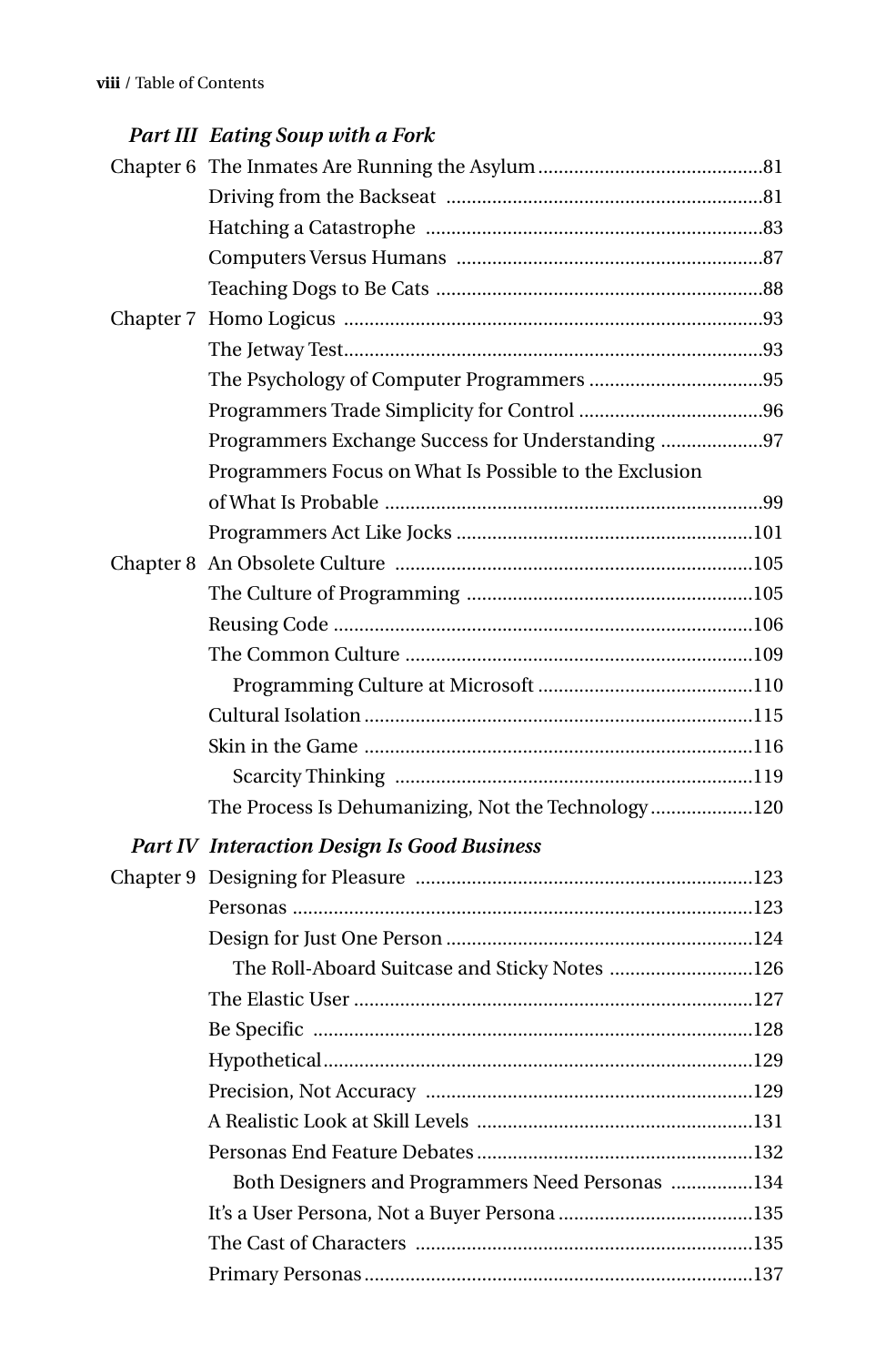|  | Goals Are the Reason Why We Perform Tasks 149               |  |
|--|-------------------------------------------------------------|--|
|  |                                                             |  |
|  | Programmers Do Task-Directed Design 151                     |  |
|  |                                                             |  |
|  |                                                             |  |
|  | Goal-Directed Classroom Management 153                      |  |
|  |                                                             |  |
|  |                                                             |  |
|  |                                                             |  |
|  |                                                             |  |
|  |                                                             |  |
|  |                                                             |  |
|  |                                                             |  |
|  |                                                             |  |
|  |                                                             |  |
|  |                                                             |  |
|  |                                                             |  |
|  |                                                             |  |
|  |                                                             |  |
|  |                                                             |  |
|  |                                                             |  |
|  |                                                             |  |
|  | Polite Software Is Taciturn About Its Personal Problems 165 |  |
|  |                                                             |  |
|  |                                                             |  |
|  |                                                             |  |
|  |                                                             |  |
|  |                                                             |  |
|  | Polite Software Gives Instant Gratification170              |  |
|  |                                                             |  |
|  |                                                             |  |
|  |                                                             |  |
|  |                                                             |  |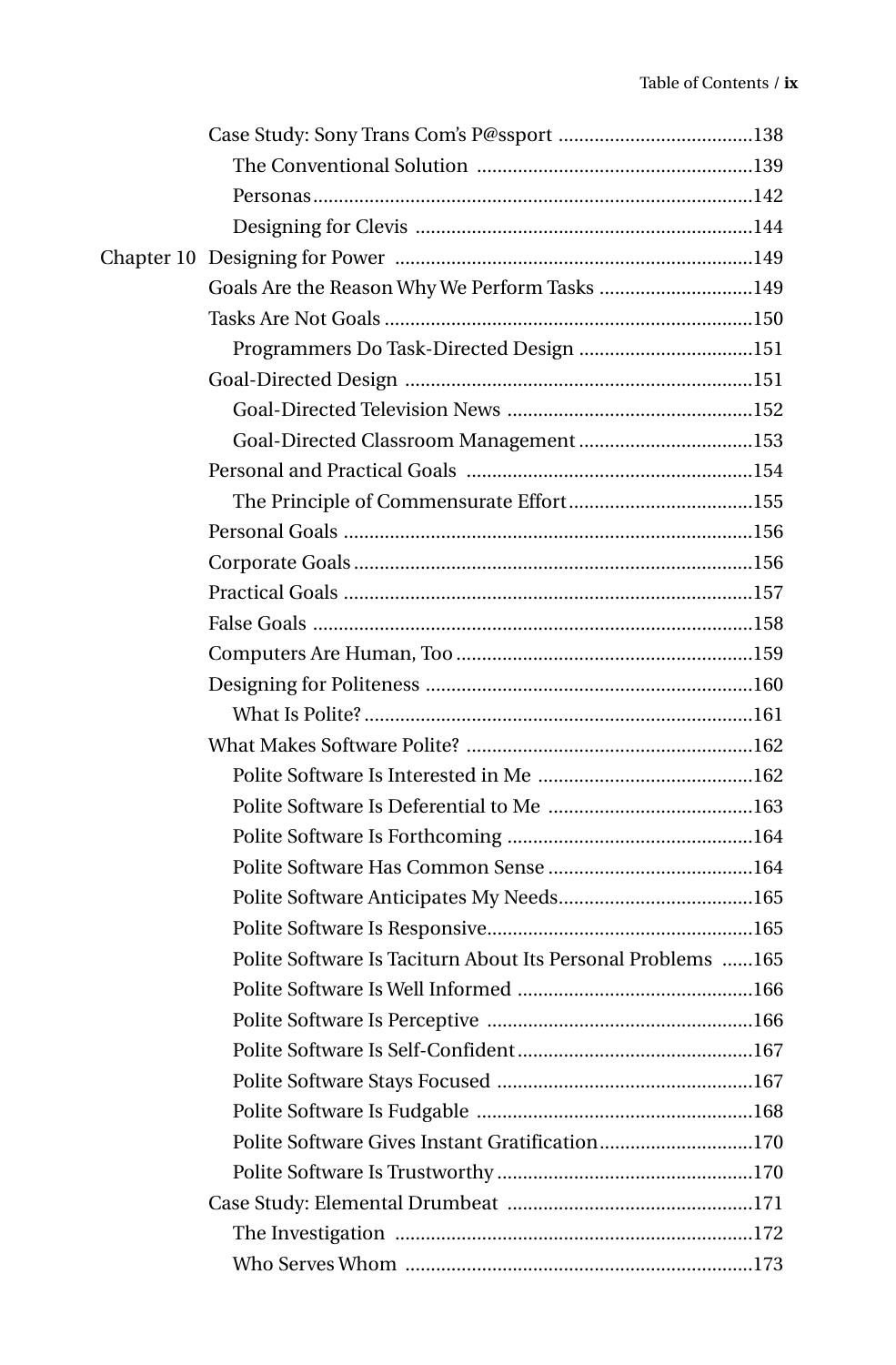|  | Part V Getting Back into the Driver's Seat |  |
|--|--------------------------------------------|--|
|  |                                            |  |
|  |                                            |  |
|  |                                            |  |
|  |                                            |  |
|  |                                            |  |
|  |                                            |  |
|  |                                            |  |
|  |                                            |  |
|  |                                            |  |
|  |                                            |  |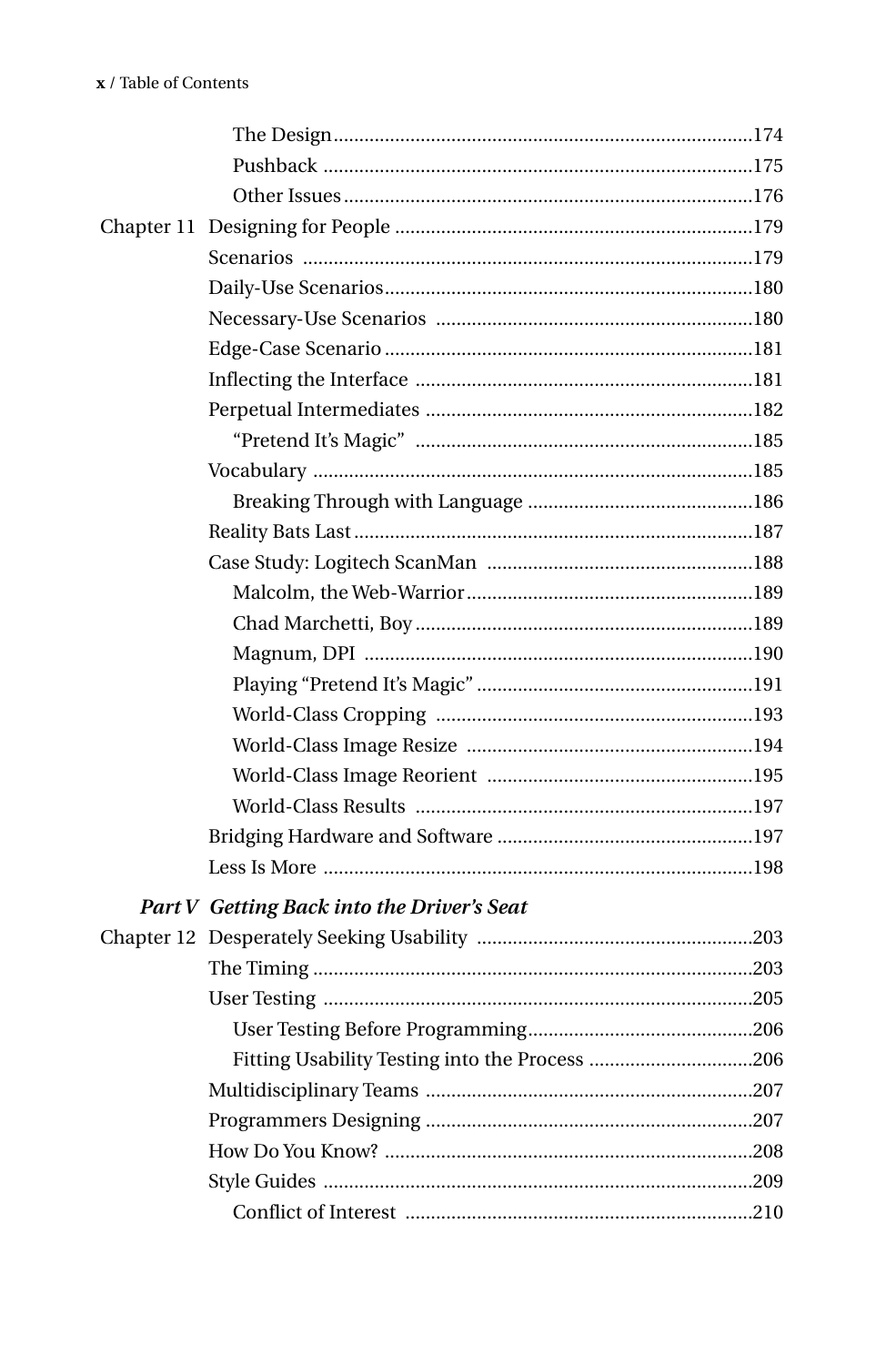<span id="page-11-0"></span>

| Conceptual Integrity Is a Core Competence 219         |  |
|-------------------------------------------------------|--|
|                                                       |  |
|                                                       |  |
|                                                       |  |
|                                                       |  |
|                                                       |  |
|                                                       |  |
|                                                       |  |
|                                                       |  |
|                                                       |  |
|                                                       |  |
|                                                       |  |
| Design Documents Benefit Programmers 228              |  |
|                                                       |  |
| Design Documents Help Documenters and Tech Support230 |  |
|                                                       |  |
| Design Documents Benefit the Whole Company 231        |  |
|                                                       |  |
|                                                       |  |
| Where Interaction Designers Come From 233             |  |
|                                                       |  |
|                                                       |  |
|                                                       |  |
|                                                       |  |
|                                                       |  |
|                                                       |  |
|                                                       |  |
|                                                       |  |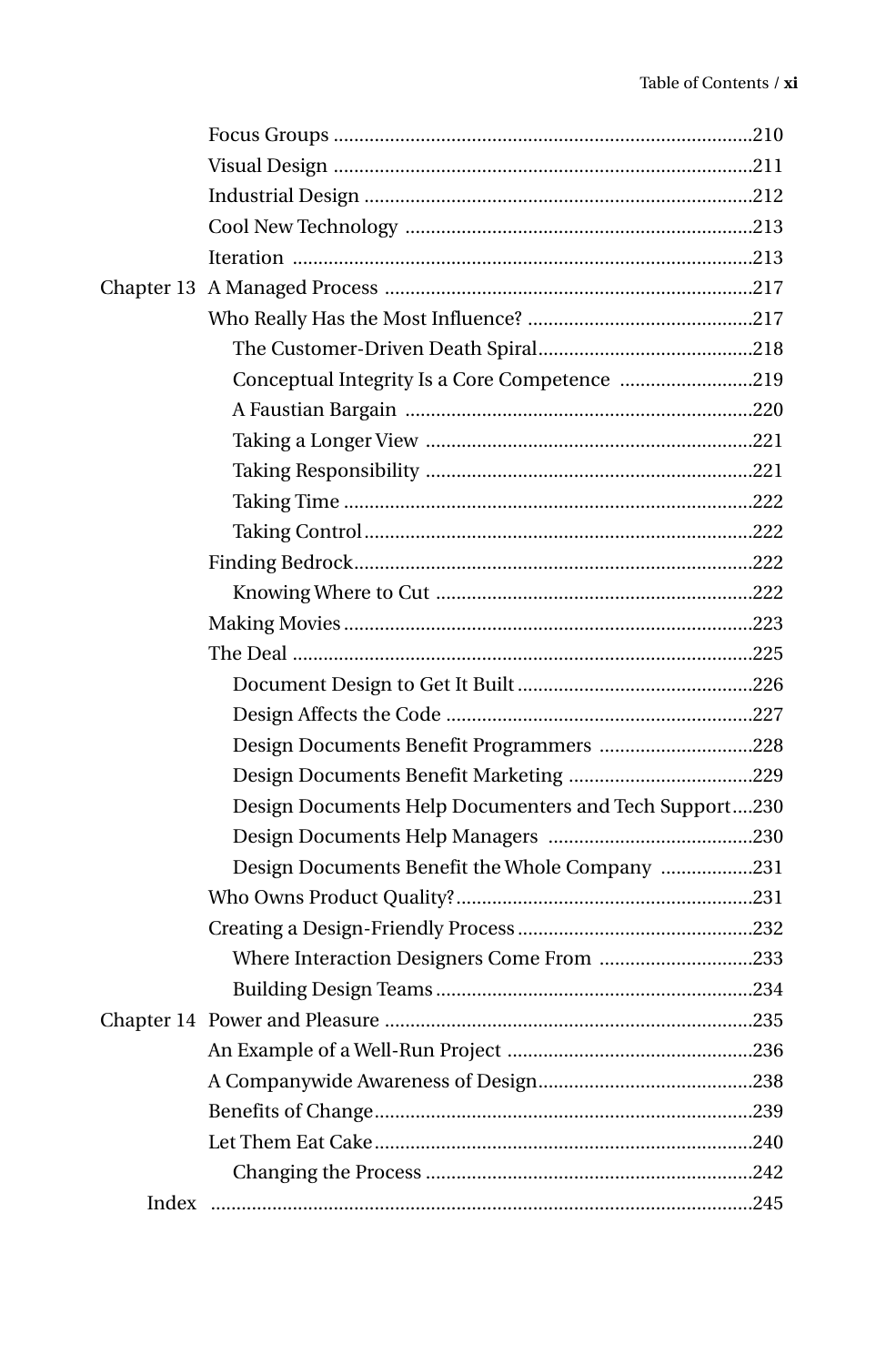#### **Introduction**

Run for your lives—the computers are invading. Awesomely powerful computers tackling ever more important tasks with awkward, old-fashioned interfaces. As these machines leak into every corner of our lives, they will annoy us, infuriate us, and even kill a few of us. In turn, we will be tempted to kill our computers, but we won't dare because we are already utterly, irreversibly dependent on these hopeful monsters that make modern life possible.

Fortunately, we have another option. We need to fundamentally rethink how humans and machines interact. And rethink the relationship in deep and novel ways, for the fault for our burgeoning problems lies not with our machines, but with us. Humans designed the interfaces we hate; humans continue to use dysfunctional machines even as the awkward interfaces strain their eyes, ache their backs, and ruin their wrist tendons. We all are, as the title of this book suggests, the inmates running the techno-asylum of our own creation.

This book is a guide to our escape. Or rather, Alan Cooper reveals that the door to the asylum lies wide open. We are free to leave any time we want, but mad as we have all become, we never noticed until now. The secret lies in redefining the way we interact with our computers in a larger context.

Alan Cooper is not merely a fellow inmate; he is also a heretic whose ideas will likely infuriate those who would want to keep us locked up. These are the engineers who built the systems we hate and who still believe the way out of this mess is to build better interfaces. But the very notion of *interface* is itself an artifact of an age when computers were scarce and puny, and barely able to interact with their human masters. *Interface* made sense when the entire interaction took place across the glass-thin no-man land of a computer screen. Now it is an utterly dangerous notion in a world where computers are slipping into every corner of our lives. Computers no longer interface with humans—they interact, and the interaction will become steadily deeper, more subtle, and more crucial to our collective sanity and ultimate survival.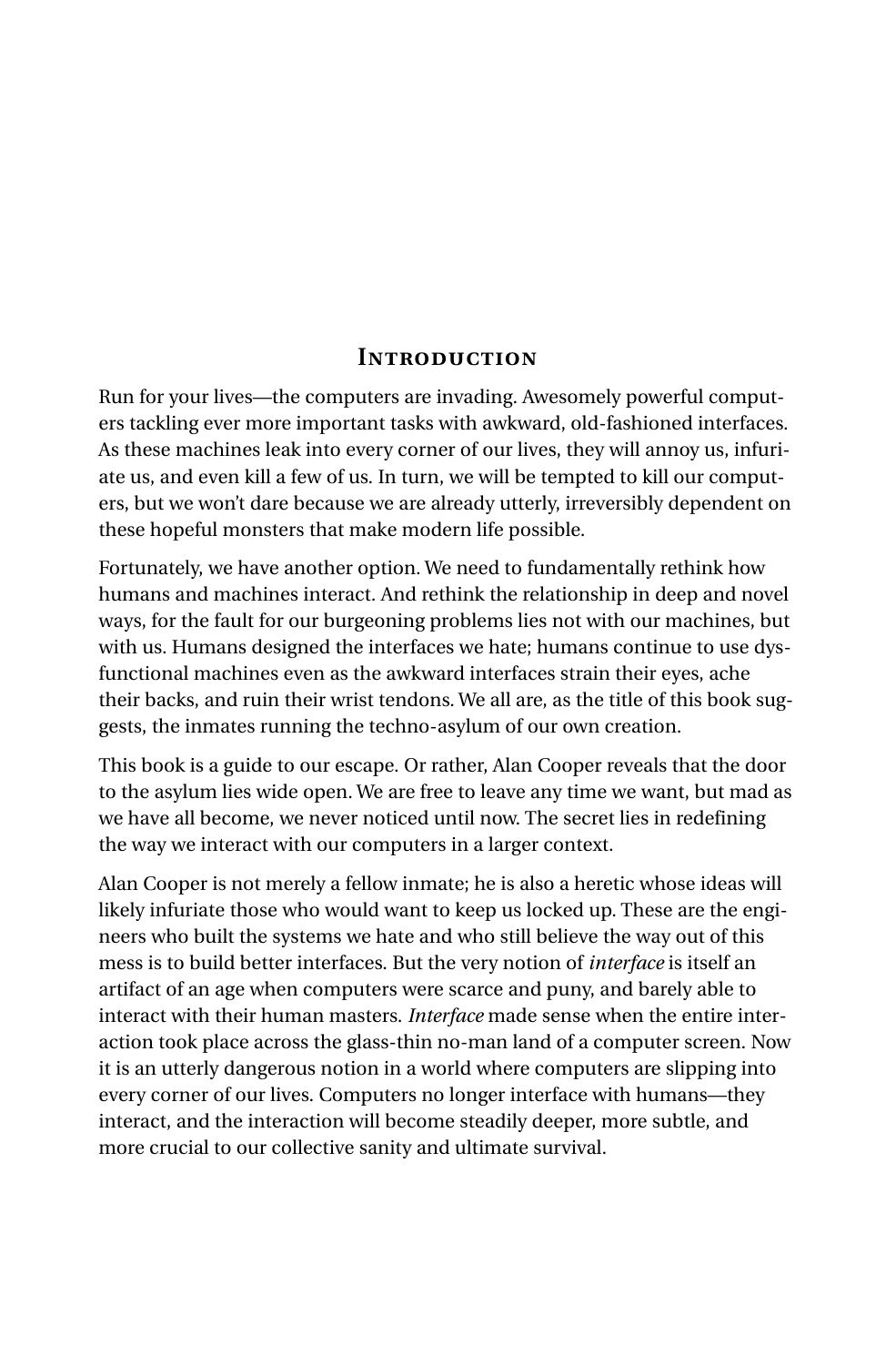Alan Cooper understands the shift from interface to interaction better than anyone I know. His ideas come from years of experience in helping design products that slip elegantly and unobtrusively into our lives. He has walked his talk for years, and now he has finally found the time to turn his practice into a lucid description of the challenge we face, and a methodology for escaping the asylum we have so lovingly built. Read on and you will find your freedom.

Paul Saffo Director Institute for the Future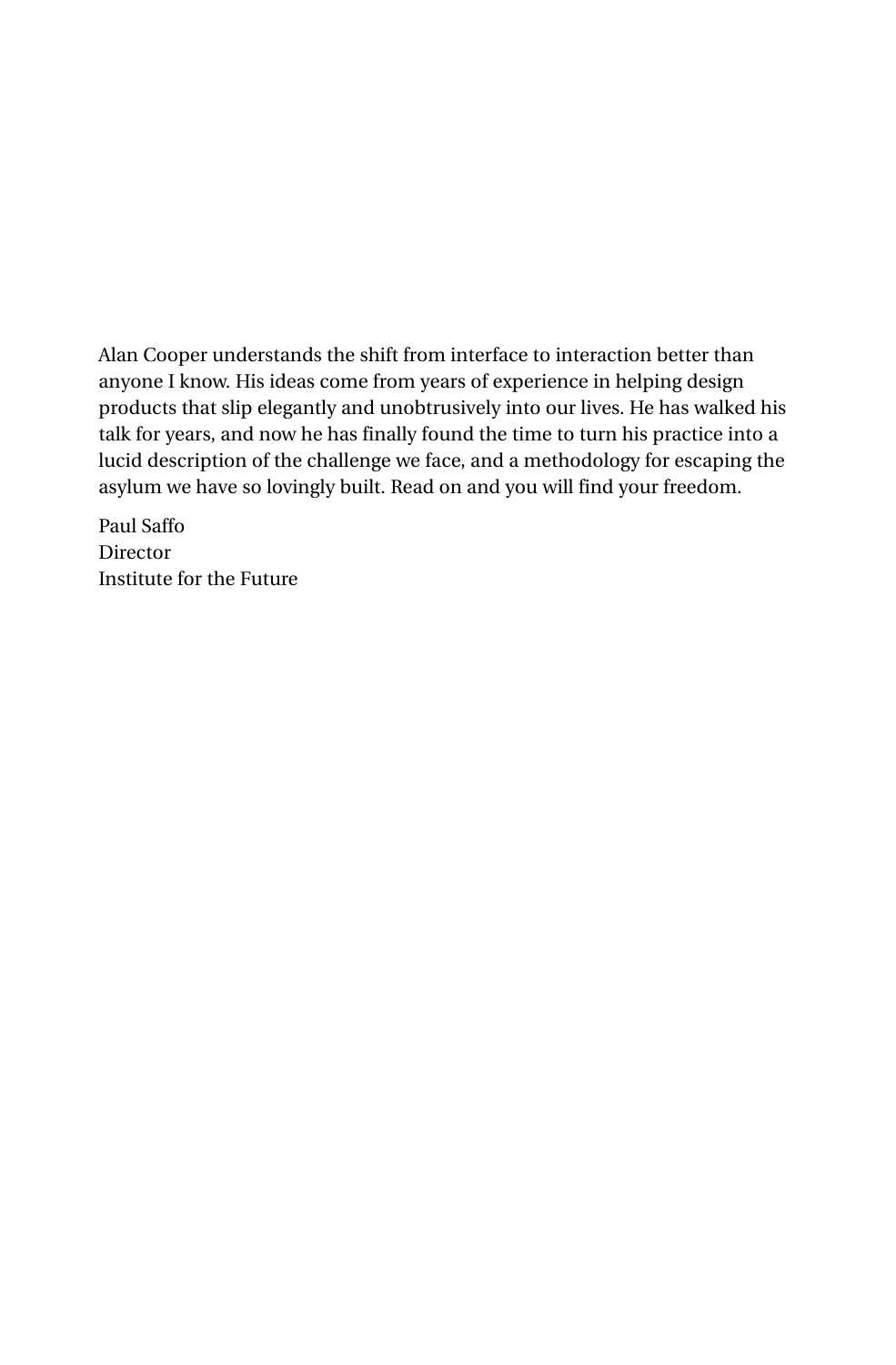#### **Foreword to the Original Edition**

#### *The Business-Case Book*

I intended to write a very different book from this one: a how-to book about the interaction-design process. Instead, in May 1997 on a family visit to Tuscany, my friends Don McKinney and Dave Carlick talked me into this one. They convinced me that I needed to address a business audience first.

They knew I wanted to write a how-to design book, and—although they were encouraging—they expressed their doubts about the need for interaction design, and they wanted me to write a book to convince them of its value. Their argument was intriguing, but I was unsure that I could write the book they wanted.

Late one night on the veranda of our shared ochre villa overlooking Firenze, I was having an earnest conversation with Dave and Don. Several empty bottles of Chianti stood on the table, along with the remains of some bread, cheese, and olives. The stars shone brightly, the fireflies danced over the lawn, and the lights on the ancient domes of the Tuscan capital twinkled in the distance. Once again, Dave suggested that I postpone the idea of a how-to book on design and instead "make the business case for interaction design."

I protested vigorously, "But Dave, I don't know how to write that book." I ticked off the reasons on my fingertips. "It means that I'd have to explain things like how the current development process is messed up, how companies waste money on inefficient software construction, how unsatisfied customers are fickle, and how a better design process can solve that."

Dave interrupted me to say simply, "They're called chapters, Alan."

His remark stopped me dead in my tracks. I realized that I was reciting an old script, and that Dave was right. A book that made "the business case" *was* necessary—and more timely—than a book that explained "how to." And both Dave and Don convinced me that I really could write such a book.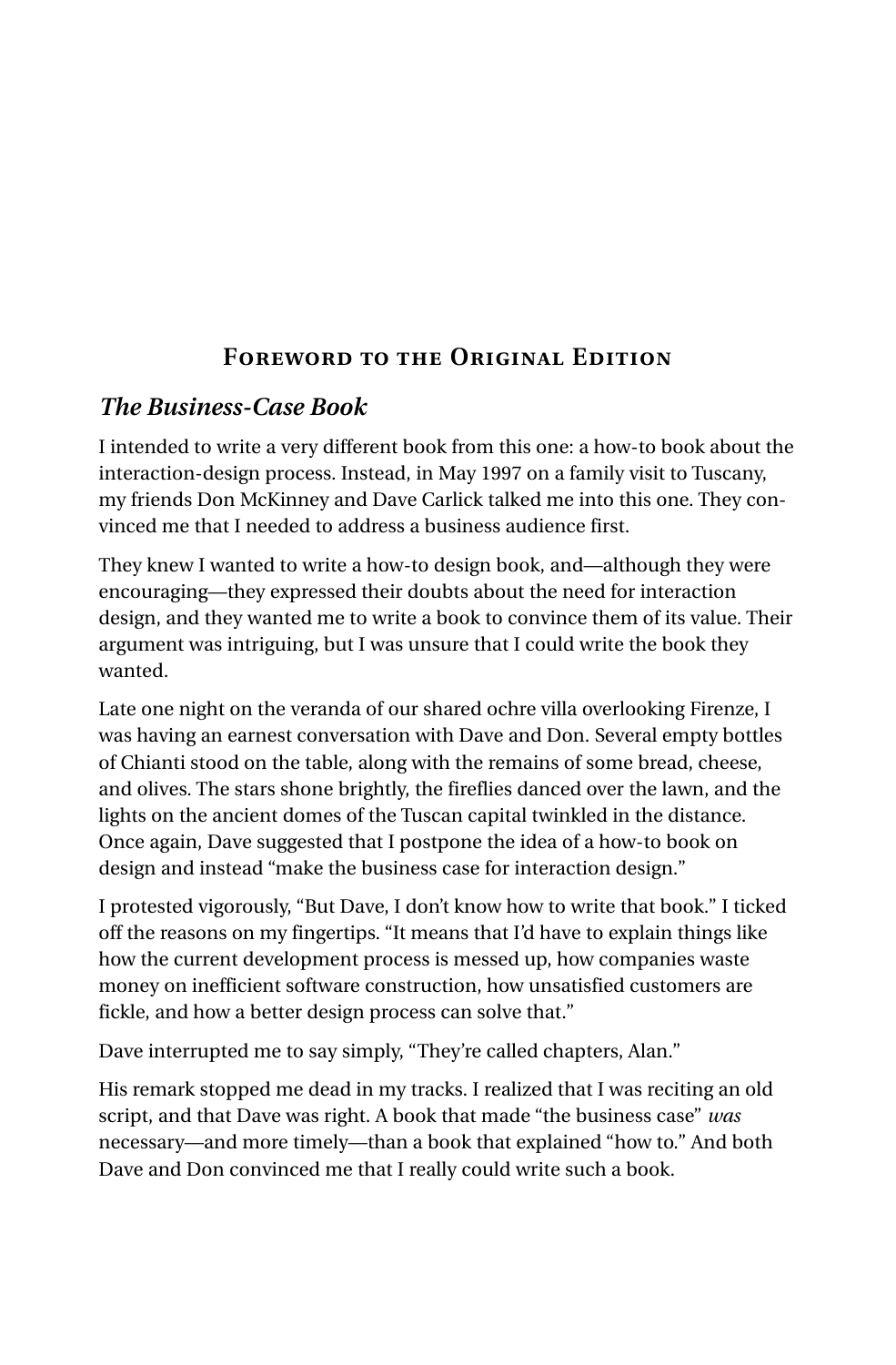#### *Business-Savvy Technologist/Technology-Savvy Businessperson*

The successful professional for the twenty-first century is either a *businesssavvy technologist* or a *technology-savvy businessperson*, and I am writing for this person.

The technology-savvy businessperson knows that his success is dependent on the quality of the information available to him and the sophistication with which he uses it. The business-savvy technologist, on the other hand, is an entrepreneurial engineer or scientist trained for technology, but possessing a keen business sense and an awareness of the power of information. Both of these new archetypes are coming to dominate contemporary business.

You can divide all businesspeople into two categories: those who will master high technology and those who will soon be going out of business. No longer can an executive delegate information processing to specialists. Business *is* information processing. You differentiate yourself today with the quality of your information-handling systems, not your manufacturing systems. If you manufacture anything, chances are it has a microchip in it. If you offer a service, odds are that you offer it with computerized tools. Attempting to identify businesses that depend on high technology is as futile as trying to identify businesses that depend on the telephone. The high-tech revolution has invaded every business, and digital information is the beating heart of your workday.

It's been said, "To err is human; to really screw up, you need a computer." Inefficient mechanical systems can waste a couple of cents on every widget you build, but you can lose your entire company to bad information processes. The leverage that software-based products—and the engineers that build them have on your company is enormous.

Sadly, our digital tools are extremely hard to learn, use, and understand, and they often cause us to fall short of our goals. This wastes money, time, and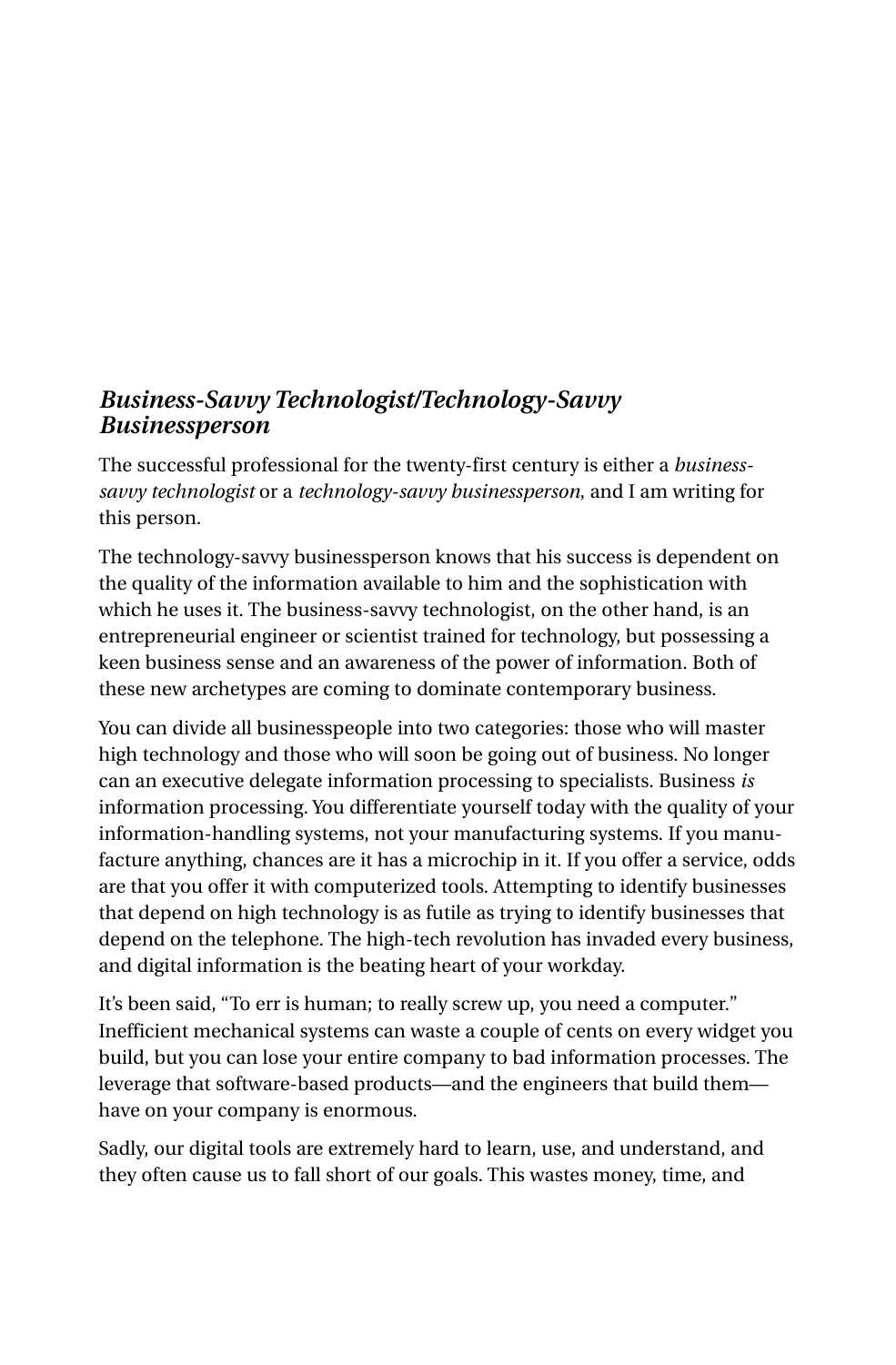opportunity. As a business-savvy technologist/technology-savvy businessperson, you produce software-based products or consume them—probably both. Having better, easier-to-learn, easier-to-use high-tech products is in your personal and professional best interest. Better products don't take longer to create, nor do they cost more to build. The irony is that they don't have to be difficult, but are so only because our process for making them is old-fashioned and needs fixing. Only long-standing traditions rooted in misconceptions keep us from having better products today. This book will show you how you can demand—and get—the better products that you deserve.

The point of this book is uncomplicated: We can create powerful and pleasurable software-based products by the simple expedient of *designing* our computerbased products *before* we build them. Contrary to the popular belief, we are not already doing so. Designing interactive, software-based products is a specialty as demanding as constructing them.

x

Having made my choice to write the business-case book rather than the how-to design book, I beg forgiveness from any interaction designers reading this book. In deference to the business audience, it has only the briefest treatment of the actual nuts and bolts of interaction-design methodology (found primarily in Part IV, "Interaction Design Is Good Business"). I included only enough to show that such methodology exists, that it is applicable to any subject matter, and that its benefits are readily apparent to anyone, regardless of their technical expertise.

Alan Cooper Palo Alto, California <http://www.cooper.com> inmates@cooper.com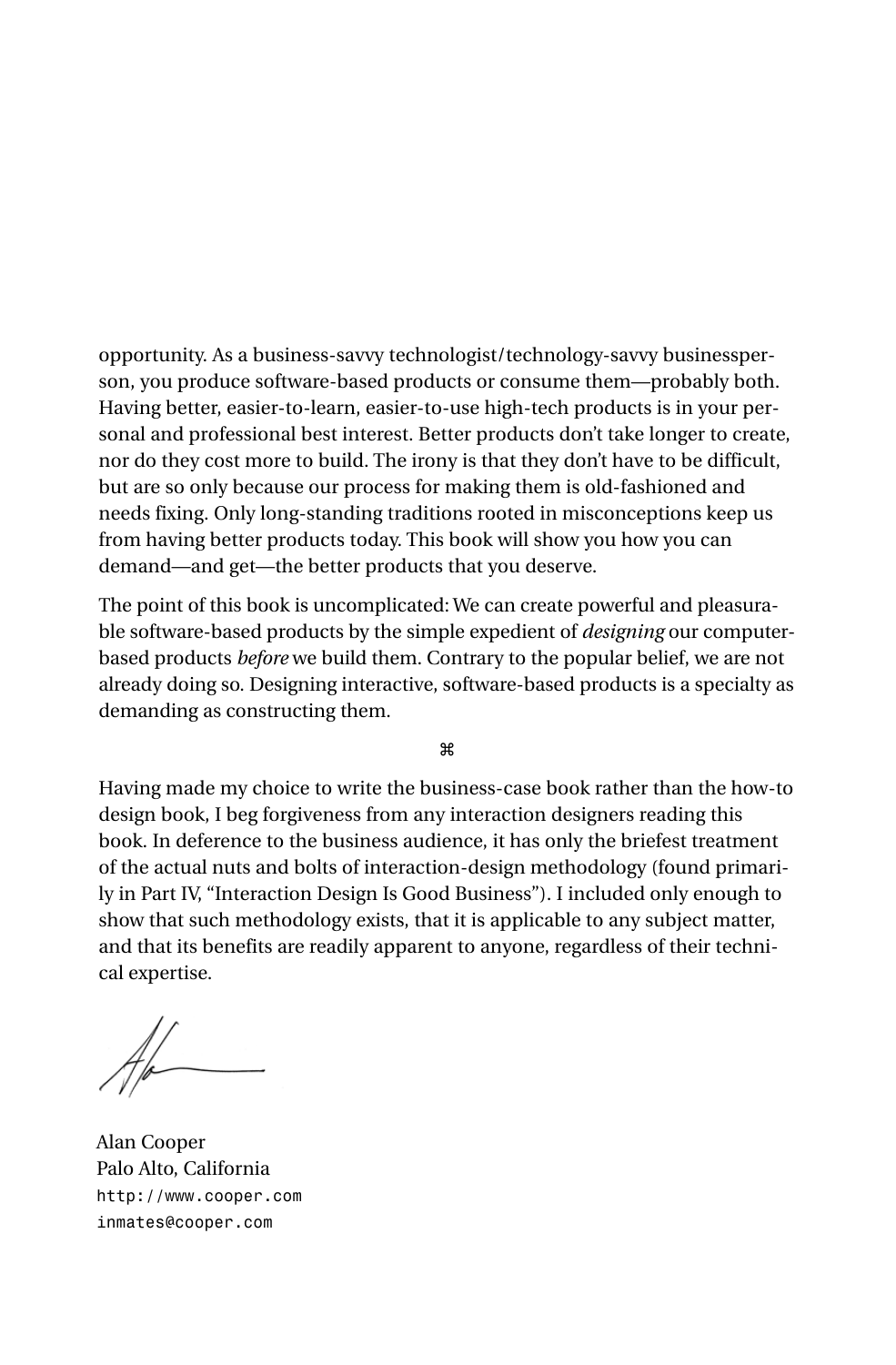#### **F[oreword](#page-6-0)**

<span id="page-17-0"></span>I recently met with a senior executive at one of the world's largest technology companies. His official title is Vice President for Ease of Use, and he is responsible for a great number of software products, large and small. He is a brilliant and accomplished fellow with roots in the formal Human-Computer Interaction community. He is steeped in the ways of "usability"—of testing and observing behind one-way mirrors—as is his company. But he came to talk about design, not testing, and about personas, not users. He said that his company has completely ceased all postdevelopment usability testing and has instead committed to predevelopment design efforts. He further asserted that all of his staffers trained in the art of *in vitro* user observation were being retrained to do *in situ* ethnographic research.

This executive and his company are emblematic of the sea of change that has occurred in the industry in the five short years since *The Inmates* was first published. The book has served as both a manifesto for a revolution and a handbook for a discipline. Countless midlevel product managers have sent me email describing why—after reading *The Inmates*—they purchased a copy of the book for each of their departments' senior executives. Meanwhile, software builders and universities alike have used the three chapters in Part IV, "Interaction Design Is Good Business," as a rudimentary how-to manual for implementing Goal-Directed® design using personas.

I am deeply grateful to all of the managers, programmers, executives, and usability practitioners who have used the ideas in this book to help bring usability out of the laboratory and into the field and changed its focus from testing to design. Because of their efforts, the entire landscape of the usability profession has changed. Today, most of the organizations I have contact with have one or more interaction-design professionals on their payrolls, who have an ever-increasing influence over the quality and behavior of the software products and services being created. It's gratifying to know that this book has contributed to their success.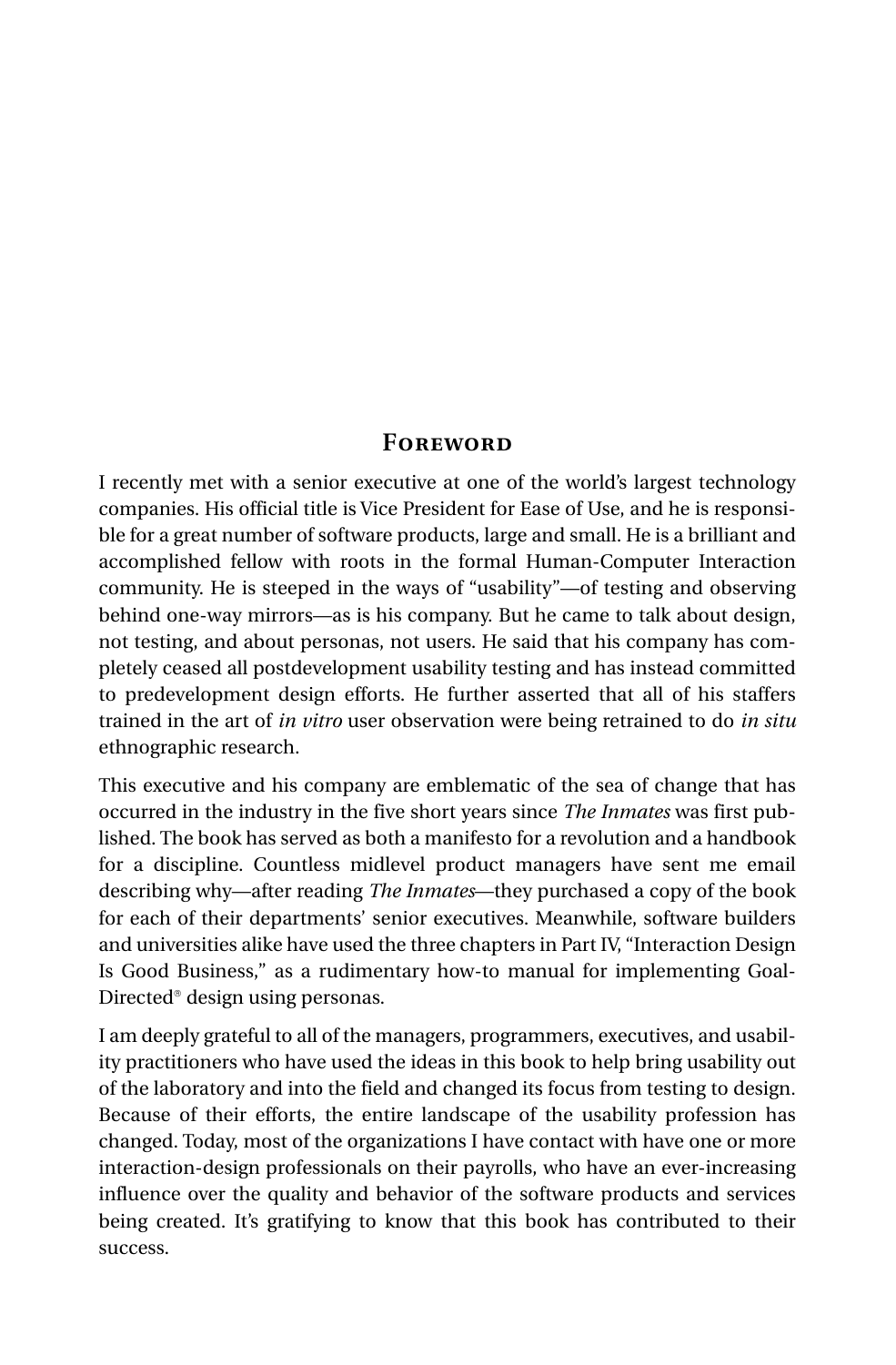I recall giving a keynote presentation at a programmer's conference in 1999, shortly after this book was first published. That talk had the same title as the book, and I opened by asserting that "inmates are running the asylum, and *you* are the inmates." You could hear a pin drop as the more than 2,500 engineers in the audience grappled with that accusation. In the silence that engulfed the auditorium, I went on to present the basic premise of this book, and an hour later, that crowd of *Homo logicus* was so sufficiently convinced that they honored me with a standing ovation. Surprisingly, most programmers have become enthusiastic supporters of design and designers. They know that they need help on the human side of software construction, and they are very happy to be finally receiving some useful guidance. They recognize that any practice that improves the quality and acceptance of their programs doesn't threaten them.

In the past, executives assumed that interaction design was a programming problem and delegated it to programmers, who diligently tried to solve the problem even though their skills, training, mindset, and work schedule prevented them from succeeding. In the spirit of problem diagnosis, this book takes pains to describe this failure, which is necessarily a story of the programmer's failure. Some of them took offense at my descriptions, imagining that I was maligning or blaming programmers for bad software. They are certainly the *agents* by which bad software is created, but they are by no means culpable. I do not blame programmers for hard-to-use software, and I'm very sorry to have given any programmer a contrary impression. With few exceptions, the programmers I know are diligent and conscientious in their desire to please end users and are unceasing in their efforts to improve their programs' quality. Just like users, programmers are simply another victim of a flawed process that leaves them too little time, too many conflicting orders, and utterly insufficient guidance. I am very sorry to have given any programmers the impression that I fault them.

The intractability of the software-construction process—particularly the high cost of programming and the low quality of interaction—is simply not a technical problem. It is the result of business practices imposed on a discipline software programming—for which they are obsolete. With pure hearts, the best of intentions, and the blessing of upper management, programmers attempt to fix this problem by engineering even harder. But more or better engineering cannot solve these problems. Programmers sense the growing futility of their efforts, and their frustration mounts.

In my recent travels I have noticed a growing malaise in the community of programmers. Sadly, it is the best and most experienced of them who are afflicted the worst. They reflect cynicism and ennui about their efforts because they know that their skills are being wasted. They may not know exactly how they are misapplied, but they cannot overlook the evidence. Many of the best programmers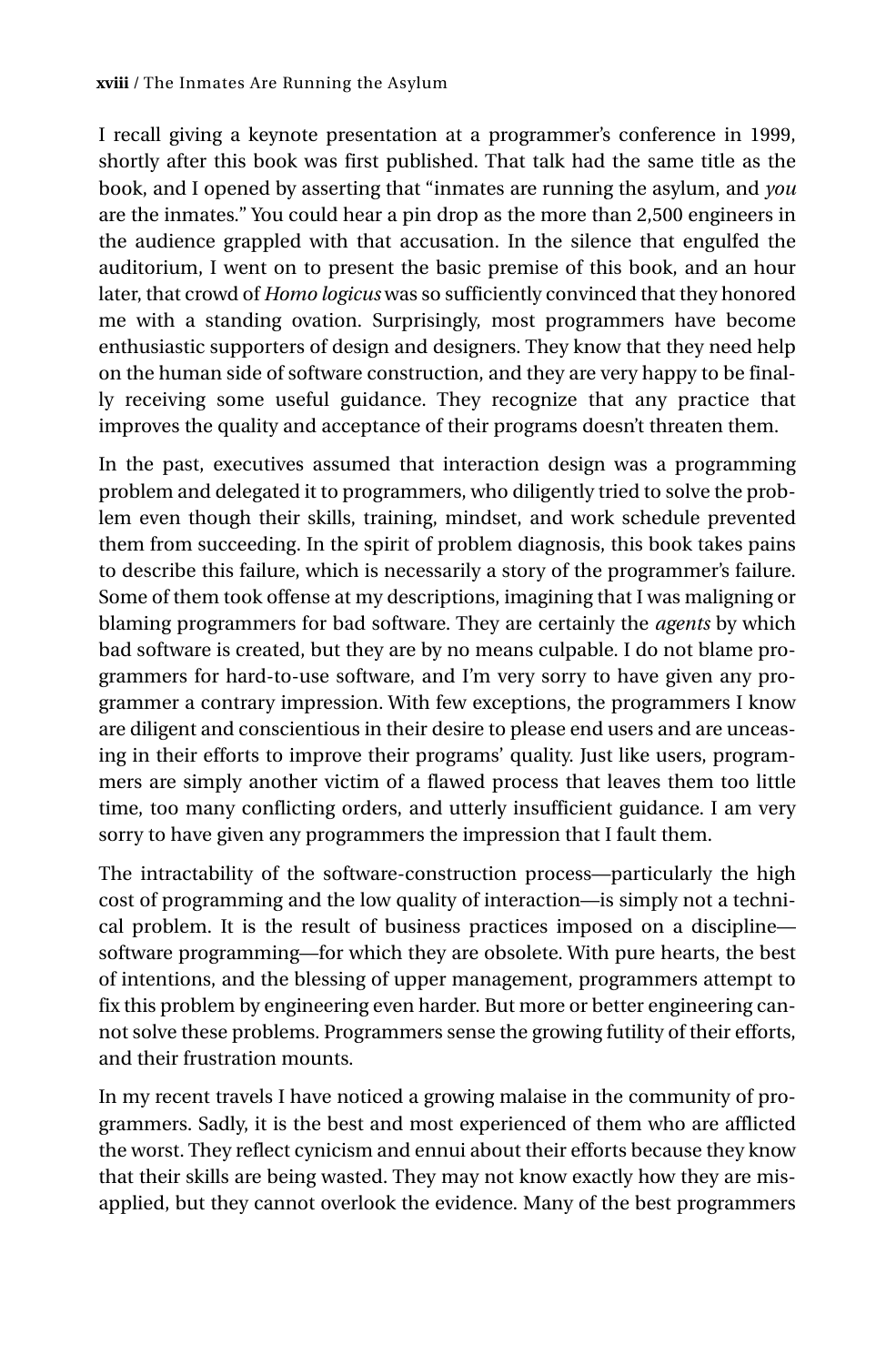have actually stopped programming because they find the work frustrating. They have retreated into training, evangelism, writing, and consulting because it doesn't feel so wasteful and counterproductive. This is a tragic and entirely avoidable loss. (The open-source movement is arguably a haven for these frustrated programmers—a place where they can write code according to their own standards and be judged solely by their peers, without the advice or intervention of marketers or managers.)

Programmers are not given sufficient time, clear enough direction, or adequate designs to enable them to succeed. These three things are the responsibility of business executives, and they fail to deliver them for preventable reasons, not because they are stupid or evil. They are simply not armed with adequate tools for solving the complex and unique problems that confront them in the information age. Now here I am sounding like I'm slamming people again, only this time businesspeople are in my sights instead of programmers. Once again, to solve the problem one must deconstruct it. I'm questing after solutions, not scapegoats.

Management sage Peter Drucker can see the problem from his unique viewpoint, having both observed and guided executives for the majority of his 92 years. In a recent interview in CIO magazine, he commented on the wide-eyed optimism of executives in the 1950s and 1960s as digital computers first nudged their way into their businesses. Those executives imagined that computers "would have an enormous impact on how the business was run," but Drucker exclaims, "This isn't what happened. Very few senior executives have asked the question, 'What information do I need to do my job?'" Although digital computers have given executives unprecedented quantities of data, few have asked whether this data is appropriate for guiding the corporation. Operations have changed dramatically, but management has not followed suit. Drucker accuses our obsolete accounting systems, born in mercantilism, come of age in an era of steam and iron, and doddering into senility in the dawning twenty-first century information age. Drucker asserts, "The information you need the most is about the outside world, and there is absolutely none."

During the last few years of the twentieth century, as the dot-com bubble inflated, truckloads of ink were used to sell the idea that there was a "new economy" on the Internet. The pundits said that selling things on the World Wide Web, where stores were made of clicks instead of bricks, was a fundamentally different way of doing business, and that the "old economy" was as good as dead. Of course, almost all of those new-economy companies are dead and gone, the venture capitalists who backed them are in shock, and the pundits who pitched the new economy have now recanted, claiming it was all a hopeless dream. The new, new thinking says we must still be in the old, old economy.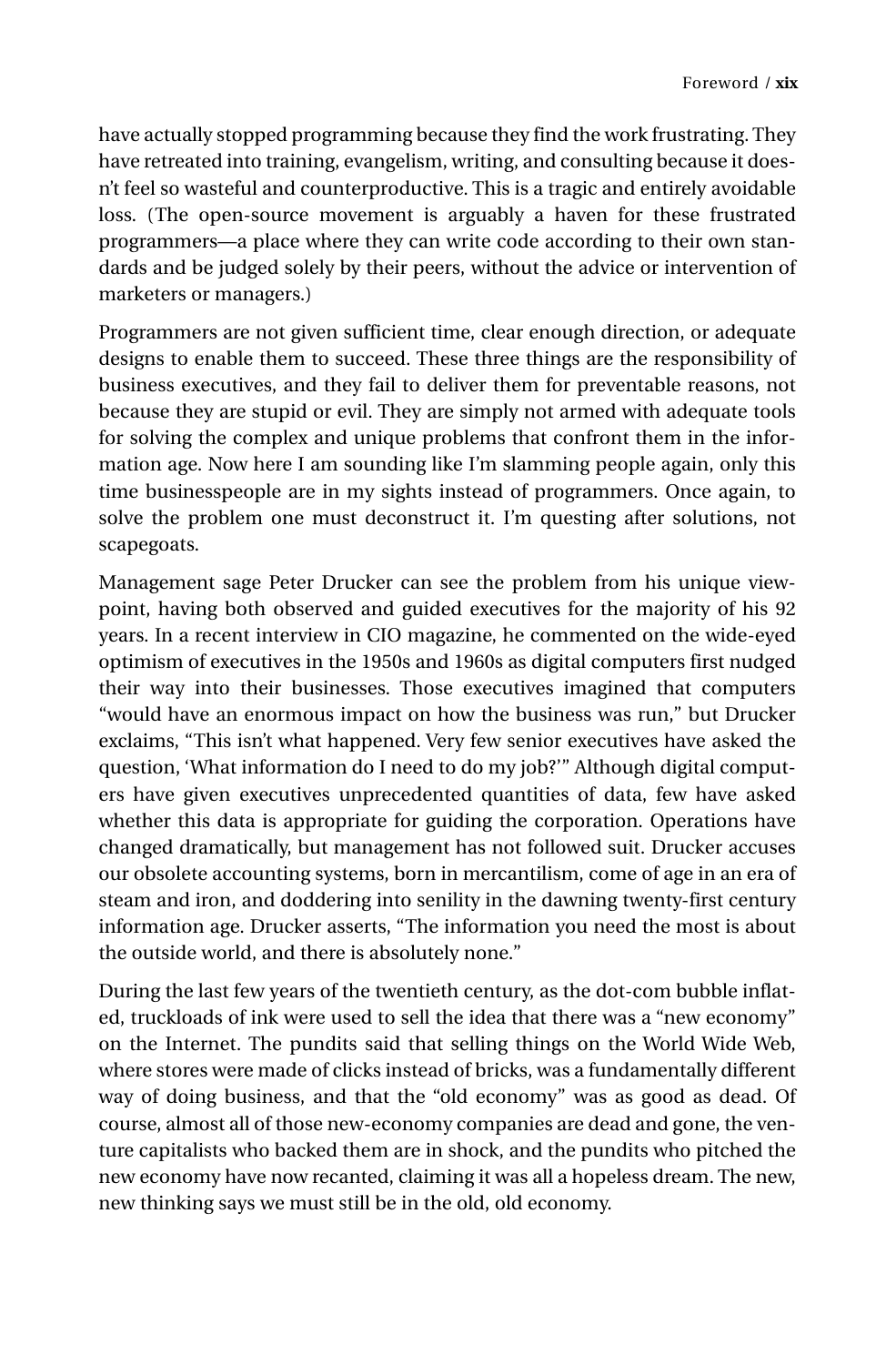Actually, I believe that we really *are* in a new economy. What's more, I think that the dot-coms never even participated in it. Instead, the dot-coms were the last gasp of the *old* economy: the economy of manufacturing.

In the industrial age, before software, products were *manufactured* from solid material—from atoms. The money it took to mine, smelt, purchase, transport, heat, form, weld, paint, and transport dominated all other expenditures. Accountants call these "variable costs" because that expense varies directly with each product built. "Fixed costs," as you might expect, don't vary directly and include things such as corporate administration and the initial cost of the factory.

The classic rules of business management are rooted in the manufacturing traditions of the industrial age. Unfortunately, they have yet to address the new realities of the information age, in which products are no longer made from atoms but are mostly software, made only from the arrangements of bits. And bits don't follow the same economic rules that atoms do.

Some fundamental truths hold for both the old and the new economies. The goal of all business is to make a sustainable profit, and there is only one legal way to do so: Sell some goods or services for more money than it costs you to make or acquire them. It follows that there are two ways to increase your profitability: Either reduce your costs or increase your revenues. In the old economy, reducing your costs worked best. In the new economy, increasing your revenue works much, much better.

Today's most vital and expensive products are made largely or completely of software. They consume no raw materials. They have no manufacturing cost. They have no transportation cost. There is no welding, hammering, or painting. This is the real difference between the industrial-age economy and the informationage economy: In the information age, there is little or no variable cost, whereas in the late industrial age, variable cost was the dominant factor. Indeed, the absence of variable cost is what *makes* this a new economy.

Is the salary you pay the programmers on your staff a fixed cost or a variable cost? One hour of programming is definitely not directly related to one product sale; you can sell that same code over and over again. An investment in programming can be leveraged across millions of salable items, just as an investment in a factory is leveraged across all the products built within it.

Writing software is not a variable cost, but it's not really a fixed cost either. Writing software is an ongoing, revenue-generating operation of the company, and it is not the same as constructing a factory. The expensive craftsmen who build the factory leave and go to work on some other job after the building is erected. Programmers are far more expensive than carpenters or ironworkers, and they never go away because their work is apparently never completed. Some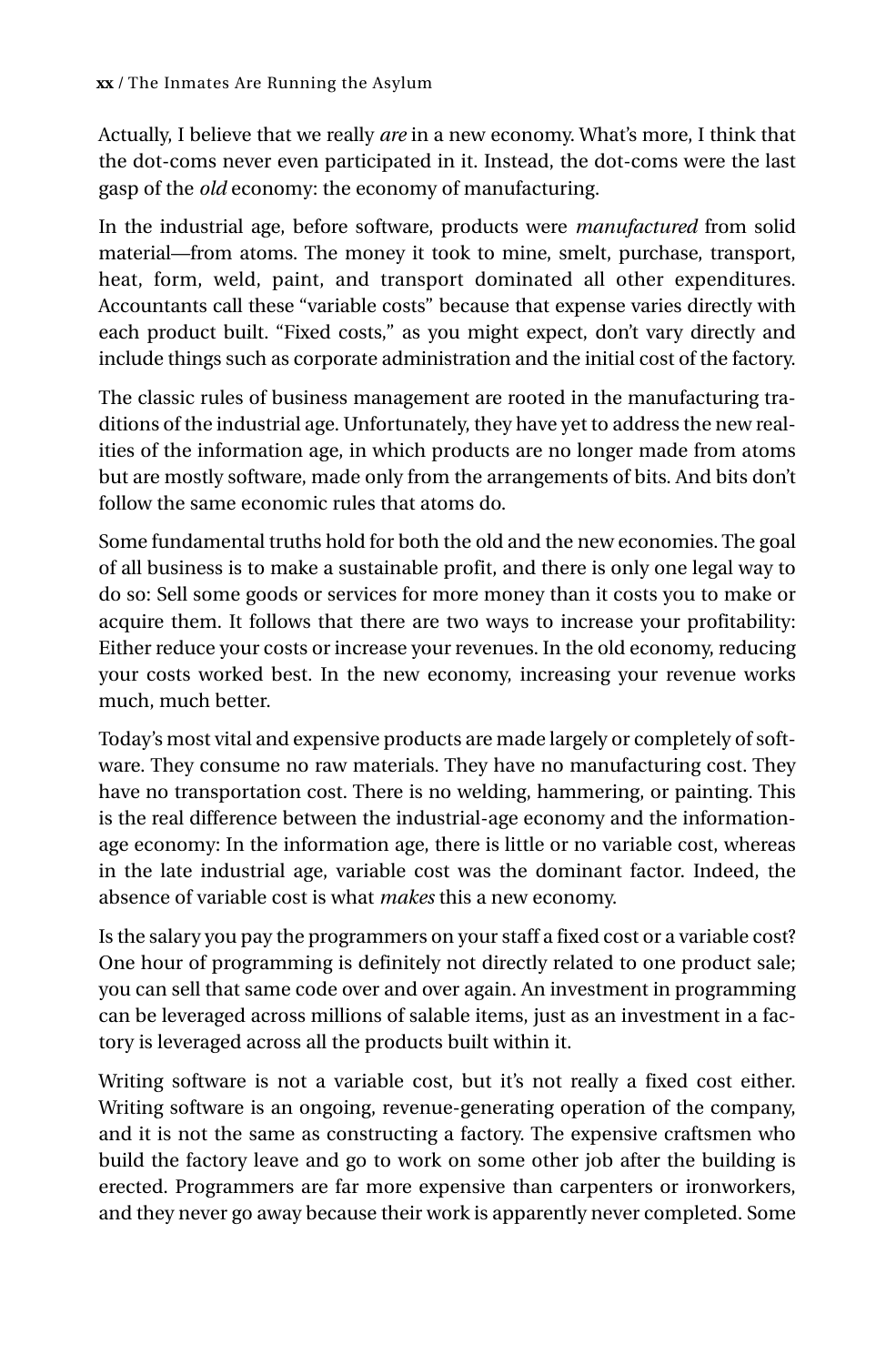might suggest that programming is research and development, and there are similarities. However, R & D is the thinking and experimenting done to establish the theoretical viability of a product and is not performed the same way that products are built in a production environment. Fittingly, traditional accounting separates R & D expenditures from the daily operations that generate revenue. Writing software doesn't work well in any of those old business-accounting categories.

Now, you might discount this little terminology mismatch as a minor quibble for bean-counters with green eyeshades to debate over beers, but it actually has a huge effect on how software is funded, managed, and—most significantly regarded by senior executives.

Programmers create software, and business executives create revenue streams and profit centers. Programmers measure their success by the quality of the product, and business executives measure their success by the profitability of their investments. They measure this profitability by applying the language of business mathematics, which recognizes fixed costs, variable costs, corporate overhead, and research and development, but, unfortunately, it has no model appropriate for software or programming. Accounting is the basic language of business, and these categories are so fundamental to all business measurement and communication that contemporary executives have completely internalized them. They see programming as simply another corporate expense to be fitted into an already existing category. In practice, most executives simply treat programming as a manufacturing effort—a variable cost. (For tax purposes, most software companies account for programming as R & D, but it is regarded as a variable cost in every other respect.) This is the worst possible choice because it hopelessly prejudices their business decision making.

The key advantage of the industrial age was that products could be mass-produced, which means they could be made available to the masses at affordable prices. The advantage to customers was the availability of functions that were previously unavailable or only expensively hand built for the wealthy. Companies competed on the basis of their sales prices, which were directly related to their variable costs: the cost of manufacturing and shipping. In the information age, it is taken for granted that products are available at affordable prices to everyone. After all, software can be downloaded and distributed to any number of customers for essentially no cost and with little or no human effort.

Remember, businesses can grow profits by increasing revenue or reducing costs. That is, a business can increase its fixed-cost investment, improving its product's quality, which increases its pricing strength, or it can reduce its variable cost, which means decreasing the cost of manufacturing. In the old manufacturing economy of atoms, reducing costs was simple and effective, and it was the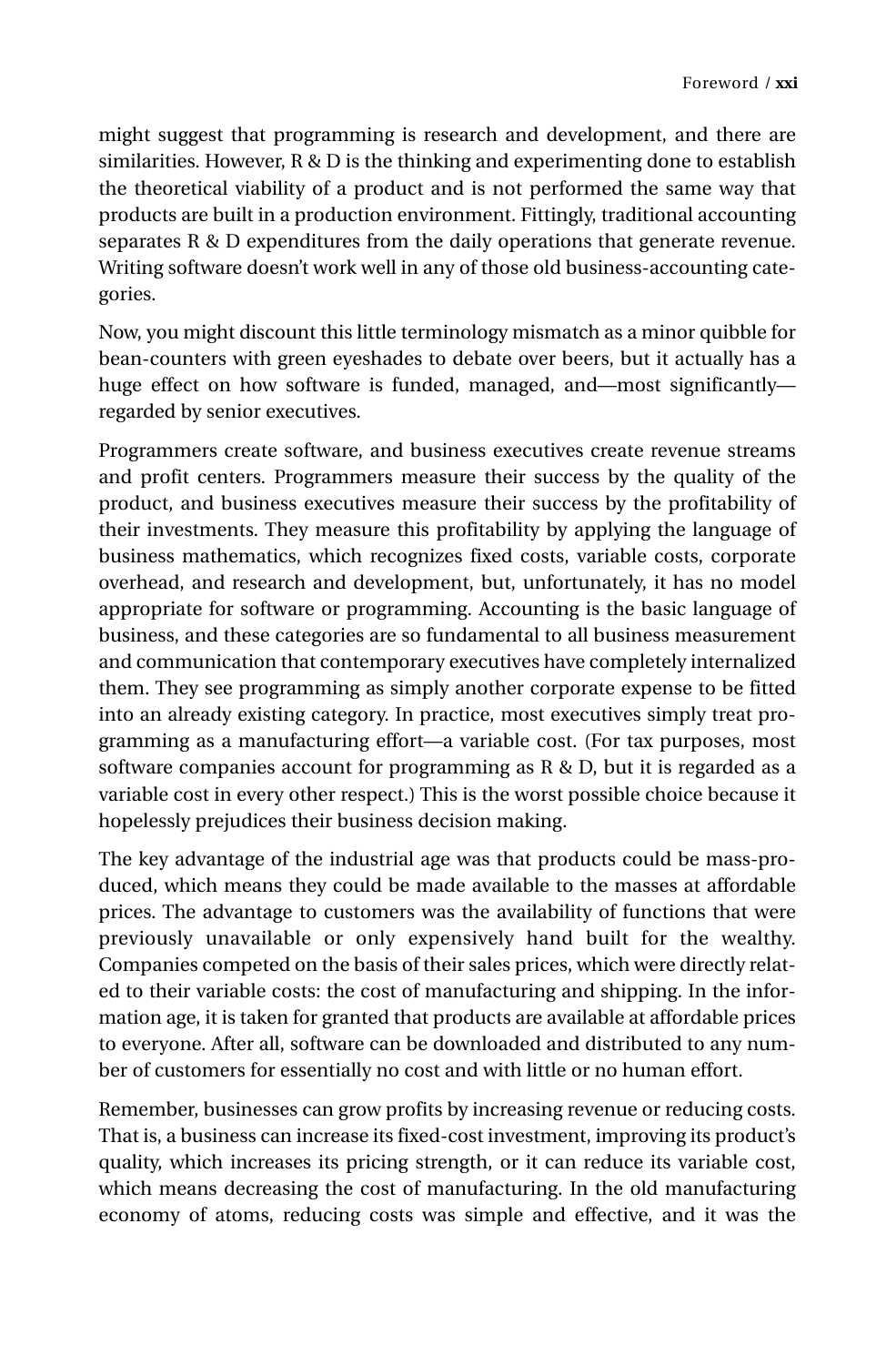preferred tactic. When today's executives regard programming the same as manufacturing, they imagine that reducing the cost of programming is similarly simple and effective. Unfortunately, those rules don't apply anymore.

Because software has relatively insignificant variable costs, there is little business advantage to be had in reducing them. Programmers' salaries appear to be a variable cost from an accountant's point of view, but they are much more like a longterm investment—a fixed cost. Reducing the cost of programming is not the same as reducing the cost of manufacturing. It's more like giving cheap tools to your workers than it is like giving the workers smaller paychecks. The companies that are shipping programming jobs overseas in order to pay reduced salaries are missing the point entirely.

What's more, the only available economic upside comes from making your product or service more desirable by improving its quality, and you can't do that by reducing the money you spend designing or programming it. In fact, you need to invest *more* time and money on the research, thinking, planning, and designing phase to make your results better suited to your customers' needs.

Of course, this requires a mode of thinking that is quite unfamiliar to twenty-first century businesspeople. Instead of *reducing* what they spend to build *each* object, they need to *increase* what they spend to build *all* objects. This is the essence of the real new economy and precisely what Peter Drucker was talking about.

Modern pharmaceutical companies inventing high-tech drugs share some similarities to the new software economy. The actual manufacturing cost of a single pill is miniscule, but the development costs can run to billions of dollars over a decade or more. The upside of shipping a new miracle drug can be boundless, but there is only a catastrophic downside in shipping that drug before it has been developed completely. Pharmaceuticals know that reducing development costs is not a viable business strategy.

Like inventing medicine, building software isn't the same as building a factory. The factory is a physical asset that a company owns, and the factory workers are largely interchangeable. The intangible but extremely complicated patterns of thought that is software has value only when accompanied by the programmers who wrote it. No company can treat programmers the same as a factory. Programmers demand continuous attention and support well above that of any factory.

Architecture—the human design part of programming, in which users are studied, use scenarios are defined, interaction is designed, form is determined, and behavior is described—is the part of the software-construction process that is most frequently dispensed with as a cost-saving measure. It is certainly possible to do too much design, but there is no advantage in reducing it. Every dollar or hour spent on architecture will yield tenfold savings during programming. Additionally, when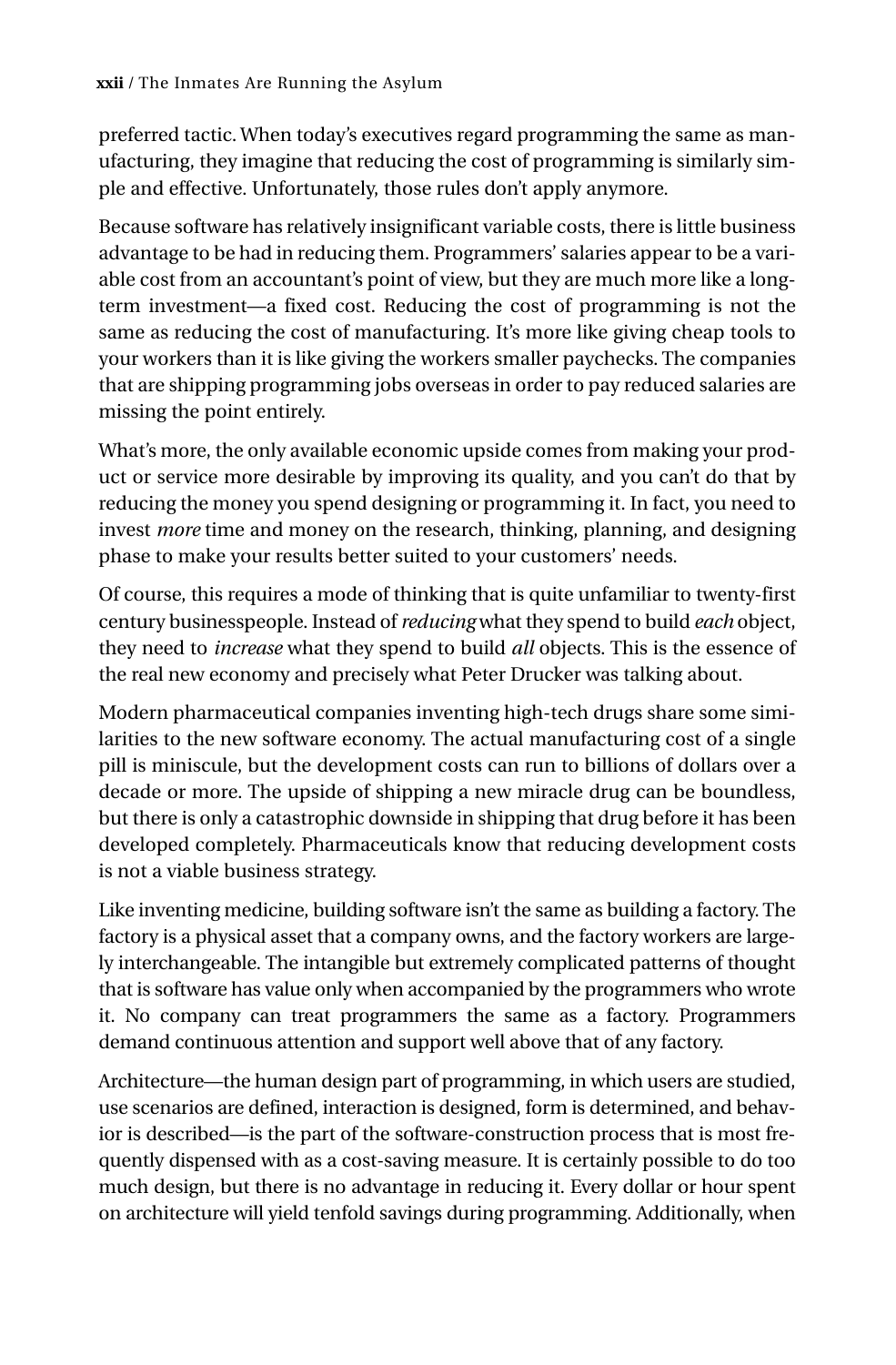you invest a sufficient amount of competent design, your product becomes very desirable, which means that it will make more money for you. Its desirability will establish your brand, increase your ability to raise prices, generate customer loyalty, and give your product a longer, stronger lifespan. Although there's no advantage in cost reduction, there is big advantage in quality enhancement. Ironically, the best way to increase profitability in the information age is to spend more.

Unfortunately, most executives have an almost irresistible desire to reduce the time and money invested in programming. They see, incorrectly, the obsolete advantage in reducing costs. What they don't see is that reduction in investment in programming has strong negative effects on a product's long-term quality, desirability, and therefore profitability. Of course, simply spending more money doesn't guarantee improvement, and it can often make things worse when additional money is unaccompanied by wisdom, analysis, and guidance. My first mentor, Dan Joaquin, used to say that the old maxim "You get what you pay for" should properly be inverted to "You *don't* get what you *don't* pay for." Proceeding without proper planning risks spending *way* too much. The trick is to spend the correct amount, and that demands significant expertise in softwareconstruction management. It also demands process tools that provide managers with the insight and information they need to make the correct decisions. Providing those tools is this book's goal.

The dot-com boom was populated with companies whose entire business model consisted of the reduction of variable costs. Although many dot-coms claimed various online advantages, their Web sites were sufficiently ponderous and unhelpful to be far less satisfying than simply driving to the mall. Dot-com founders swooned with ecstasy (as did the press) because they could establish a retail enterprise for a remarkably lower variable cost. Their complete and spectacular failure demonstrated beyond doubt that the economic rules of the information age are different from those of the industrial age.

In the old economy, lower variable costs meant wider distribution and lower retail costs. Those twin advantages directly benefited the consumer, and they are the foundation for the economic success of the industrial revolution. In the new economy, business success depends on adding something new and better for the consumer. The actual quality of every part of the transaction, from browsing to comparison shopping to comprehensiveness, must be noticeably better for the end user. Wading through 11 screens only to have to telephone the company anyway is far less satisfying than making the purchase conventionally. Entering your name, address, and credit card information three or four times, only to find that the site can't sell you everything you need and a trip to the atom-based store is necessary anyway, has the unfortunate effect of making the entire online sale completely unnecessary and undesirable. Today, simply lowering costs for the vendor doesn't guarantee success.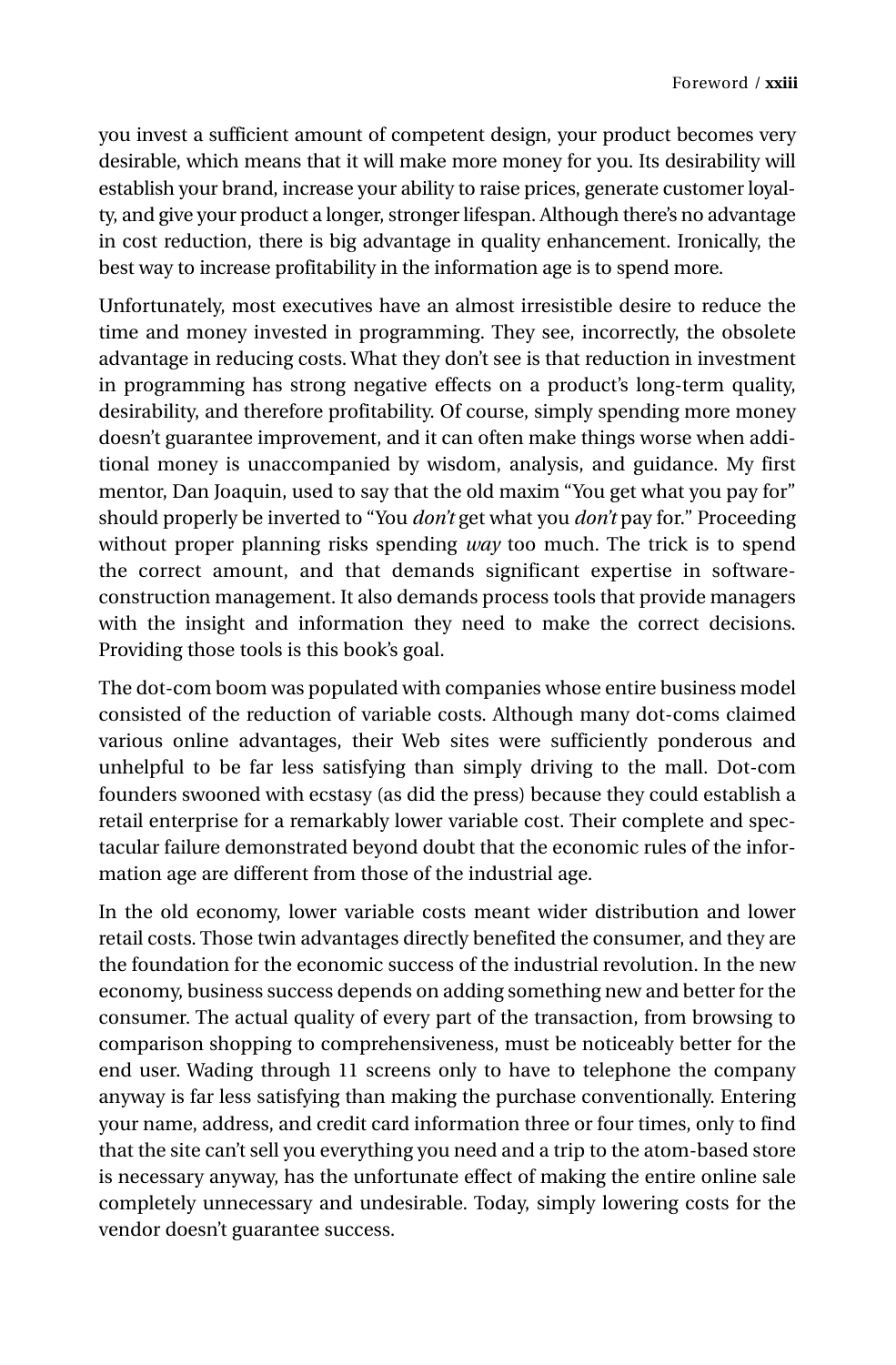When Pets.com sold dog food over the Internet, it didn't offer better dog food, and it didn't offer a customer experience better than you could get at the local brick-and-mortar pet store; it didn't offer any better information, intelligence, or confidence. All it offered was cheaper shipping, stocking, and selling—variable costs all—for Pets.com. It was a classic industrial-age-economy tactic of cost reduction that ignored the fundamental principles of the new economy. Far from being the first breath of a new economy, it was the last gasp of the old.

I am absolutely convinced that you can sell *anything* on the Internet profitably and successfully. The trick is that your online store must offer a measurably greater degree of shopper satisfaction than any competing retail medium, and price is only one small component of satisfaction. There is only one way to accomplish this: You must architect your system to deliver the highest possible end-user satisfaction. Treating any aspect of software design and construction as if it were a manufacturing process courts failure. The design and programming of software is simply not a viable target for conventional cost-reduction methods. It's certainly possible to spend too much time and money on building software, but the danger of spending too little is far greater.

Such danger is probably not shocking or unfamiliar to you, but it is nearly inconceivable to most senior business executives who are responsible for running big companies. Those execs are still using accounting models popular in the age of steam, yet every aspect of their companies is fully dependent on software for operations, decision making, communications, and finance. The terms and concepts those executives use are simply not cognizant of the unique nature of doing business in an era when the tools and products of commerce are intangible arrangements of bits instead of railroad carloads of iron. The sock puppets were cool, though.

Even though corporations are hiring interaction designers and applying goaldirected methods, the quality of our software products hasn't actually improved that much. What's more, the high cost of programming and the basic intractability of the software-construction process remain ever-present. Why?

*Change is impossible until senior business executives realize that software problems are not technical issues, but are significant business issues.* Our problems will remain unsolved until we change our *process* and our *organization.*

Not only do companies follow obsolete financial models, but they also follow an inappropriate organizational model. This model is copied directly from academia, where the act of creating software is entangled with the planning and engineering of that software. Such is the nature of research. Tragically, and apparently without notice, this paradigm has been carried over intact into the world of business, where it does not belong.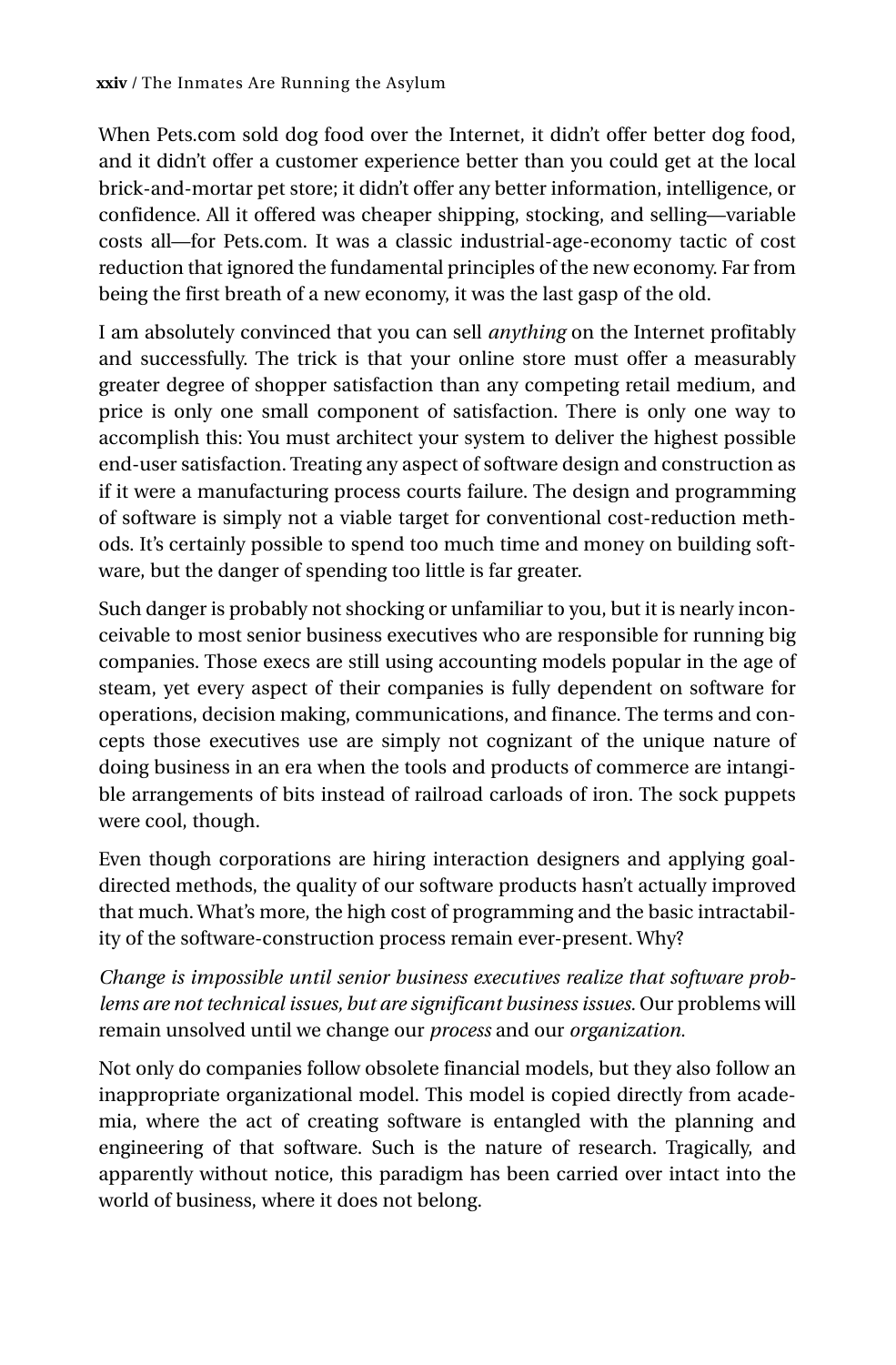All modern manufacturing disciplines have roots in preindustry except software, whose unique medium appeared well after industrialization was a fait accompli. Only programming comes directly from academia, where there are no time limits on research, student power is dirt cheap, profit is against the rules, and a failing program can be considered a very successful experiment. It's not a coincidence that Microsoft, IBM, Oracle, and other leading software companies reside in "campuses." Universities never have to make money, hit deadlines, or build desirable, useful products.

All nonsoftware businesses begin with research and end with mass production and distribution of their products or services. They plan carefully in between, cognizant of the dangers to both bank account and reputation if they attempt premature production of an ill-conceived product. They know that time, thought, and money invested in planning will pay big dividends in the smoothness and speed of manufacturing and the popularity and profitability of their end products.

In all other construction disciplines, engineers plan a construction strategy that craftsmen execute. Engineers don't build bridges; ironworkers do. Only in software is the engineer tasked with actually building the product. Only in software is the "ironworker" tasked with determining how the product will be constructed. Only in software are these two tasks performed concurrently instead of sequentially. But companies that build software seem totally unaware of the anomaly. Engineering and construction are so crossbred as to be inseparable and apparently indistinguishable by practitioners or executives. Planning of all sorts is either omitted or delayed until far too late. Profoundly complex technical engineering problems are habitually left unsolved until construction of code intended for public release is well underway, when it is too economically embarrassing to back up.

Architecture must be integrated into early-stage engineering planning. In fact, it should drive early-stage engineering, but because such engineering is typically deferred until construction has begun and is corrupted by intermingling with production coding, the architectural design lacks an entry point into the construction process. Despite the fact that companies are hiring interaction designers and retraining their usability testers to create personas, their work has little effect on either the cost of construction or the quality of the finished product.

The solution lies in the hands of corporate presidents and chief executive officers. When these execs delegate the solution to their chief technology officers or vice presidents of engineering they miss the point. Those worthy officers are technicians, and the problem is not a technical one. As Drucker pointed out, the accounting tools CEOs depend on simply do not represent the true state of their organizations. It's like saying that because the speedometer is accurate the car is headed in the right direction. In a business world dominated by digital technology, that is simply no longer true.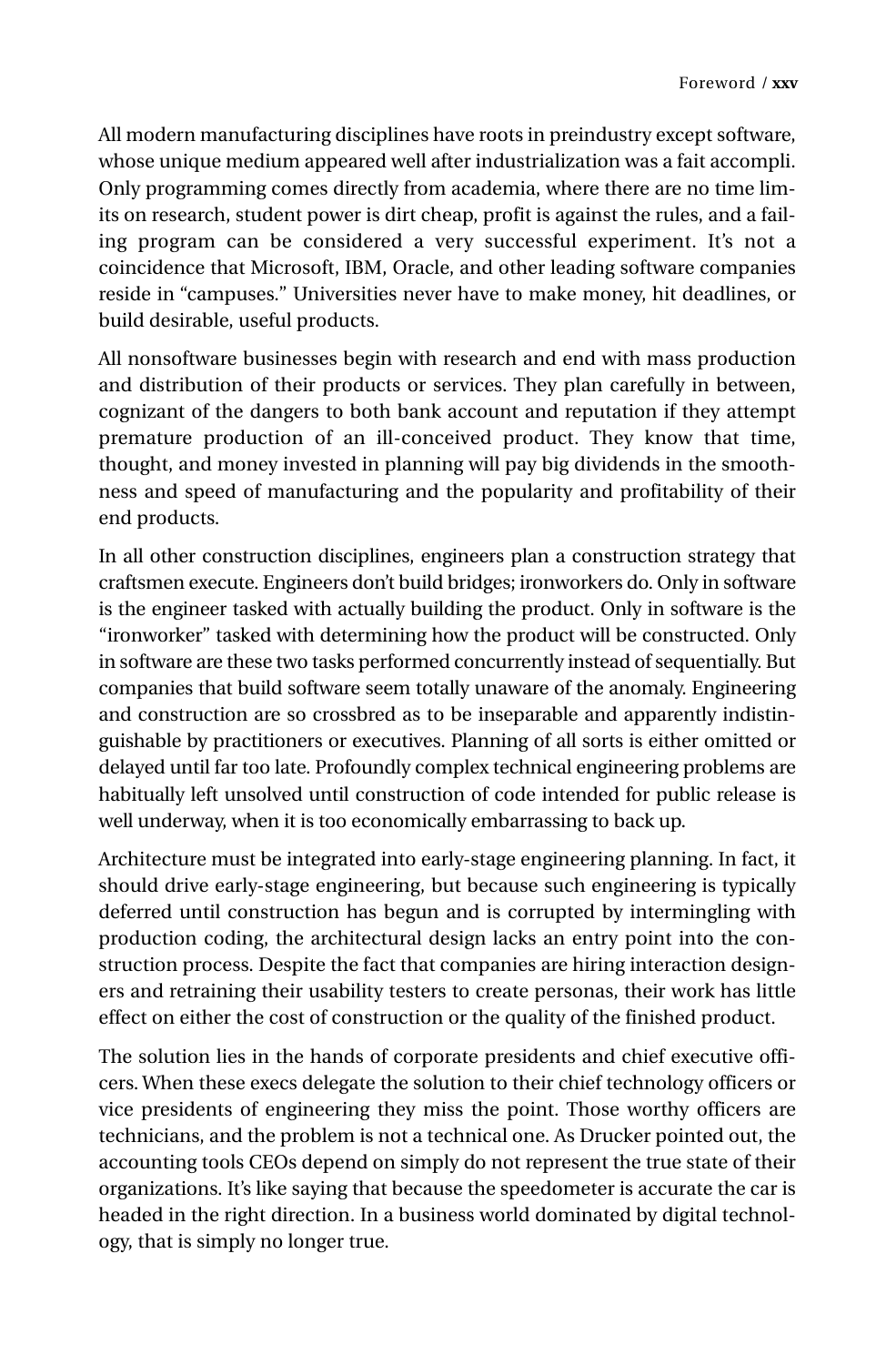#### **xxvi** / The Inmates Are Running the Asylum

One of the biggest problems of applying incorrect accounting and organizational methods to software construction is that executives don't realize how much of their programming dollar is wasted. An accurate system would show that at least one half of every dollar is misspent and that it takes another two or three dollars to fix the problems caused by the initial bad investment. In any other business, such statistics would be cause for revolution, but in software we remain in a state of blissful ignorance.

Over the past 13 years my company, Cooper, has consulted with hundreds of companies. My talented designers have provided most of them with blueprints for products that would help them enormously, yet only a handful have been able to take full advantage of them. Most of them treat interaction design and software architecture as advice, and their programmers and engineers *always* have the last word. None of those companies' CEOs has any clue as to what is really going on in the engineers' cubicles, so they squeeze the schedule without reason. The programmers are always working in an environment of scarcity, primarily lacking time to program well, but also lacking the time to determine what should be programmed at all. They are forced to protect themselves by rejecting advice and prevaricating to their managers.

I believe that there are two kinds of executives: those who are engineers, and those who are terrified of engineers. The former propagate the familiar problems because their viewpoint is hopelessly blinkered by a conflict of interest. The latter propagate them because they cannot speak the language of programmers. I don't mean Java or C#. I mean that business people and programmers lack common tools and common goals. *Homo sapiens* delegate human problems to *Homo logicus* and are unaware that the solution could be so much better if they applied—at the executive level—appropriate financial and organizational models instead.

There is a colossal opportunity for companies to break this logjam and organize around customer satisfaction instead of around software, around personas instead of around technology, around profit instead of around programmers. I eagerly await the enlightened executive who seizes this chance and forever alters the way software is built by providing the industry with a bold and successful example.

Alan Cooper Menlo Park, California October 2003 <http://www.cooper.com> inmates@cooper.com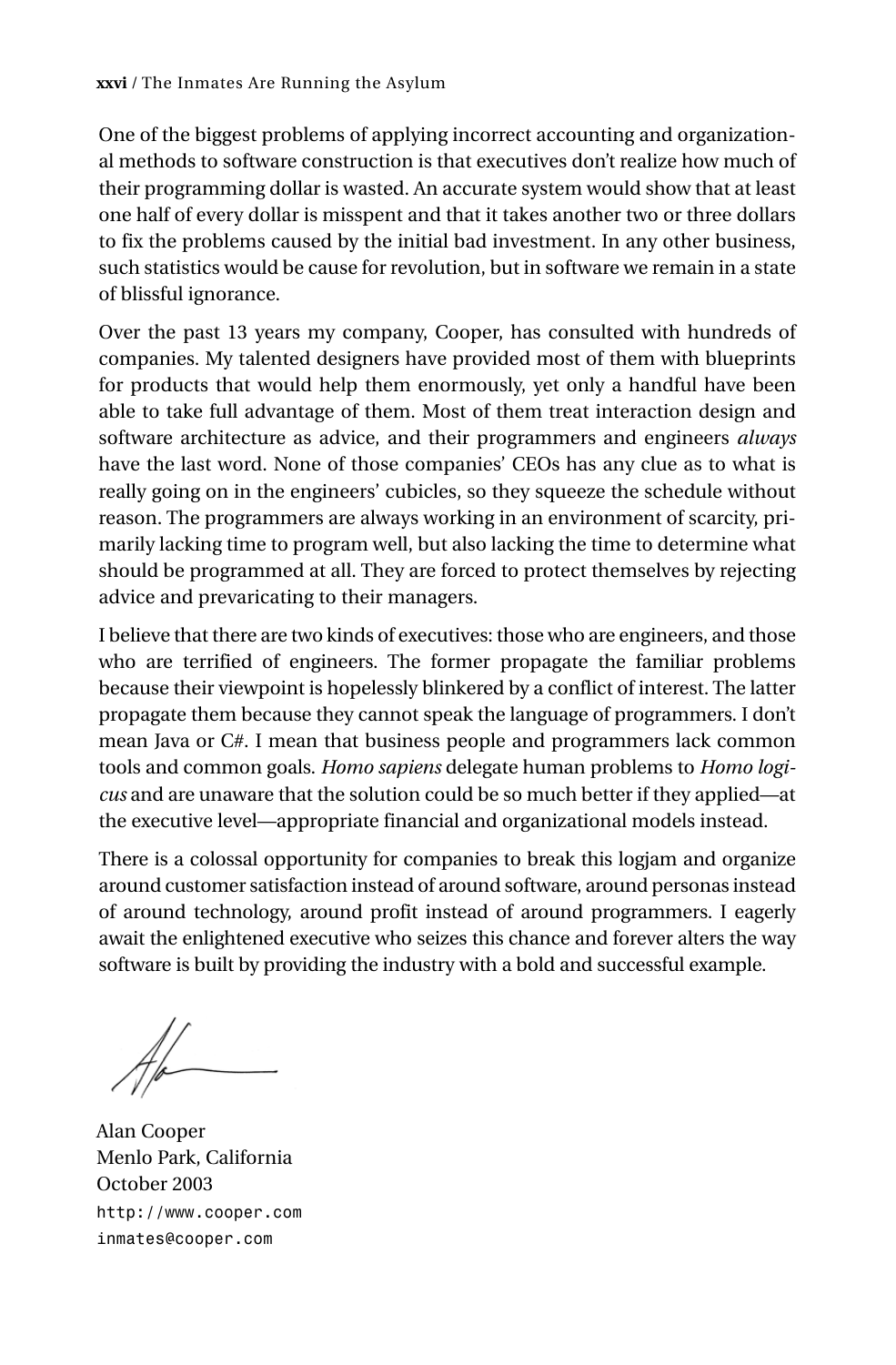# [3](#page-7-0)

#### <span id="page-27-2"></span><span id="page-27-0"></span>**Wasting Money**

<span id="page-27-1"></span>It's harder than you might think to squander millions of dollars, but a flawed software-development process is a tool well suited to the job. That's because software development lacks one key element: an understanding of what it means to be "done." Lacking this vital knowledge, we blindly bet on an arbitrary deadline. We waste millions to cross the finish line soonest, only to discover that the finish line was a mirage. In this chapter I'll try to untangle the expensive confusion of deadline management.

#### *[Deadline Management](#page-7-0)*

There is a lot of obsessive behavior in Silicon Valley about time to market. It is frequently asserted that shipping a product *right now* is far better than shipping it later. This imperative is used as a justification for setting impossibly ambitious ship dates and for burning out employees, but this is a smoke screen that hides bigger, deeper fears—a red herring. Shipping a product that angers and frustrates users in three months is *not* better than shipping a product that pleases users in six months, as any businessperson knows full well.

Managers are haunted by two closely related fears. They worry about when their programmers will be done building, and they doubt whether the product will be good enough to ultimately succeed in the marketplace. Both of these fears stem from the typical manager's lack of a clear vision of what the finished product actually will consist of, aside from mother-and-apple-pie statements such as "runs on the target computer" and "doesn't crash." And lacking this vision, they cannot assess a product's progress towards completion.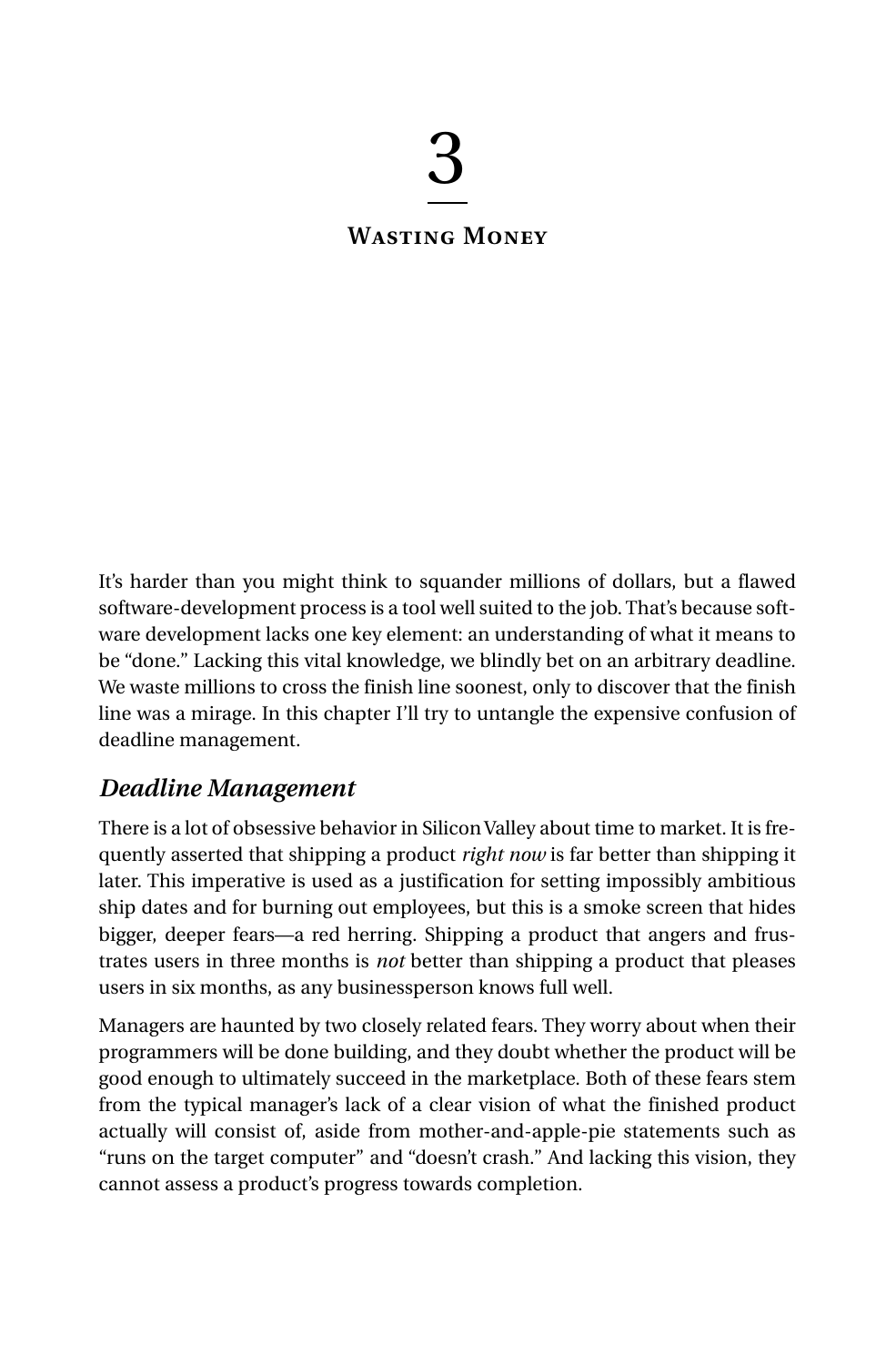<span id="page-28-1"></span><span id="page-28-0"></span>The implication of these two fears is that as long as it "doesn't crash," there isn't much difference between a program that takes three months to code and one that takes six months to code, except for the prodigious cost of three months of unnecessary programming. After the programmers have begun work, money drains swiftly. Therefore, logic tells the development manager that the most important thing to do is to get the coding started as soon as possible and to end it as soon as possible.

The conscientious development manager quickly hires programmers and sets them coding immediately. She boldly establishes a completion date just a few months off, and the team careens madly toward the finish line. But without product design, our manager's two fears remain unquelled. She has not established whether the users will like the product, which indeed leaves its success a mystery. Nor has she established what a "complete" product looks like, which leaves its completion a mystery. Later in the book, I'll show how interaction design can ease these problems. Right now, I'll show how thoroughly the deadline subverts the development process, turning all the manager's insecurities into selffulfilling prophecies.

#### *[What Does "Done" Look Like?](#page-7-0)*

After we have a specific description of what the finished software will be, we can compare our creation with it and really *know* when the product is done.

There are two types of descriptions. We can create a very complete and detailed physical description of the actual product, or we can describe the reaction we'd like the end user to have. In building architecture, for example, blueprints fill the first requirement. When planning a movie or creating a new restaurant, however, we focus our description on the feelings we'd like our clients to experience. For software-based products, we must necessarily use a blend of the two.

Unfortunately, most software products never *have* a description. Instead, all they have is a shopping list of features. A shopping bag filled with flour, sugar, milk, and eggs is not the same thing as a cake. It's only a cake when all the steps of the recipe have been followed, and the result looks, smells, and tastes substantially like the known characteristics of a cake.

Having the proper ingredients but lacking any knowledge of cakes or how to bake, the ersatz cook will putter endlessly in the kitchen with only indeterminate results. If we demand that the cake be ready by 6 o'clock, the conscientious cook will certainly bring us a platter at the appointed hour. But will the concoction be a cake? All we know is that it is on time, but its success will be a mystery.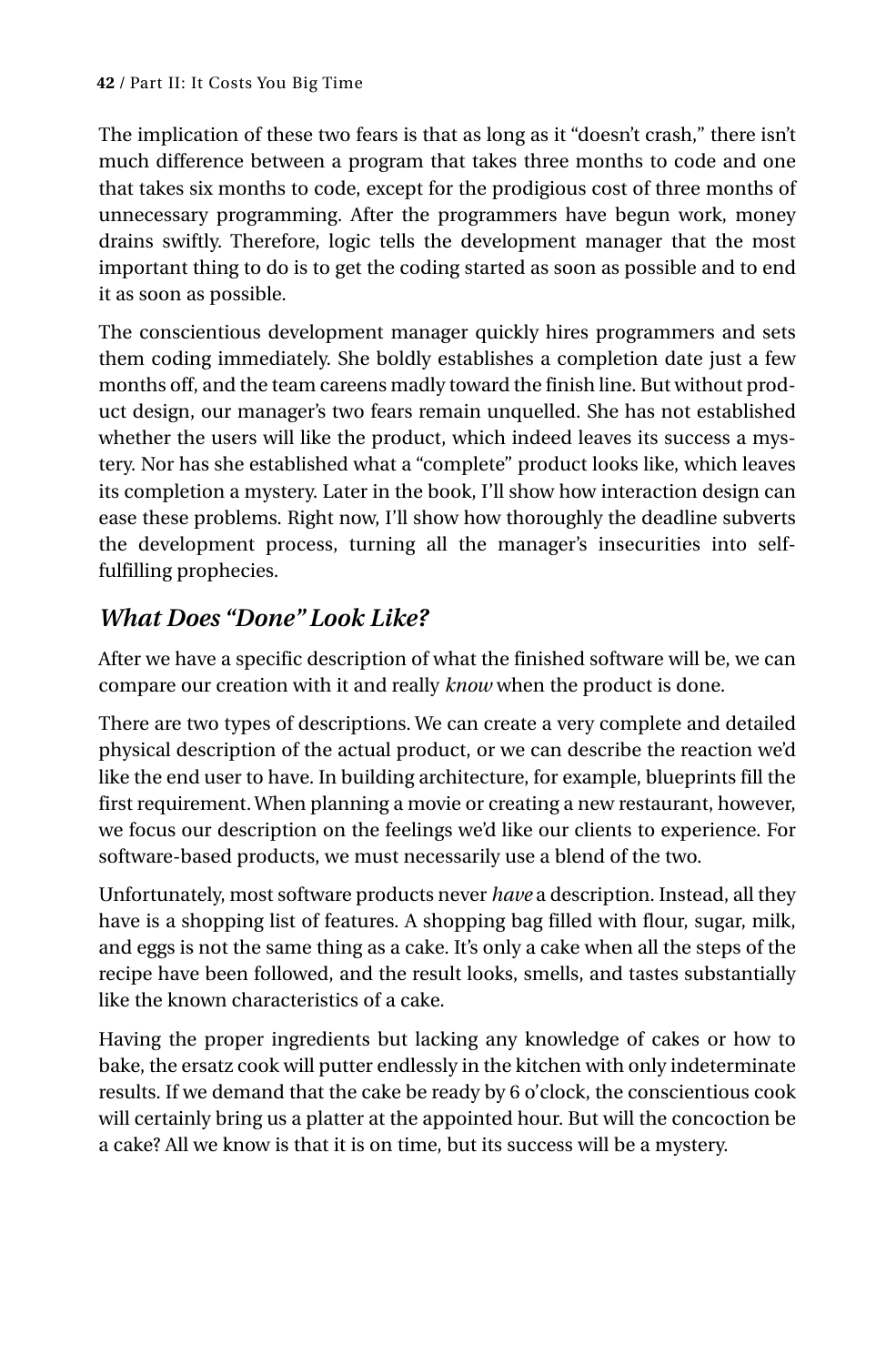<span id="page-29-0"></span>

In most conventional construction jobs, we know we're done because we have a clear understanding of what a "done" job looks like. We know that the building is completed because it looks and works just like the blueprints say it should look and work. If the deadline for construction is June 1, the arrival of June doesn't necessarily mean that the building is done. The relative completeness of the building can only be measured by examining the actual building in comparison to the plans.

Without blueprints, software builders don't really have a firm grasp on what makes the product "done," so they pick a likely date for completion, and when that day arrives they declare it done. It is June 1; therefore, the product is completed. "Ship it!" they say, and the deadline becomes the sole definition of project completion.

The programmers and businesspeople are neither stupid nor foolish, so the product won't be in complete denial of reality. It will have a robust set of features, it will run well, and it won't crash. The product will work reasonably well when operated by people *who care deeply* that it works well. It might even have been subjected to usability testing, in which strangers are asked to operate it under the scrutiny of usability professionals<sup>1</sup>. But, although these precautions are only reasonable, they are insufficient to answer the fundamental question: Will it succeed?

#### *Parkinson's Law*

Managers know that software development follows Parkinson's Law: Work will expand to fill the time allotted to it. If you are in the software business, perhaps you are familiar with a corollary to Parkinson called the Ninety-Ninety Rule, attributed to Tom Cargill of Bell Labs: "The first 90% of the code accounts for the first 90% of the development time. The remaining 10% of the code accounts for the other 90% of the development time." This self-deprecating rule says that when

<sup>1</sup> *Usability professionals are not interaction designers. I discuss this difference in detail in Chapter 12, "Desperately Seeking Usability."*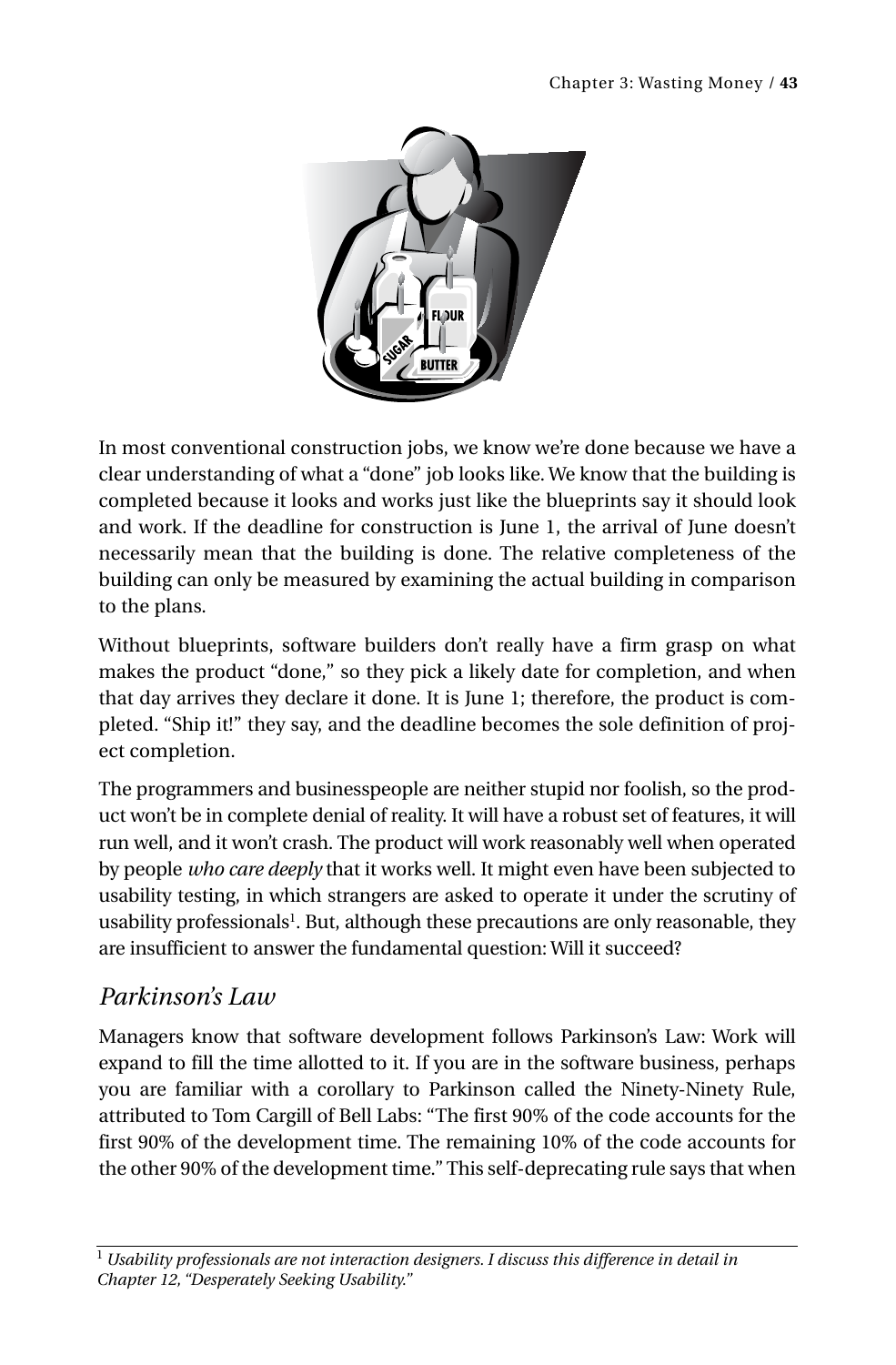#### <span id="page-30-0"></span>**44** / Part II: It Costs You Big Time

the engineers have written 90% of the code, they *still* don't know where they are! Management knows full well that the programmers won't hit their stated ship dates, regardless of what dates it specifies. The developers work best under pressure, and management uses the delivery date as the pressure-delivery vehicle.

In the 1980s and 1990s, Royal Farros was the vice president of development for T/Maker, a small but influential software company. He says, "A lot of us set deadlines that we *knew* were impossible, enough so to qualify for one of those Parkinson's Law corollaries. 'The time it will take to finish a programming project is twice as long as the time you've allotted for it.' I had a *strong* belief that if you set a deadline for, say, six months, it would take a year. So, if you had to have something in two years, set the deadline for one year. Bonehead sandbagging, but it always worked."

When software entrepreneur Ridgely Evers was with Intuit, working on the creation of QuickBooks, he experienced the same problem. "The first release of QuickBooks was supposed to be a nine-month project. We were correct in estimating that the development period would be the same as a gestation period, but we picked the wrong species: It took almost two-and-a-half years, the gestation period for the elephant."

Software architect Scott McGregor points out that Gresham's Law—that bad currency drives out good—is also relevant here. If there are two currencies, people will hoard the good one and try to spend the bad one. Eventually, only the bad currency circulates. Similarly, bad schedule estimates drive out good ones. If everybody makes bogus but rosy predictions, the one manager giving realistic but longer estimates will appear to be a heel-dragger and will be pressured to revise his estimates downward.

Some development projects have deadlines that are unreasonable by virtue of their arbitrariness. Most rational managers still choose deadlines that, while reachable, are only reachable by virtue of extreme sacrifice. Sort of like the pilot saying, "We're gonna make Chicago on time, but only if we jettison all our baggage!" I've seen product managers sacrifice not only design, but testing, function, features, integration, documentation, and reality. *Most product managers that I have worked with would rather ship a failure on time than risk going late.*

#### *The Product That Never Ships*

This preference is often due to every software development manager's deepest fear: that after having become late, the product will never ship at all. Stories of products never shipping are not apocryphal. The project goes late, first by one year, then two years, then is euthanized in its third year by a vengeful upper management or board of directors. This explains the rabid adherence to deadlines, even at the expense of a viable product.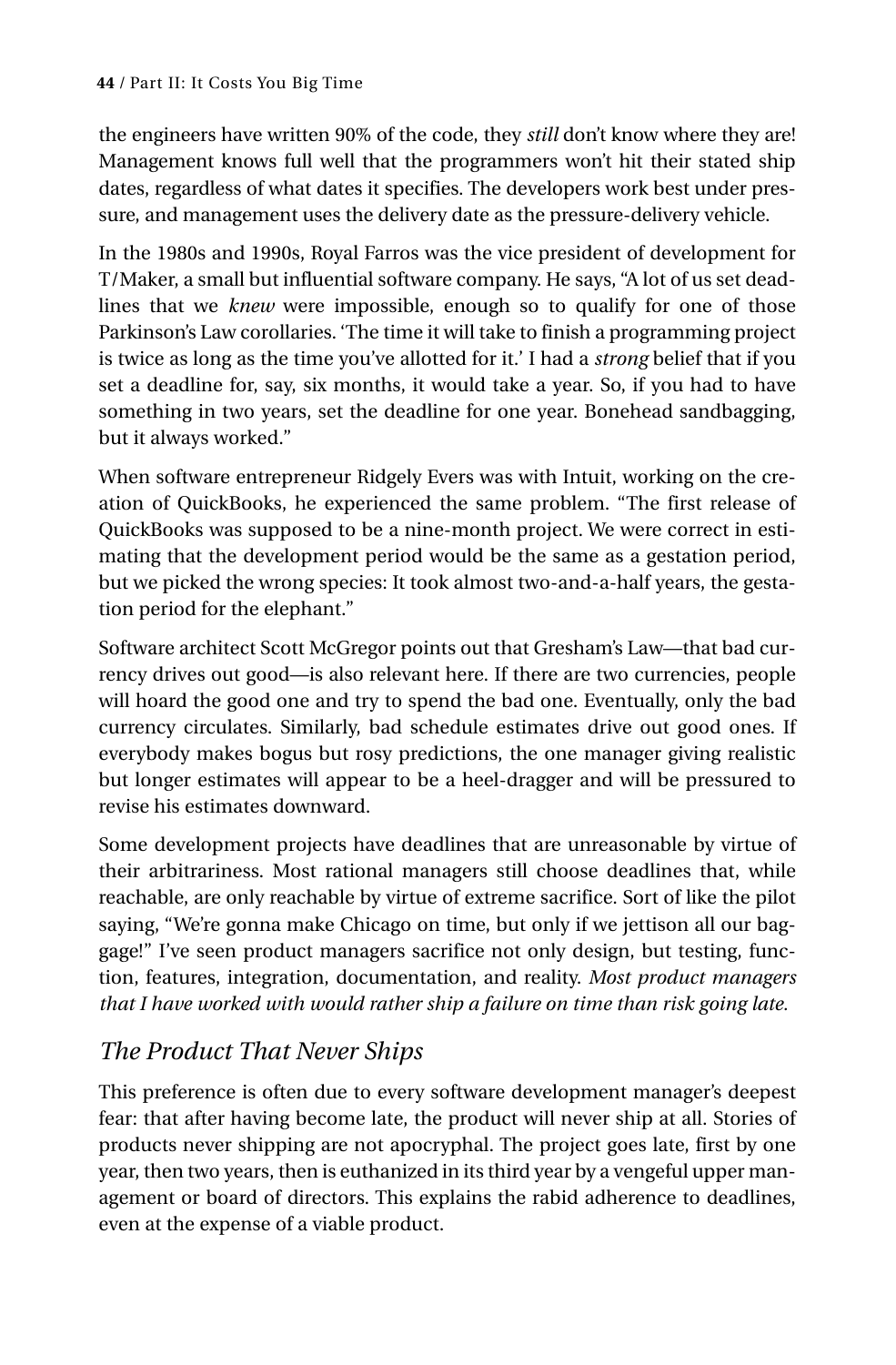<span id="page-31-1"></span>For example, in the late 1990s, at the much-publicized start-up company Worlds, Inc., many intelligent, capable people worked on the creation of a virtual, online world where people's avatars could wander about and engage other avatars in real-time conversation. The product was never fully defined or described, and after tens of millions of investment capital was spent, the directors mercifully pulled the plug.

In the early 1990s, another start-up company, Nomadic Computing, spent about \$15 million creating a new product for mobile businesspeople. Unfortunately, no one at the company was quite sure what its product was. They knew their market, and most of the program's functions, but weren't clear on their users' goals. Like mad sculptors chipping away at a huge block of marble hoping to discover a statue inside, the developers wrote immense quantities of useless code that was all eventually thrown away, along with money, time, reputations, and careers. The saddest waste, though, was the lost opportunity for creating software that really was wanted.

<span id="page-31-0"></span>Even Microsoft isn't immune from such wild goose chases. Its first attempt at creating a database product in the late 1980s consumed many person-years of effort before Bill Gates mercifully shut it down. Its premature death sent a shock wave through the development community. Its successor, Access, was a completely new effort, staffed and managed by all new people.

#### *[Shipping Late Doesn't Hurt](#page-7-0)*

Ironically, shipping late generally isn't fatal to a product. A third-rate product that ships late often fails, but if your product delivers value to its users, arriving behind schedule won't necessarily have lasting bad effects. If a product is a hit, it's not a big deal that it ships a month—or even a year—late. Microsoft Access shipped several years late, yet it has enjoyed formidable success in the market. Conversely, if a product stinks, who cares that it shipped on time?

Certainly, some consumer products that depend on the Christmas season for the bulk of their sales have frighteningly important due dates. But most software-based products, even consumer products, aren't that sensitive to any particular date.

For example, in 1990 the PenPoint computer from GO was supposed to be the progenitor of a handheld-computer revolution. In 1992, when the PenPoint crashed and burned, the Apple Newton inherited the promise of the handheld revolution. When the Newton failed to excite people, General Magic's Magic Link computer became the new hope for handhelds. That was in 1994. When the Magic Link failed to sell, the handheld market appeared dead. Venture capitalists declared it a dry hole. Then, out of nowhere, in 1996, the PalmPilot arrived to universal acclaim. It seized the handheld no-man's-land *six years late*. Markets are always ready for good products that deliver value and satisfy users.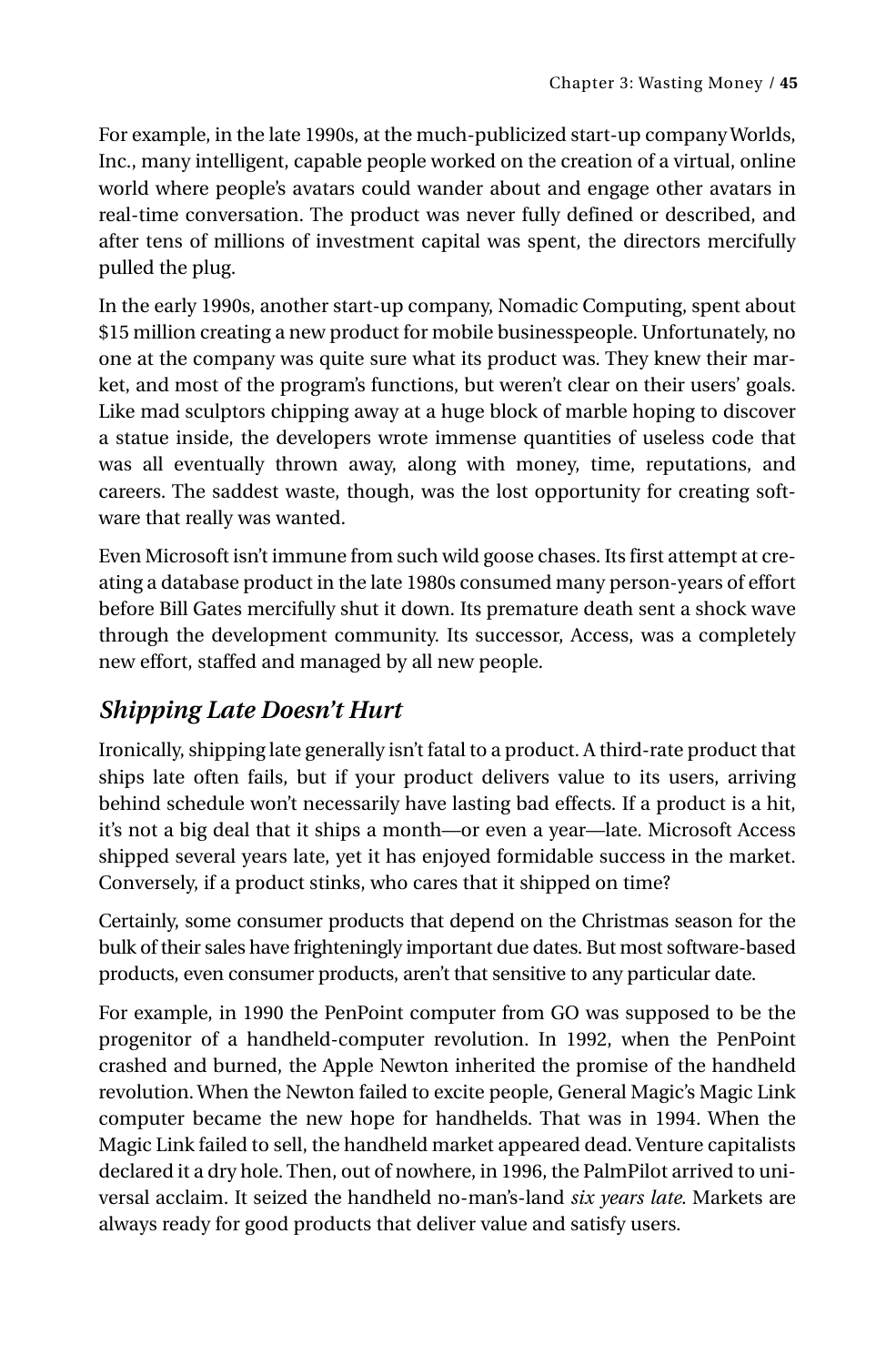<span id="page-32-1"></span><span id="page-32-0"></span>Of course, companies with a long history of making hardware-only products now make hybrid versions containing chips and software. They tend to underestimate the influence of software and subordinate it to the already-established completion cycles of hardware. This is wrong because as Chapter 1, "Riddles for the Information Age," showed, these companies are now in the software business, whether or not they know it.

#### *[Feature-List Bargaining](#page-7-0)*

One consequence of deadline management is a phenomenon that I call "featurelist bargaining."

Years ago programmers got burned by the vague product-definition process consisting of cocktail-napkin sketches, because they were blamed for the unsuccessful software that so often resulted. In self-defense, programmers demanded that managers and marketers be more precise. Computer programs are procedural, and procedures map closely to features, so it was only natural that programmers would define "precision" as a list of features. These feature lists allowed programmers to shift the blame to management when the product failed to live up to expectations. They could say, "It wasn't my fault. I put in all the features management wanted."

Thus, most products begin life with a document variably called a "marketing specification," "technical specification," or "marketing requirements document." It is really just a list of desired features, like the list of ingredients in the recipe for cake. It is usually the result of several long brainstorming sessions in which managers, marketers, and developers imagine what features would be cool and jot them down. Spreadsheet programs are a favorite tool for creating these lists, and a typical one can be dozens of pages long. (Invariably, at least one of the line items will specify a "good user interface.") Feature suggestions can also come from focus groups, market research, and competitive analysis.

The managers then hand the feature list to the programmers and say, "The product must ship by June 1." The programmers—of course—agree, but they have some stipulations. There are far too many features to create in the time allotted, they claim, and many of them will have to be cut to meet the deadline. Thus begins the time-honored bargaining.

The programmers draw a dividing line midway through the list. Items above it will be implemented, they declare, while those below the "line of death" are postponed or eliminated. Management then has two choices: to allow more time or to cut features. Although the project will inevitably take more time, management is loath to play that trump so early in the round, so it negotiates over features. Considerable arguing and histrionics occur. Features are traded for time; time is traded for features. This primitive capitalist negotiation is so human and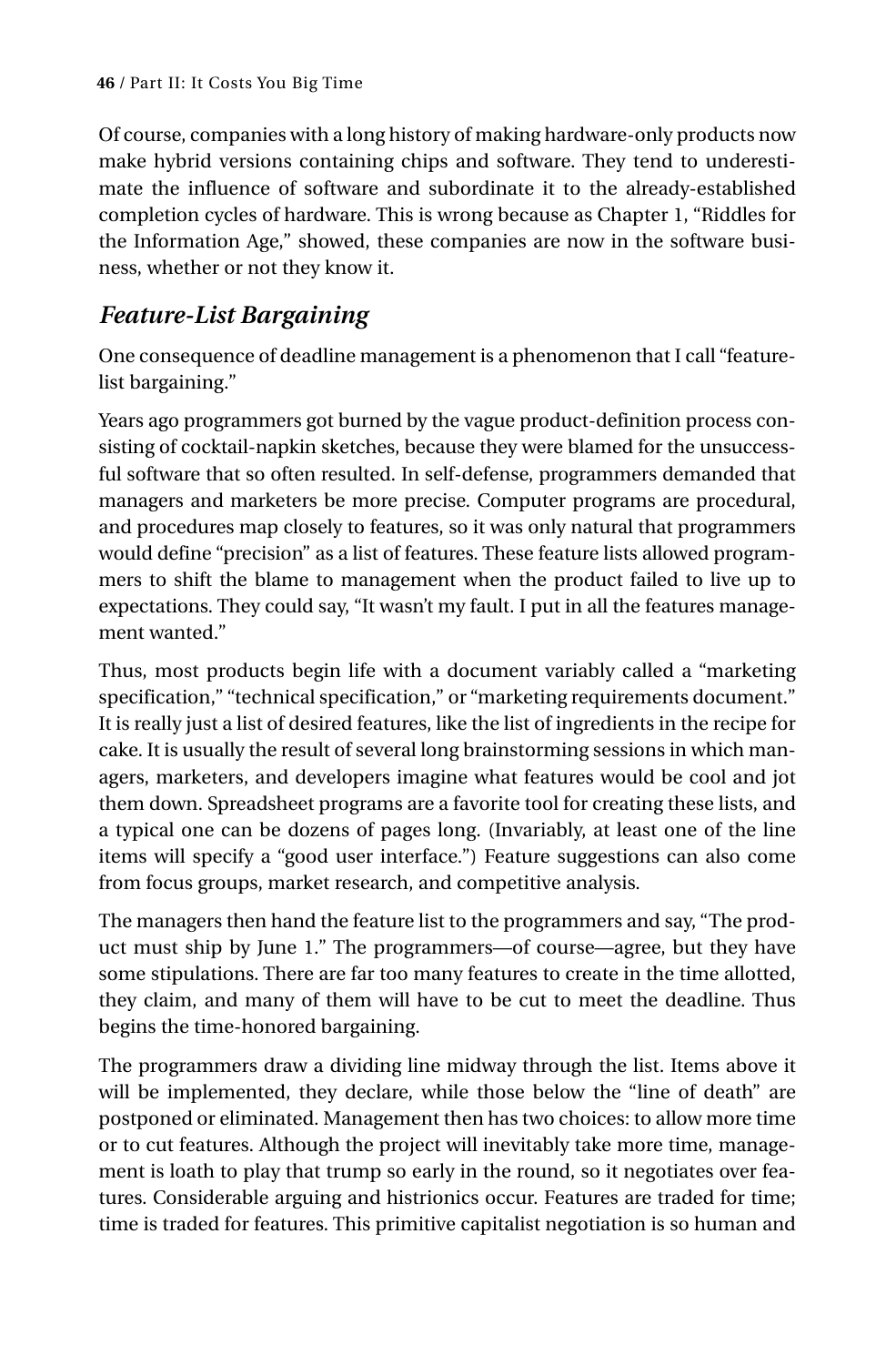<span id="page-33-1"></span>natural that both parties are instantly comfortable with it. Sophisticated parallel strategies develop. As T/Maker's Royal Farros points out, when one "critical-path feature was blamed for delaying a deadline, it would let a dozen other tardy features sneak onto the list without repercussion." Lost in the battle is the perspective needed for success.

Farros described T/Maker's flagship product, a word processor named WriteNow, as "a perfect product for the university marketplace. In 1987, we actually shipped more copies of WriteNow to the university market than Microsoft shipped Word. However, we couldn't hold our lead because we angered our very loyal, core fans in this market by not delivering the one word-processor feature needed in a university setting: *endnotes*. Because of trying to make the deadline, we could never slip this feature into the specification. We met our deadline but lost an entire market segment."

#### <span id="page-33-0"></span>*Programmers Are in Control*

Despite appearances, programmers are completely in control of this bottom-up decision-making process. They are the ones who establish how long it will take to implement each item, so they can force things to the bottom of the list merely by estimating them long. The programmers will—in self-defense—assign longer duration to the more nebulously defined items, typically those concerned with substantive user-interface issues. This inevitably causes them to migrate to the bottom of the list. More familiar idioms and easy-to-code items, such as menus, wizards, and dialog boxes, bubble to the top of the list. All of the analysis and careful thinking done by high-powered and high-priced executives is made moot by the unilateral cherry picking of a programmer following his own muse or defending his turf.

Like someone only able to set the volume of a speaker that isn't within hearing distance, managers find themselves in the unenviable position of only having tools that control ineffective parameters of the development process. It is certainly true that management needs to control the process of creating and shipping successful software, but, unfortunately, our cult of deadline ignores the "successful" part to concentrate only on the "creating" part. We give the creators of the product the reins to the process, thus relegating management to the role of passenger and observer.

#### *[Features Are Not Necessarily Good](#page-7-0)*

Appearances to the contrary, users aren't really compelled by features. Product successes and failures have shown repeatedly that users don't care that much about features. Users only care about achieving their goals. Sometimes features are needed to reach goals, but more often than not, they merely confuse users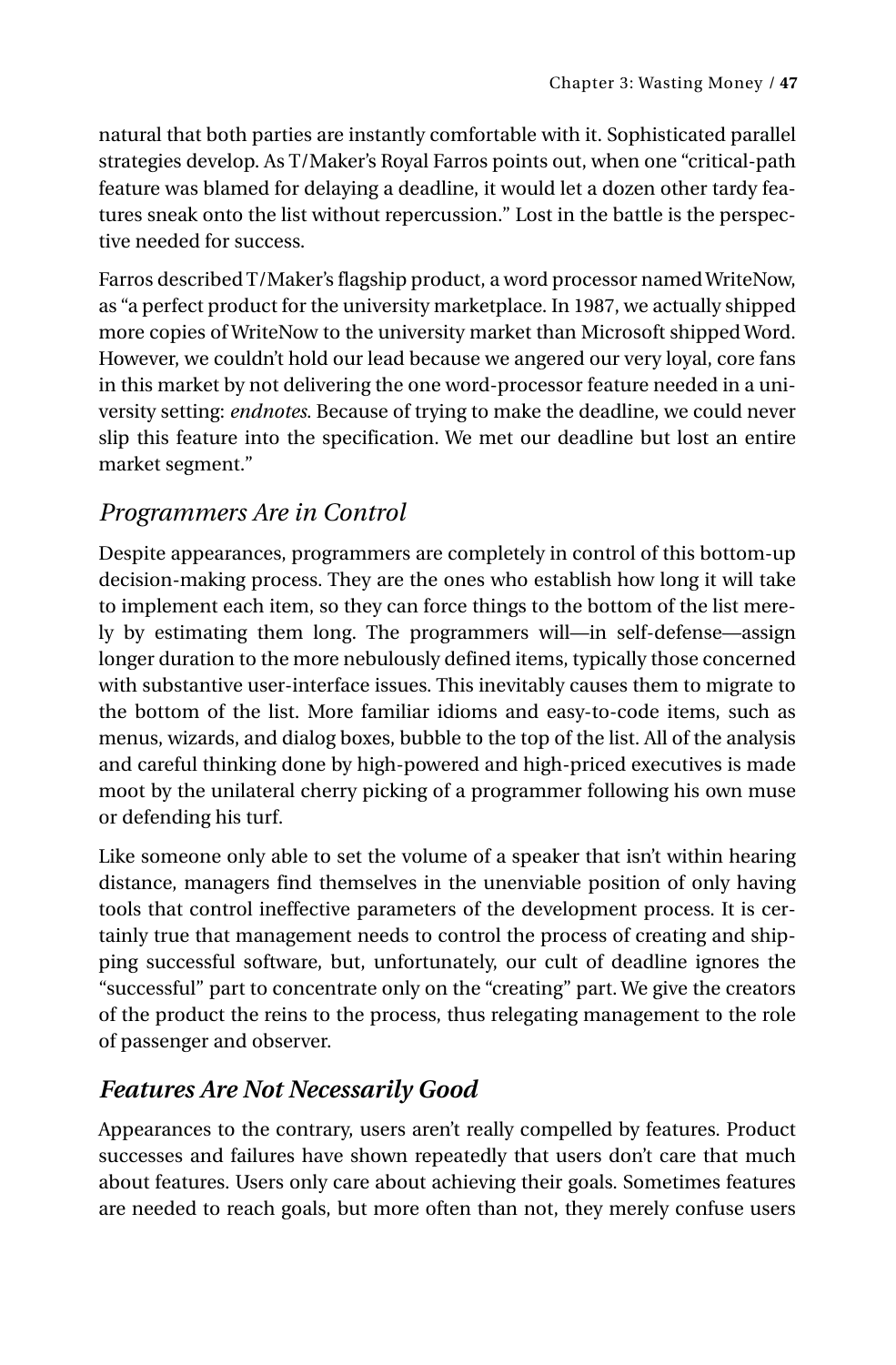<span id="page-34-1"></span>and get in the way of allowing them to get their work done. Ineffective features make users feel stupid. Borrowing from a previous example, the successful PalmPilot has far fewer features than did General Magic's failed Magic Link computer, Apple's failed Newton, or the failed PenPoint computer. The PalmPilot owes its success to its designers' single-minded focus on its target user and the objectives that user wanted to achieve.

About the only good thing I can say about features is that they are quantifiable. And that quality of being countable imbues them with an aura of value that they simply don't have. Features have negative qualities every bit as strong as their positive ones. The biggest design problem they cause is that every well-meant feature that *might possibly* be useful obfuscates the few features that *will probably* be useful. Of course, features cost money to implement. They add complexity to the product. They require an increase in the size and complexity of the documentation and online help system. Above all, cost-wise, they require additional trained telephone tech-support personnel to answer users' questions about them.

<span id="page-34-0"></span>It might be counterintuitive in our feature-conscious world, but you simply cannot achieve your goals by using feature lists as a problem-solving tool. It's quite possible to satisfy every feature item on the list and still hatch a catastrophe. Interaction designer Scott McGregor uses a delightful test in his classes to prove this point. He describes a product with a list of its features, asking his class to write down what the product is as soon as they can guess. He begins with 1) internal combustion engine; 2) four wheels with rubber tires; 3) a transmission connecting the engine to the drive wheels; 4) engine and transmission mounted on metal chassis; 5) a steering wheel. By this time, every student will have written down his or her positive identification of the product as an automobile, whereupon Scott ceases using features to describe the product and instead mentions a couple of user goals: 6) cuts grass quickly and easily; 7) comfortable to sit on. From the five feature clues, not one student will have written down "riding lawnmower." You can see how much more descriptive goals are than features.

#### *[Iteration and the Myth of the Unpredictable Market](#page-7-0)*

In an industry that is so filled with money and opportunities to earn it, it is often just easier to move right along to another venture and chalk up a previous failure to happenstance, rather than to any *real* reason.

I was a party to one of these failures in the early 1990s. I helped to start a venturefunded company whose stated goal was to make it absurdly simple to network PCs together.<sup>2</sup> The product worked well and was easy to use, but a tragic series of

<sup>2</sup> *Actually, we said that we wanted to make it "as easy to network Intel/Windows computers as it was to network Macintosh computers." At the time, it was ridiculously simple to network Macs together with AppleTalk. Then, as now, it was quite difficult to network Wintel PCs together.*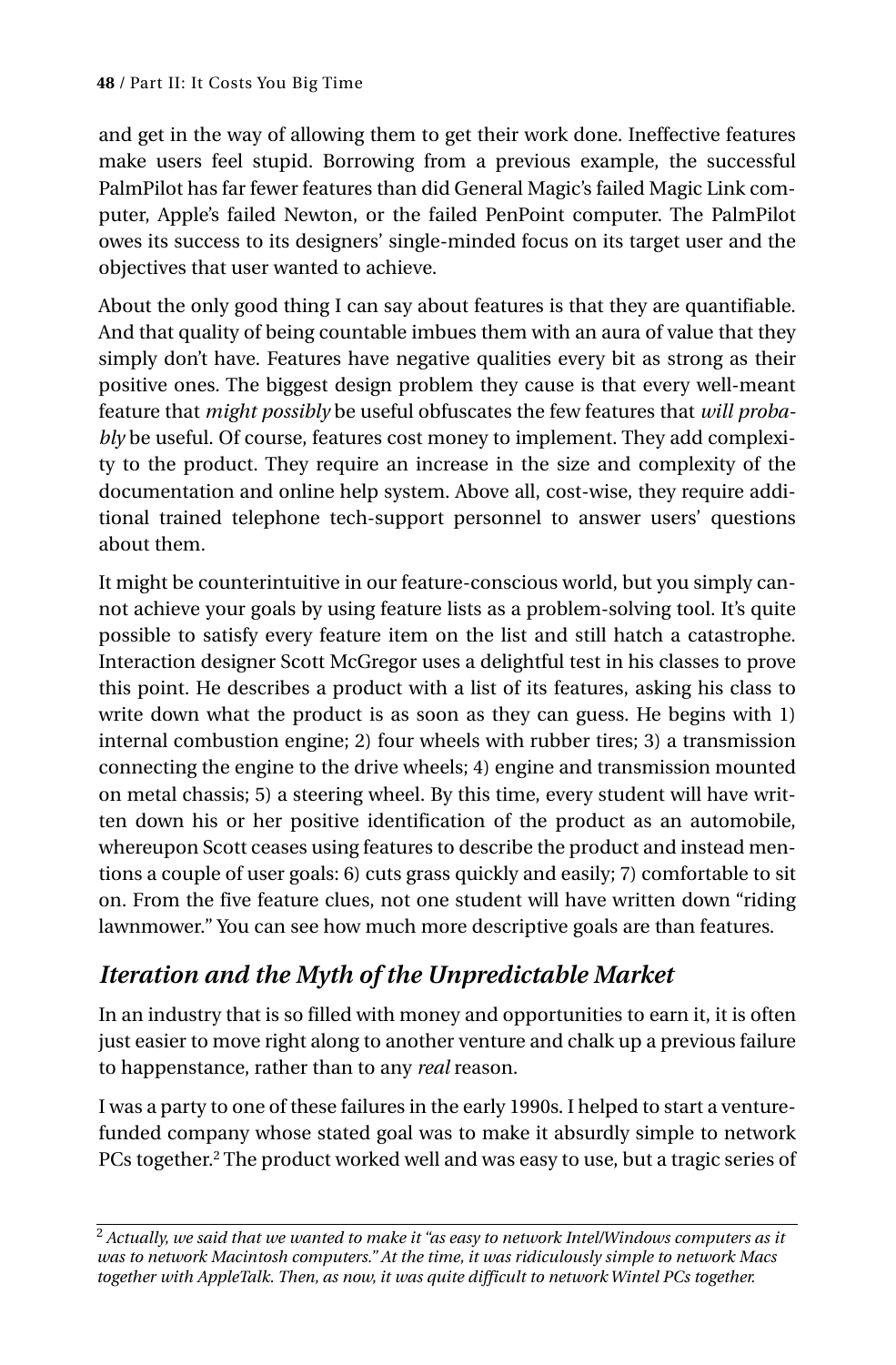<span id="page-35-0"></span>self-inflicted marketing blunders caused it to fail dismally. I recently attended a conference where I ran into one of the investors who sat on the doomed company's board of directors. We hadn't talked since the failure of the company, and like veterans of a battlefield defeat meeting years later—we consoled each other as sadder but wiser men. To my unbridled surprise, however, this otherwise extremely successful and intelligent man claimed that in hindsight he had learned a fundamental lesson: Although the marketing, management, and technical efforts had been flawless, the buying public "just wasn't interested in easyto-install local area networks." I was flabbergasted that he would make such an obviously ridiculous claim and countered that surely it wasn't lack of desire, but rather our failure to satisfy the desire properly. He restated his position, arguing forcefully that we had demonstrated that easy networking just wasn't something that people wanted.

Later that evening, as I related this story to my wife, I realized that his rationalization of the failure was certainly convenient for all the parties involved in the effort. By blaming the failure on the random fickleness of the market, my colleague had exonerated the investors, the managers, the marketers, and the developers of any blame. And, in fact, each of the members of that start-up has gone on to other successful endeavors in Silicon Valley. The venture capitalist has a robust portfolio of other successful companies.

During development, the company had all the features itemized on the feature list. It stayed within budget. It shipped on schedule. (Well, actually, we kept extending the schedule, but it shipped on *a* schedule.) All the quantitatively measurable aspects of the product-development effort were within acceptable parameters. The only conclusion this management-savvy investor could make was the existence of an unexpected discontinuity in the marketplace. How could *we* have failed when all the meters were in the green?

The fact that these measures are objective is reassuring to everyone. Objective and quantitative measure is highly respected by both programmers and businesspeople. The fact that these measures are usually ineffective in producing successful products tends to get lost in the shuffle. If the product succeeds, its progenitors will take the credit, attributing the victory to their savvy understanding of technology and marketing.

On the other hand, if the product fails, nobody will have the slightest motivation to exhume the carcass and analyze the failure. Almost any excuse will do, as long as the players—both management and technical—can move along to the next high-tech opportunity, of which there is an embarrassment of riches. Thus, there is no reason to weep over the occasional failure. The unfortunate side effect of not understanding failure is the silent admission that success is not predictable—that luck and happenstance rule the high-tech world. In turn, this gives rise to what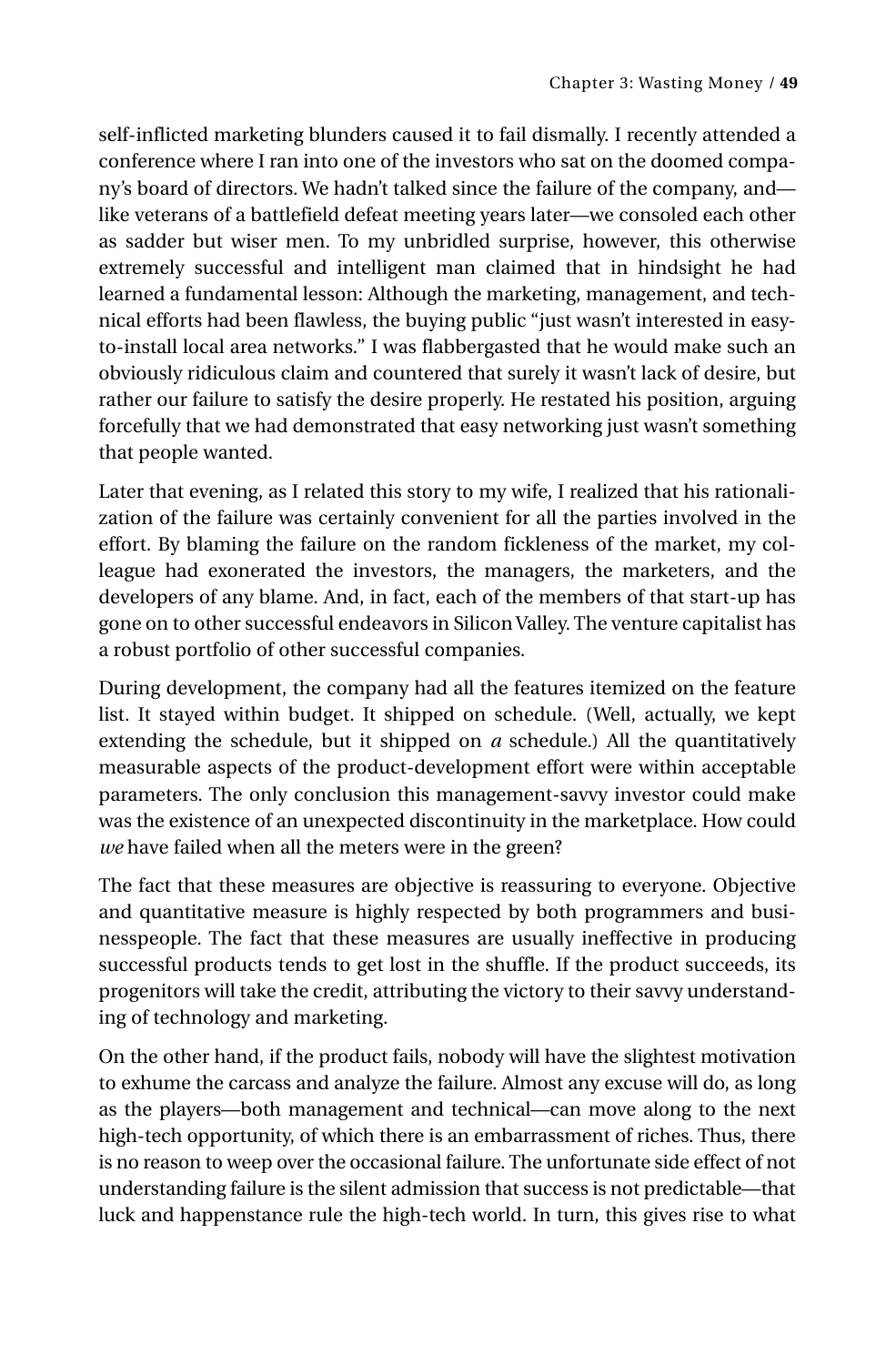<span id="page-36-0"></span>the venture capitalists call the "spray and pray" method of funding: Put a little bit of money into a lot of investments and then hope that one of them gets lucky.

x

Rapid-development environments such as the World Wide Web—and Visual Basic before it—have also promoted this idea of simply iterating until something works. Because the Web is a new advertising medium, it has attracted a multitude of marketing experts who are particularly receptive to the myth of the unpredictable market and its imperative to iterate. Marketers are familiar with the harsh and arbitrary world of advertising and media. After all, much of advertising *really is* random guesswork. For example, in advertising, "new" is the single most effective marketing concept, yet when Coca-Cola introduced "New Coke" in the mid-1980s, it failed utterly. Nobody could have predicted this result. People's tastes and styles change randomly, and the effectiveness of marketing can appear to be random.

On the Web, the problem arises when a Web site matures from the onlinecatalog stage into the online-store stage. It changes from a one-way presentation of data to an interactive software application. The advertising and media people who had such great success with the first-generation site now try their same iteration methods on the interactive site and run into trouble, often without realizing it. Marketing results may be random, but interaction is not. The cognitive friction generated by the software's interactivity is what gives the impression of randomness to those untrained in interaction design.

The remarkably easy-to-change nature of the World Wide Web plays into this because an advertisement or marketing campaign can be aired for a tiny fraction of the cost (and time) of print or TV advertising. The savvy Web marketer can get almost instantaneous feedback on the effectiveness of an ad, so the speed of the iteration increases dramatically, and things are hacked together overnight. In practice, it boils down to "throw it against the wall and see what sticks." Many managers of Web start-ups use this embarrassingly simple doctrine of design by guesswork. They write any old program that can be built in the least time and then put it before their users. They then listen to the complaints and feedback, measure the patterns of the user's navigation clicks, change the weak parts, and then ship it again.

Generally, programmers aren't thrilled about the iterative method because it means extra work for them. Typically, it's managers new to technology who like the iterative process because it relieves them of having to perform rigorous planning, thinking, and product due diligence (in other words, interaction design). Of course, it's the users who pay the dearest price. They have to suffer through one halfhearted attempt after another before they get a program that isn't too painful.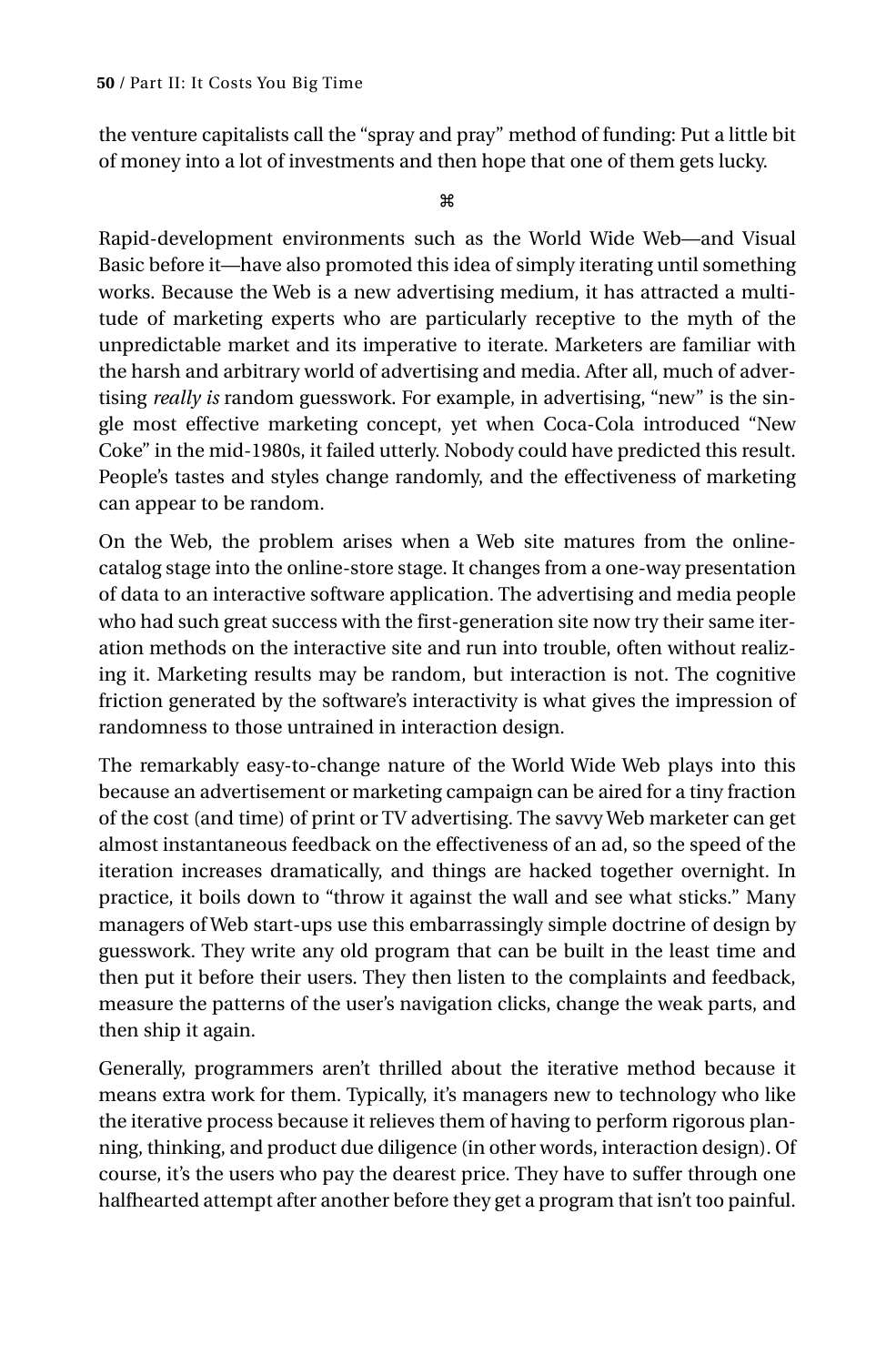Just because customer feedback improves your understanding of your product or service, you cannot then deduce that it is efficient, cheap, or even effective to toss random features at your customers and see which ones are liked and which are disliked. In a world of dancing bears, this can be a marginally viable strategy, but in any market in which there is the least hint of competition, it is suicidal. Even when you are all alone in a market, it is a very wasteful method.

Many otherwise sensitive and skilled managers are unashamedly proud of this method. One mature, experienced executive (a former marketing man) asked me, in self-effacing rhetoric, "How could anyone presume to know what the users want?" This is a staggering question. Every businessperson presumes. The value that most businesspeople bring to their market is precisely their "presumption" of what the customer wants. Yes, that presumption will miss the mark with *some* users, but not to presume at all means that *every* user won't like it. This foolish man believed that his customers didn't mind plowing through his guesses to do his design work for him. Today, in Silicon Valley, there might be lots of enthusiastic Web-surfing apologists who are willing to help this lazy executive figure out his business, but how many struggling survivors did he alienate with that haughty attitude? As he posted sketchy version after sketchy version of his site, reacting only to those people with the stamina to return to it, how many customers did he lose permanently? What did *they* want? It has been said that the way Stalin cleared a minefield was to march a regiment through it. Effective? Yes. Efficient, humanitarian, viable, desirable? No.



The biggest drawback, of course, is that you immediately scare away all survivors, and your only remaining users will be apologists. This seriously skews the nature and quality of your feedback, condemning you to a clientele of technoid apologists, which is a relatively small segment. This is one reason why so few personalcomputer software-product makers have successfully crossed over into mass markets.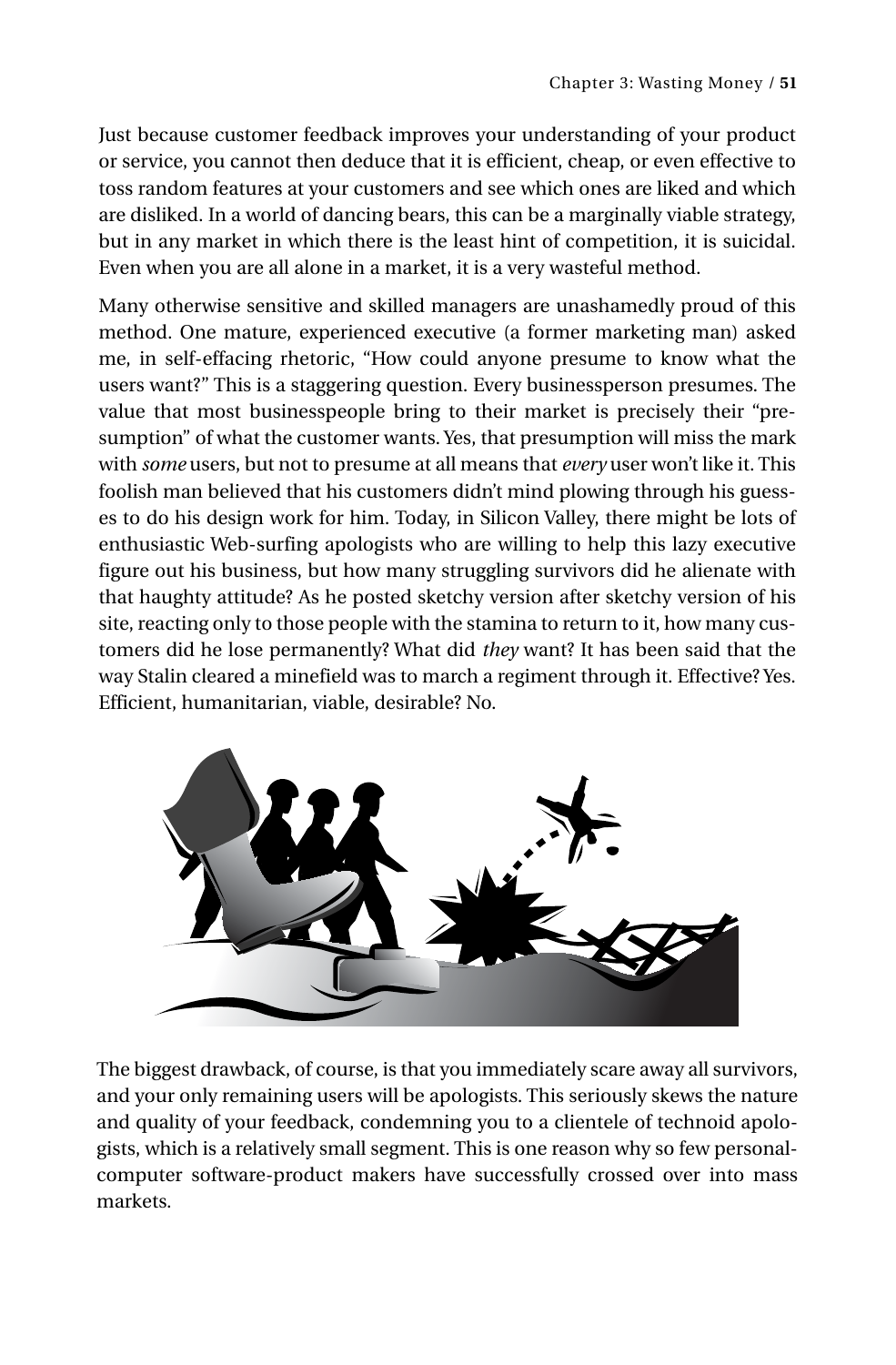<span id="page-38-1"></span><span id="page-38-0"></span>I am not saying that you cannot learn from trial and error, but those trials should be informed by something more than random chance and should begin from a well-thought-out solution, not an overnight hack. Otherwise, it's just giving lazy or ignorant businesspeople license to abuse consumers.

#### *[The Hidden Costs of Bad Software](#page-7-0)*

When software is frustrating and difficult to use, people will avoid using it. That is unremarkable until you realize that many people's jobs are dependent on using software. The corporate cost of software avoided is impossible to quantify, but it is real. Generally, the costs are not monetary ones, anyway, but are exacted in far more expensive currencies, such as time, order, reputation, and customer loyalty.

People who use business software might despise it, but they are paid to tolerate it. This changes the way people think about software. Getting paid for using software makes users far more tolerant of its shortcomings because they have no choice, but it doesn't make it any less expensive. Instead—while the costs remain high—they become very difficult to see and account for.

Badly designed business software makes people dislike their jobs. Their productivity suffers, errors creep into their work, they try to cheat the software, and they don't stay in the job very long. Losing employees is very expensive, not just in money but in disruption to the business, and the time lost can never be made up. Most people who are paid to use a tool feel constrained not to complain about that tool, but it doesn't stop them from feeling frustrated and unhappy about it.

One of the most expensive items associated with hard-to-use software is technical support. Microsoft spends \$800 million annually on technical support. And this is a company that spends many hundreds of millions of dollars on usability testing and research, too. Microsoft is apparently convinced that support of this magnitude is just an unavoidable cost of doing business. I am not. Imagine the advantage it would give your company if you didn't make the same assumption that Microsoft did. Imagine how much more effective your development efforts would be if you could avoid spending over five percent of your net revenue on technical support.

Ask any person who has ever worked at any desktop-software company in technical support, and he will tell you that the one thing he spends most of his time and effort on is the file system. Just like Jane in Chapter 1, users don't understand the recursive hierarchy of the file system—the Finder or Explorer—on Windows, the Mac, or Unix. Surprisingly, very few companies will spend the money to design and implement a more human-friendly alternative to the file system. Instead, they accept the far more expensive option of answering phone calls about it in perpetuity.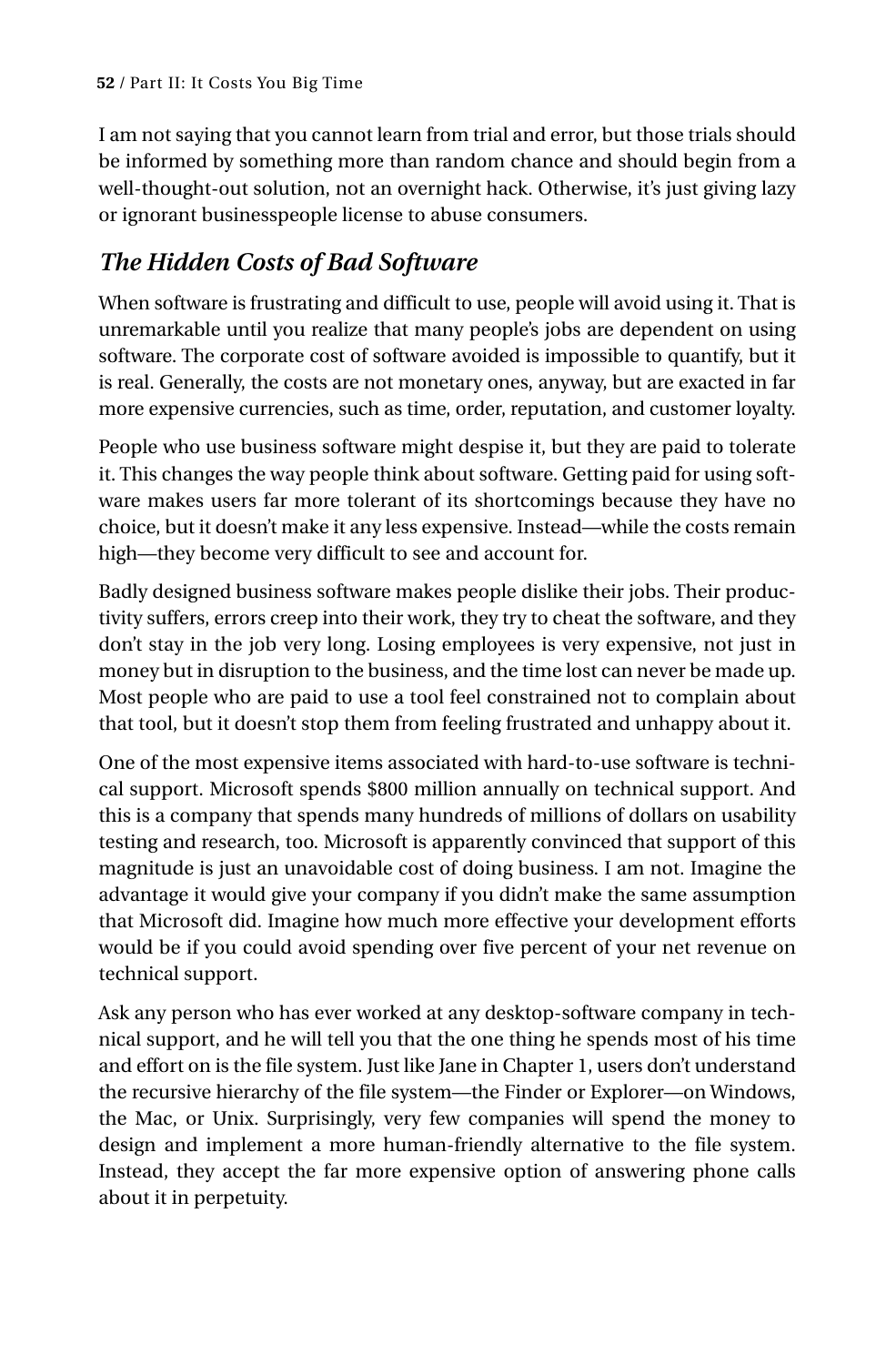<span id="page-39-0"></span>You can blame the "stupid user" all you want, but you still have to staff those phones with expensive tech-support people if you want to sell or distribute within your company software that hasn't been designed.

#### *The Only Thing More Expensive Than Writing Software Is Writing Bad Software*

Programmers cost a lot, and programmers sitting on their hands waiting for design to be completed gall managers in the extreme. It seems foolish to have programmers sit and wait, when they could be programming, thinks the manager. It is false economy, though, to put programmers to work before the design is completed. After the coding process begins, the momentum of programming becomes unstoppable, and the design process must now respond to the needs of programmers, instead of vice versa. Indeed, it is foolish to have programmers wait, and by the simple expedient of having interaction designers plan your next product or release concurrently with the construction of this product or release, your programmers will never have to idly wait.

It is more costly in the long run to have programmers write the wrong thing than to write nothing at all. This truth is so counterintuitive that most managers balk at the very idea. After code is written, it is very difficult to throw it out. Like writers in love with their prose, programmers tend to have emotional attachments to their algorithms. Altering programs in midstride upsets the development process and wounds the code, too. It's hard on the manager to discard code because she is the one who paid dearly for it, and she knows she will have to spend even more to replace it.

If design isn't done before programming starts, it will never have much effect. One manager told me, "We've already got people writing code and I'm not gonna stop." The attitude of these cowboys is, "By the time you are ready to hit the ground, I'll have stitched together a parachute." It's a bold sentiment, but I've never seen it work.

Lacking a solid design, programmers continually experiment with their programs to find the best solutions. Like a carpenter cutting boards by eye until he gets one that fits the gap in the wall, this method causes abundant waste.

The immeasurability and intangibility of software conspires to make it nearly impossible to estimate its size and assess its state of completion. Add in the programmer's joy in her craft, and you can see that software development always grows in scope and time and never shrinks. We will always be surprised during its construction, unless we can accurately establish milestones and reliably measure our progress against them.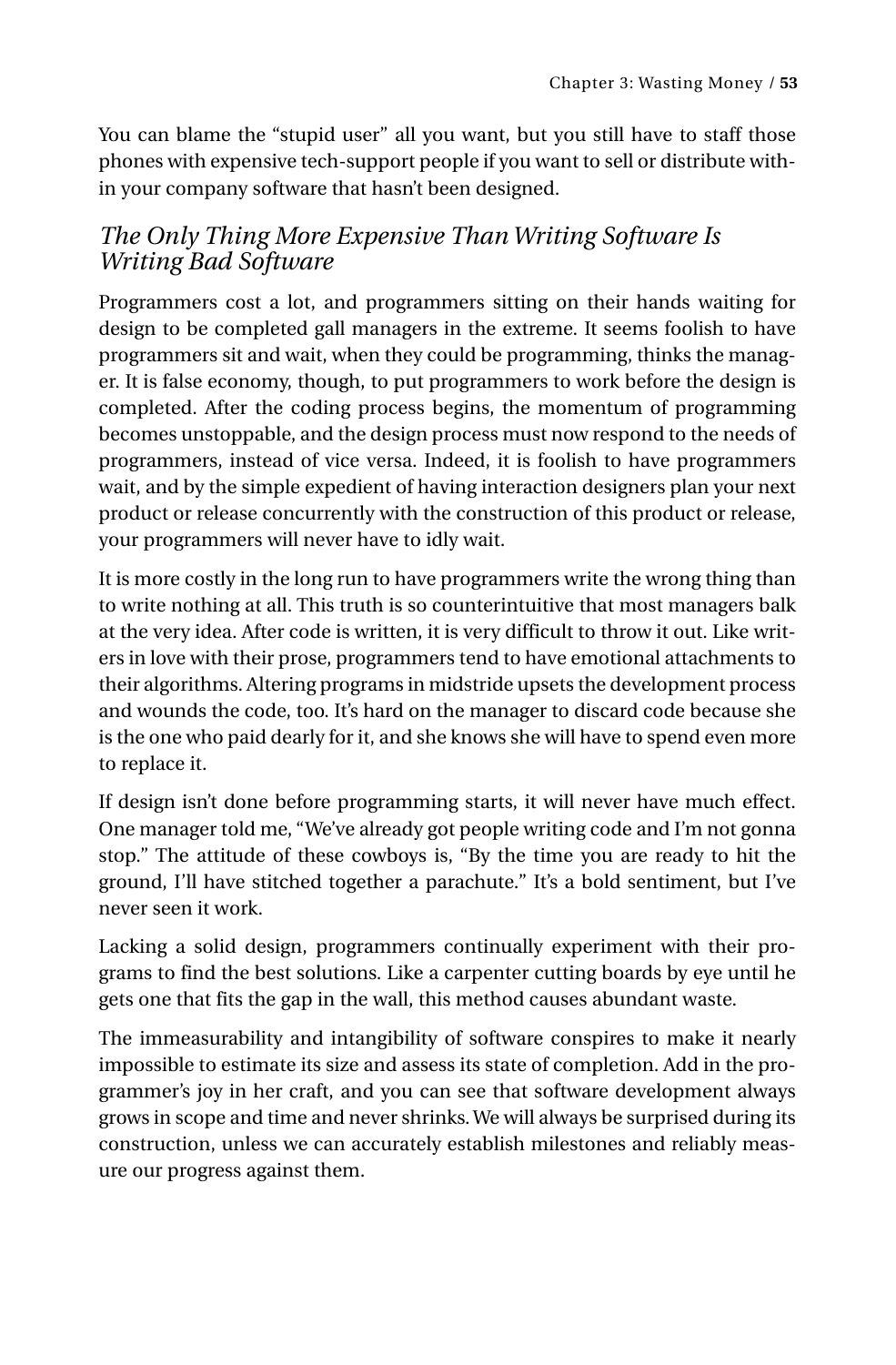#### <span id="page-40-1"></span>*Opportunity Cost*

In the information age, the most expensive commodity is not the cost of building something, but the lost opportunity of what you are *not* building. Building a failure means that you didn't build a success. Taking three annual releases to get a good product means that you didn't create three good products in one release each.

Novell's core business is networking, but it attempted to fight Microsoft toe-totoe in the office-applications arena. Although its failed efforts in the new market were expensive, the true cost was its loss of leadership in the networking market. The money is nothing compared to the singular potential of the moment. Netscape lost its leadership in the browser market in the same way when it decided to compete against Microsoft in the operating-system business.

<span id="page-40-0"></span>Any developer of silicon-based products has to evaluate what the most important goals of its users are and steadfastly focus on achieving them. It is far too easy to be beguiled by the myriad of opportunities in high tech and to gamble away the main chance. Programmers—regardless of their intelligence, business acumen, loyalty, and good intentions—march to a slightly different drummer and can easily drag a business away from its proper area of focus.

#### *[The Cost of Prototyping](#page-7-0)*

Prototyping is programming, and it has the momentum and cost of programming, but the result lacks the resiliency of real code. Software prototypes are scaffolds and have little relation to permanent, maintainable, expandable code—the equivalent of stone walls. Managers, in particular, are loath to discard code that works, even if it is just a prototype. They can't tell the difference between scaffolding and stone walls.

You can write a prototype much faster than a real program. This makes it attractive because it seems so inexpensive, but real programming gives you a reliable program, and prototyping gives you a shaky foundation. Prototypes are experiments made to be thrown out, but few of them ever are. Managers look at the running prototype and ask, "Why can't we just use this?" The answer is too technically complex and too fraught with uncertainty to have sufficient force to dissuade the manager who sees what looks like a way to avoid months of expensive effort.

The essence of good programming is deferred gratification. You put in all of the work up front, and then you reap the rewards later. There are very few tasks that aren't cheaper to do manually. Once written, however, programs can be run a million times with no extra cost. The most expensive program is one that runs once. The cheapest program is the one that runs ten billion times. However, any inappropriate behavior will also be magnified ten billion times. Once out of the realm of little programs, such as the ones you wrote in school, the economics of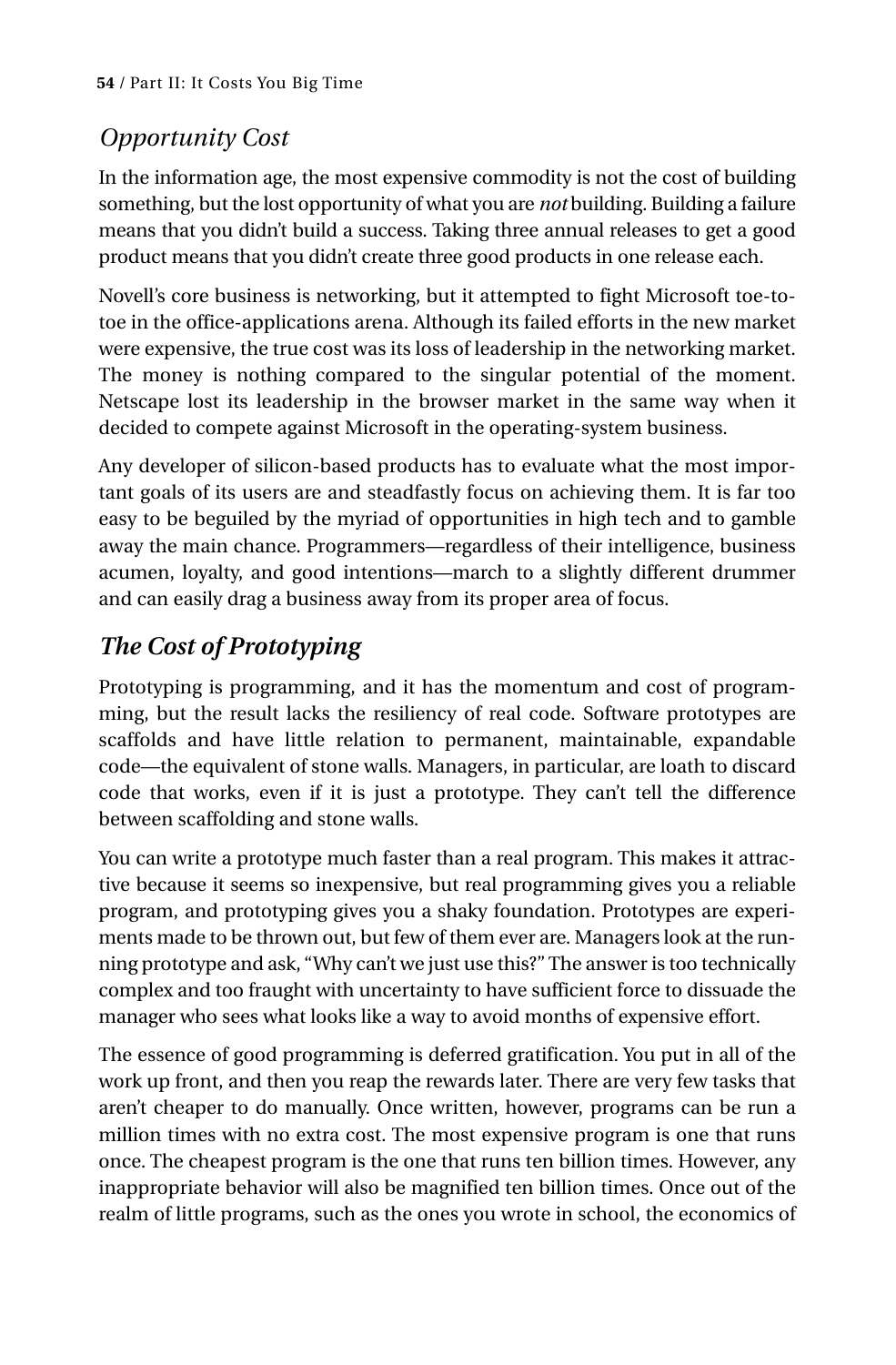<span id="page-41-0"></span>software take on a strange reversal in which the cheapest programs to own are the ones that are most expensive to write, and the most expensive programs to own are the cheapest to write.

Writing a big program is like making a pile of bricks. The pile is one brick wide and 1,000 bricks tall, with each brick laid right on top of the one preceding it. The tower can reach its full height only if the bricks are placed with great precision on top of one another. Any deviation will cause the bricks above to wobble, topple, and fall. If the 998th brick deviates by a quarter of an inch, the tower can still probably achieve 1,000 bricks, but if the deviation is in the fifth brick, the tower will never get above a couple dozen.

This is very characteristic of software, whose foundations are more sensitive to hacking than the upper levels of code. As any program is constructed, the programmer makes false starts and changes as she goes. Consequently, the program is filled with the scar tissue of changed code. Every program has vestigial functions and stubbed-out facilities. Every program has features and tools whose need was discovered sometime after construction began grafted onto it as afterthoughts. Each one of these scars is like a small deviation in the stack of bricks. Moving a button from one side of a dialog box to the other is like joggling the 998th brick, but changing the code that draws all button-like objects is like joggling the 5th brick. Object-oriented programming and the principles of encapsulation are defensive techniques whose sole purpose is to immunize the program from the effects of scar tissue. In essence, object orientation divides the 1,000-brick tower into 10 100-brick towers.

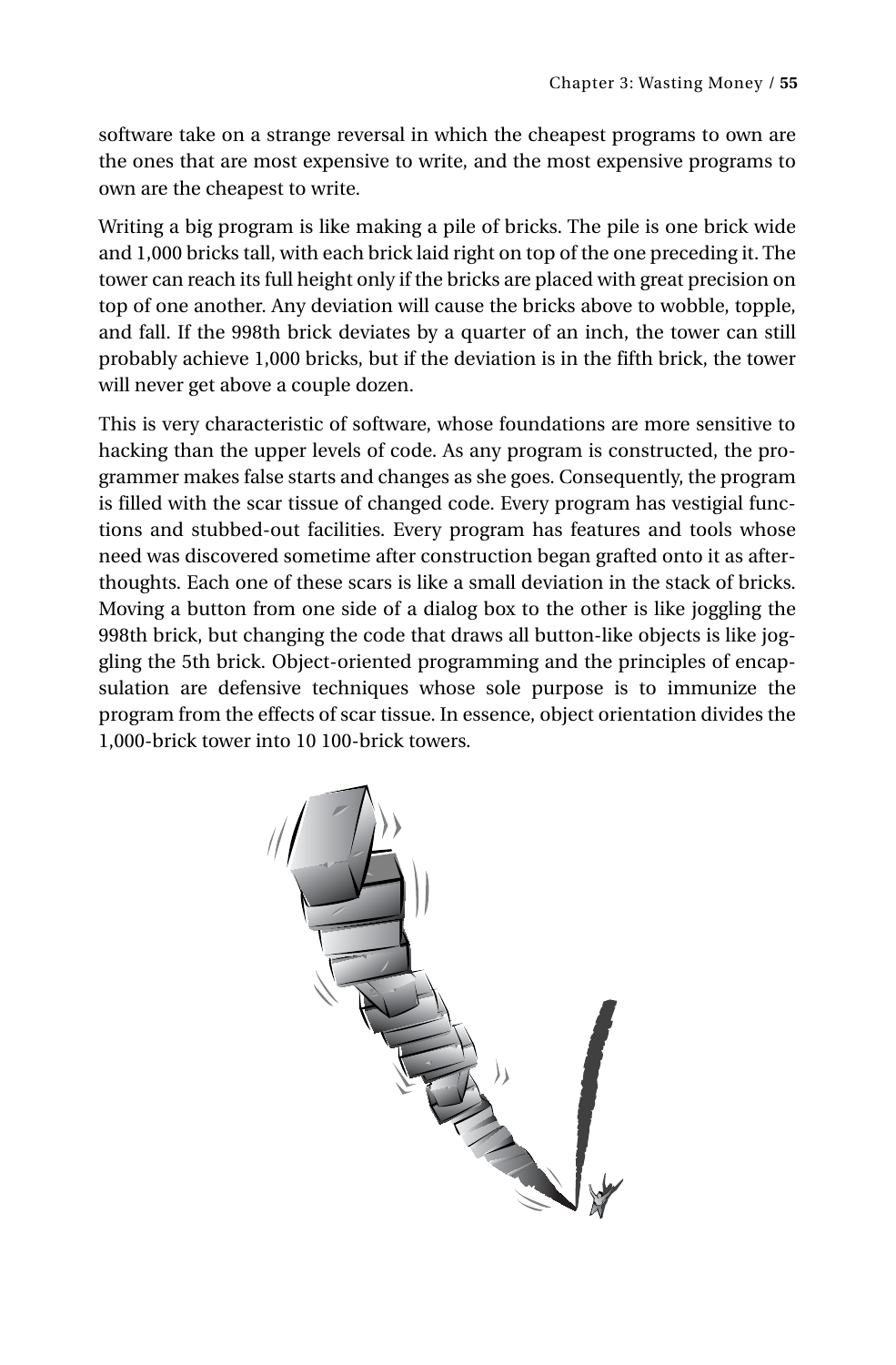<span id="page-42-0"></span>Good programmers spend enormous amounts of time and energy setting up to write a big program. It can take days just to set up the programming environment, before a line of product code is written. The proper libraries must be selected. The data must be defined. The storage and retrieval subsystems must be analyzed, defined, coded, and tested.

As the programmers proceed into the meat of the construction, they invariably discover mistakes in their planning and flaws in their assumptions. They are then faced with Hobson's choice of whether to spend the time and effort to back up and fix things from the start, or to patch over the problem wherever they are and accept the burden of the new scar tissue—the deviation. Backing up is always very expensive, but that scar tissue ultimately limits the size of the program—the height of the bricks.

Each time a program is modified for a new revision to fix bugs or to add features, scar tissue is added. This is why software must be thrown out and completely rewritten every couple of decades. After a while, the scar tissue becomes too thick to work well anymore.

Prototypes—by their very nature—are programs that are slapped together in a hurry so that the results can be assayed. What the programmer exchanges in order to build the prototype so speedily is the perfect squaring of the bricks. Instead of using the "right" data structures, information is thrown in helterskelter. Instead of using the "right" algorithms, whatever code fragments happen to be lying around are drafted for service. Prototypes *begin* life as masses of scar tissue. They can never grow very large.

Some software developers have arrived at the unfortunate conclusion that modern rapid-prototyping tools—such as Visual Basic—are effective design tools. Rather than designing the product, they just whip out an extremely anemic version of it with a visual programming tool. This prototype typically becomes the foundation for the product. This trades away the robustness and life span of the product for an illusory benefit. You can get a better design with pencil and paper and a good methodology than you can with any amount of prototyping.

For those who are not designers, visualizing the form and behavior of software that doesn't yet exist is difficult, if not impossible. Prototypes have been drafted into the role of a visualization tool for these businesspeople. Because a prototype is a rough model created with whatever prebuilt facilities are most readily available, prototypes are by nature filled with expedient compromises. But software that actually works—regardless of how badly—exerts a powerful pull on those who must pay for its development. A running—limping—prototype has an uncanny momentum out of proportion to its real value.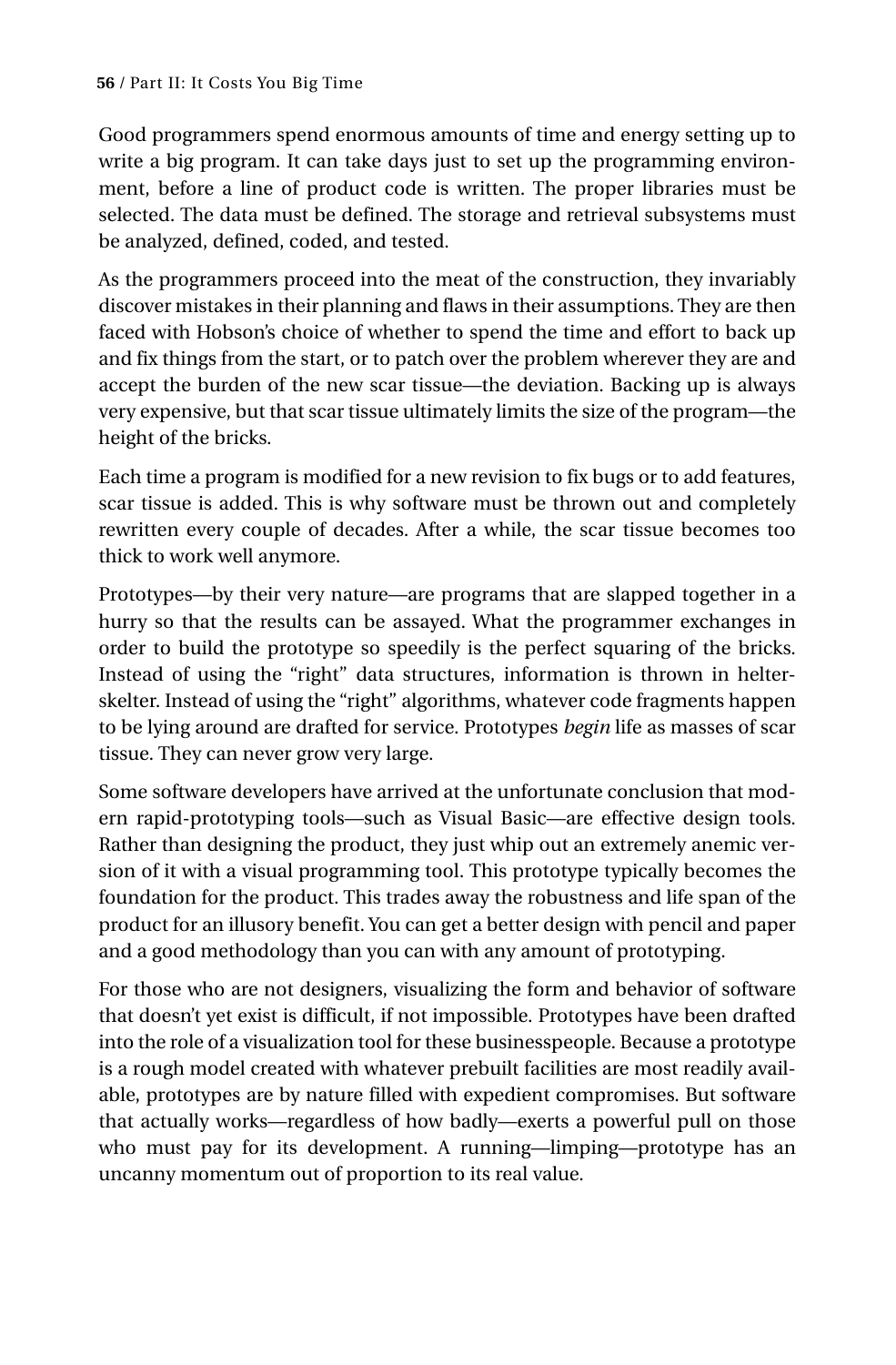<span id="page-43-0"></span>It is all too compelling for the manager to say, "Don't throw out the prototype. Let's use it as the foundation for the *real* product." This decision can often lead to a situation in which the product never ships. The programmers are condemned to a role of perpetually resuscitating the program from life-threatening failures as it grows. Like the stack in which the first 25 bricks were placed haphazardly, no matter how precisely the bricks above them are placed, no matter how diligently the mason works, no matter how sticky and smooth the mortar, the force of gravity inevitably pulls it down somewhere around the 50th level of bricks.

The value of a prototype is in the education it gives you, not in the code itself. Developer sage Frederick Brooks says, "Plan to throw one away." You will anyway, so you might as well do it under controlled circumstances.

In 1988, I sold a program called Ruby to Bill Gates. Ruby was a visual programming language that, when combined with Bill's QuickBasic product, became Visual Basic. What Gates saw was just a prototype, but it demonstrated some significant advances both in design and technology. (When he first saw it, he asked, "How did you *do* that?") The Microsoft executive in charge of then-underconstruction Windows 3.0, Russ Werner, was also assigned to Ruby. The subsequent deal we struck included having me write the actual program to completion. The first thing I did was to throw Ruby-the-prototype away and start over from scratch with nothing but the wisdom and experience. When Russ found out, he was astonished, angry, and indignant. He had never heard of such an outrageous thing, and was convinced that discarding the prototype would delay the product's release. It was a fait accompli, though, and despite Russ's fears we delivered the completed program on schedule. After Basic was grafted on, VB was one of Microsoft's more successful initial releases. In contrast, Windows 3.0 shipped more than a year late, and ever since it has been notoriously handicapped by its profuse quantities of vestigial prototype code.

In general, nontechnical managers erroneously value completed code regardless of its robustness—much higher than design, or even the advice of those who wrote the code. A colleague, Clay Collier, who creates software for incar navigation systems, told me this story about one system that he worked on for a large Japanese automotive electronics company. Clay developed—at his client's behest—a prototype of a consumer navigation system. As a good prototype should, it proved that the system would work, but beyond that the program barely functioned. One day the president of the Japanese electronics company came to the United States and wanted to see the program demonstrated. Clay's colleague—we'll call him Ralph—knew that he could not deny the Japanese president; he would have to put on a demo. So Ralph picked the president up at LAX in a car specially equipped with the prototype navigation system. Ralph knew that the prototype would give them directions to their offices in Los Angeles, but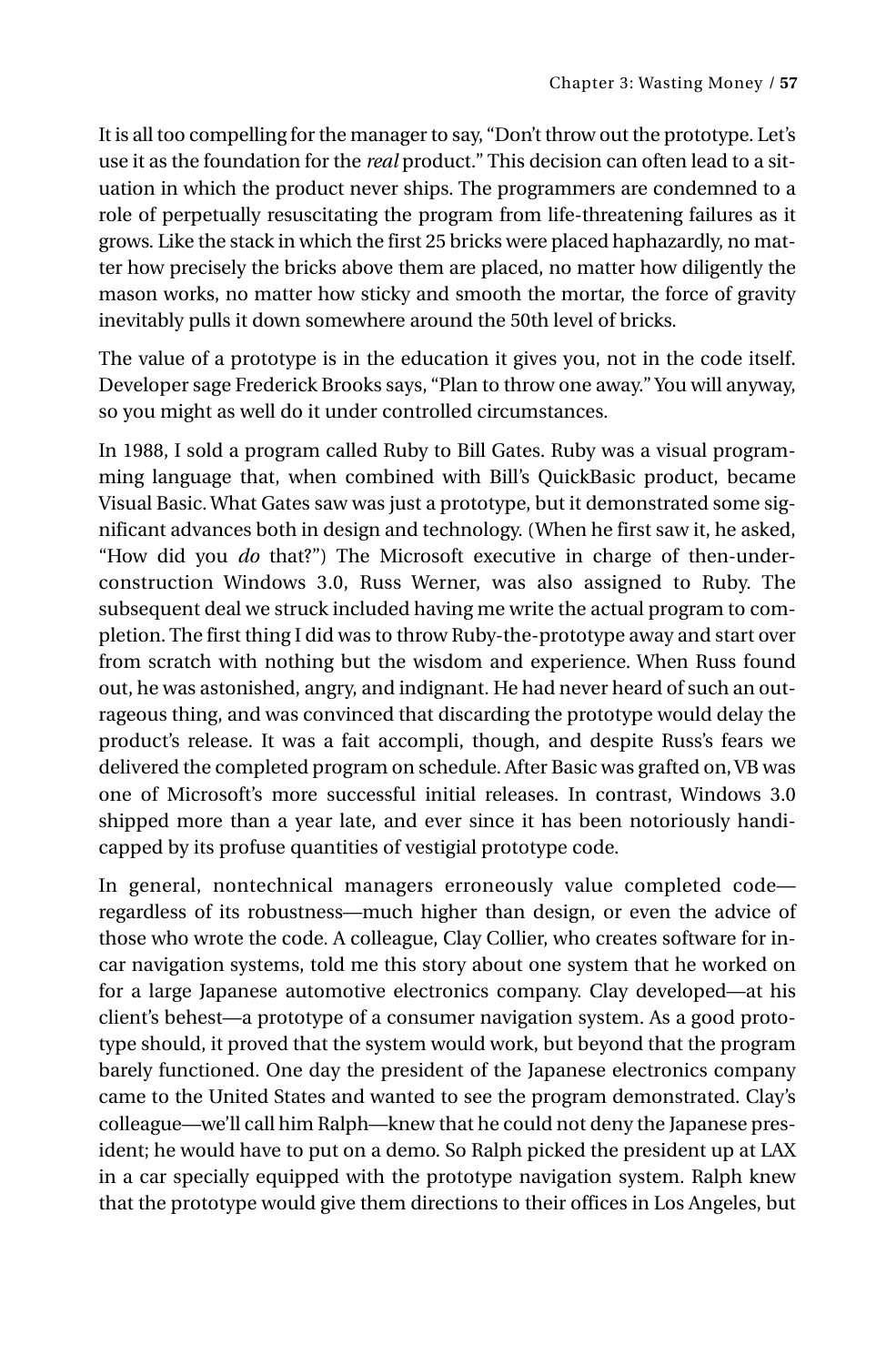#### <span id="page-44-0"></span>**58** / Part II: It Costs You Big Time

nothing else had been tested. To Ralph's chagrin, the president asked instead to go to a specific restaurant for lunch. Ralph was unfamiliar with the restaurant and wasn't at all confident that the prototype could get them there. He crossed his fingers and entered the restaurant's name, and to his surprise, the computer began to issue driving instructions: "Turn right on Lincoln," "Move into the left lane," and so on. Ralph dutifully followed as the president ruminated silently, but Ralph began to grow more uneasy as the instructions took them into increasingly unsavory parts of town. Ralph's anxiety peaked when he stopped the car on the computer's command and the passenger door was yanked open. To Ralph's eternal relief, the valet at the desired restaurant had opened it. A smile broke across the president's face.

However, the very success of this prototype demonstration backfired on Ralph. The president was so impressed by the system's functioning that he commanded that Ralph turn it into a product. Ralph protested that it was just a feasibility proof and not robust enough to use as the foundation for millions of consumer products. The president wouldn't hear of it. He had seen it work. Ralph did as he was told, and eight long years later his company finally shipped the first working version of the product. It was slow and buggy, and it fell short of newer, younger competitors. The *New York Times* called it "clearly inferior."

The expertise and knowledge that Ralph and his team gained by building the prototype *incorrectly* was far more valuable than the code itself. The president misunderstood that and, by putting greater value on the code, made the entire company suffer for it.

x

If you define the boundaries of a development project only in terms of deadlines and feature lists, the product might be delivered on time, but it won't be desired. If, instead, you define the project in terms of quality and user satisfaction, you will get a product that users want, and it won't take any longer. There's an old Silicon Valley joke that asks, "How do you make a small fortune in software?" The answer, of course, is, "Start with a large fortune!" The hidden costs of even wellmanaged software-development projects are large enough to give Donald Trump pause. Yacht racing and drug habits are cheaper in the long run than writing software without the proper controls.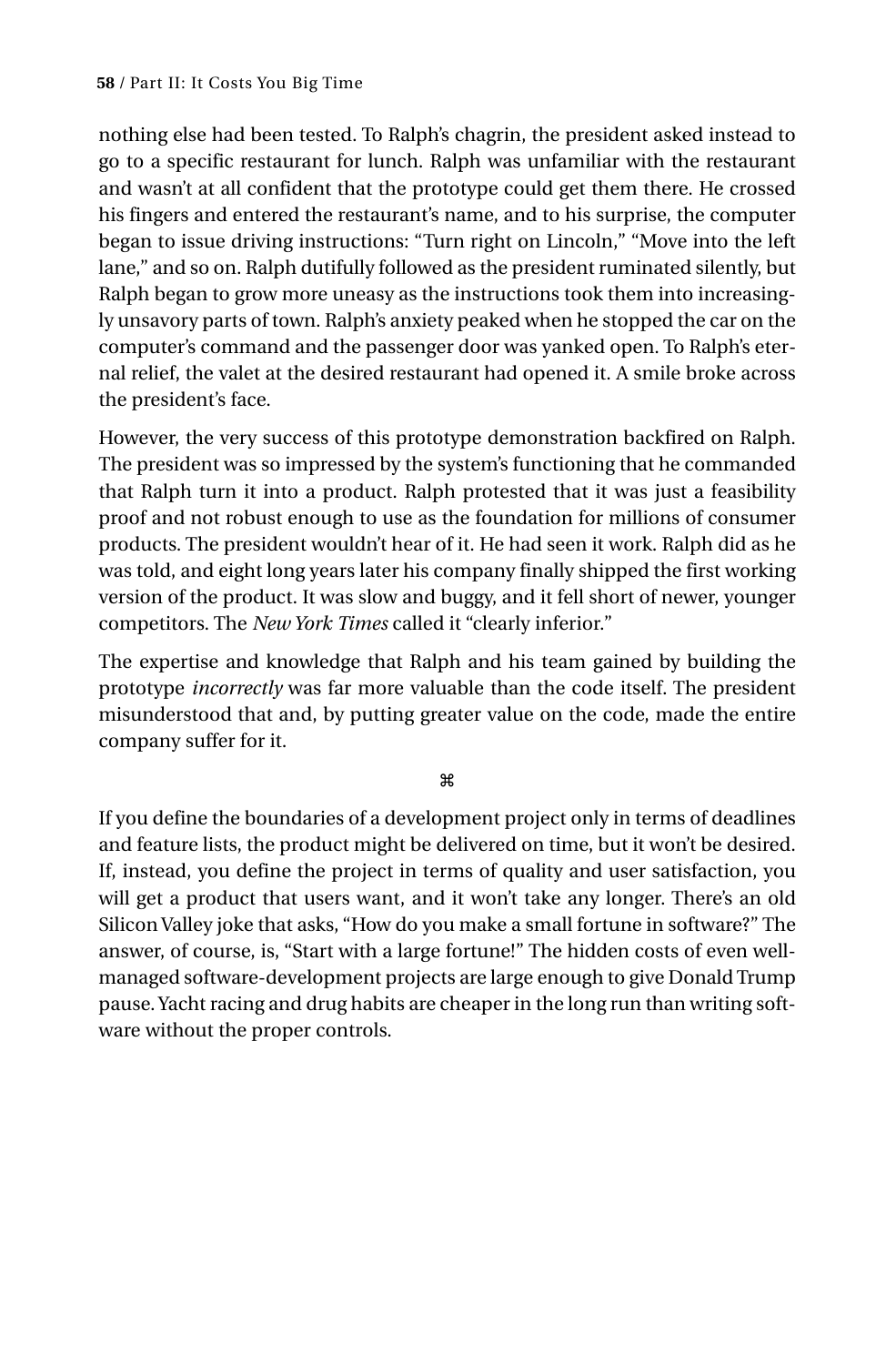# [Index](#page-11-0)

## <span id="page-45-0"></span>*Numbers*

1-Click interface (Amazon.com), [108-109](#page--1-4) 3Com's PalmPilot, [198](#page--1-4) 3M Post-It Notes, [126](#page--1-4)

# *A*

*About Face*, [199,](#page--1-4) [211](#page--1-4) Access, [45](#page-31-1) *Accidental Empires*, [161](#page--1-4) Action Request System project, [135](#page--1-4) Adobe Photoshop, [65](#page--1-4) aesthetics versus functionality, [212](#page--1-4) airplanes IFEs, [11-13](#page--1-4) navigation computers, [3-4](#page--1-4) programmers as pilots, [96](#page--1-4) alarm clocks, design problems, [6-7](#page--1-4) aliasing, [195](#page--1-4) Amazon.com 1-Click interface, [108-109](#page--1-4) American Airlines flight 965, [3-4](#page--1-4) anticipation of needs, [165](#page--1-4) apologists, [30-33, 36](#page--1-4) Apple, [75-77, 210](#page--1-4) Apple Newton, [45](#page-31-1) Atkinson, Bill, [89](#page--1-4) ATMs confirmation messages, [68](#page--1-4) design problems, [8-9](#page--1-4) attrition strategy, [214-215](#page--1-4) audience, narrowing, [124-126](#page--1-4) automated systems, [168](#page--1-4) automobile market, [241](#page--1-4)

# *B*

bad design. *See also* cognitive friction acceptance of, [59](#page--1-4) ATMs, confirmation messages, [68](#page--1-4) blaming users, [34-36](#page--1-4) calendar software, [63](#page--1-4) causes, [14-16](#page--1-4) confirmation dialog boxes, [67-68](#page--1-4)

costs, [17, 27-29](#page--1-4) business software, [52-](#page-38-1)[53](#page-39-0) loss of market share, [82-83](#page--1-4) narratives about, [83-87](#page--1-4) opportunity cost, [54](#page-40-1) prototyping, [54-](#page-40-1)[55](#page-41-0) effects alarm clock, [6-7](#page--1-4) ATMs, [8-9](#page--1-4) digital cameras, [4-6](#page--1-4) employability, [11](#page--1-4) IFEs, [11-13](#page--1-4) navigational computers (airplanes), [3-4](#page--1-4) Porsche Boxster, [8](#page--1-4) productivity loss, [9-11](#page--1-4) techno-rage, [13-14](#page--1-4) USS Yorktown, [13](#page--1-4) email, [61-62](#page--1-4) file systems, [9-11](#page--1-4) reaction to, [33-34](#page--1-4) scheduling programs, [62-63](#page--1-4) technology as solution for, [213](#page--1-4) VCRs, [60-61](#page--1-4) bargaining. *See* feature list bargaining behavioral design, [23](#page--1-4) bell curve of skill levels, [182-185](#page--1-4) "Betsy" (Elemental Drumbeat persona), [172](#page--1-4) Bezos, Jeff, [108-109](#page--1-4) Bjerke, Carolyn, [114](#page--1-4) Blair, Alice, [115](#page--1-4) "blaming the user", [34-36, 67](#page--1-4) bloatware, [29](#page--1-4) blueprints as product descriptions, [42-](#page-28-1)[43](#page-29-0) design documentation as, [226, 235-](#page--1-4) [236](#page--1-4) Borland International, [72-73](#page--1-4) Borque, Michel, [236](#page--1-4) boundary conditions, [100](#page--1-4) "brains" versus "gray hair" (consulting), [220](#page--1-4) brick towers, programs as, [55-](#page-41-0)[56](#page-42-0) Bronson, Po, [95-96, 100-101, 208](#page--1-4)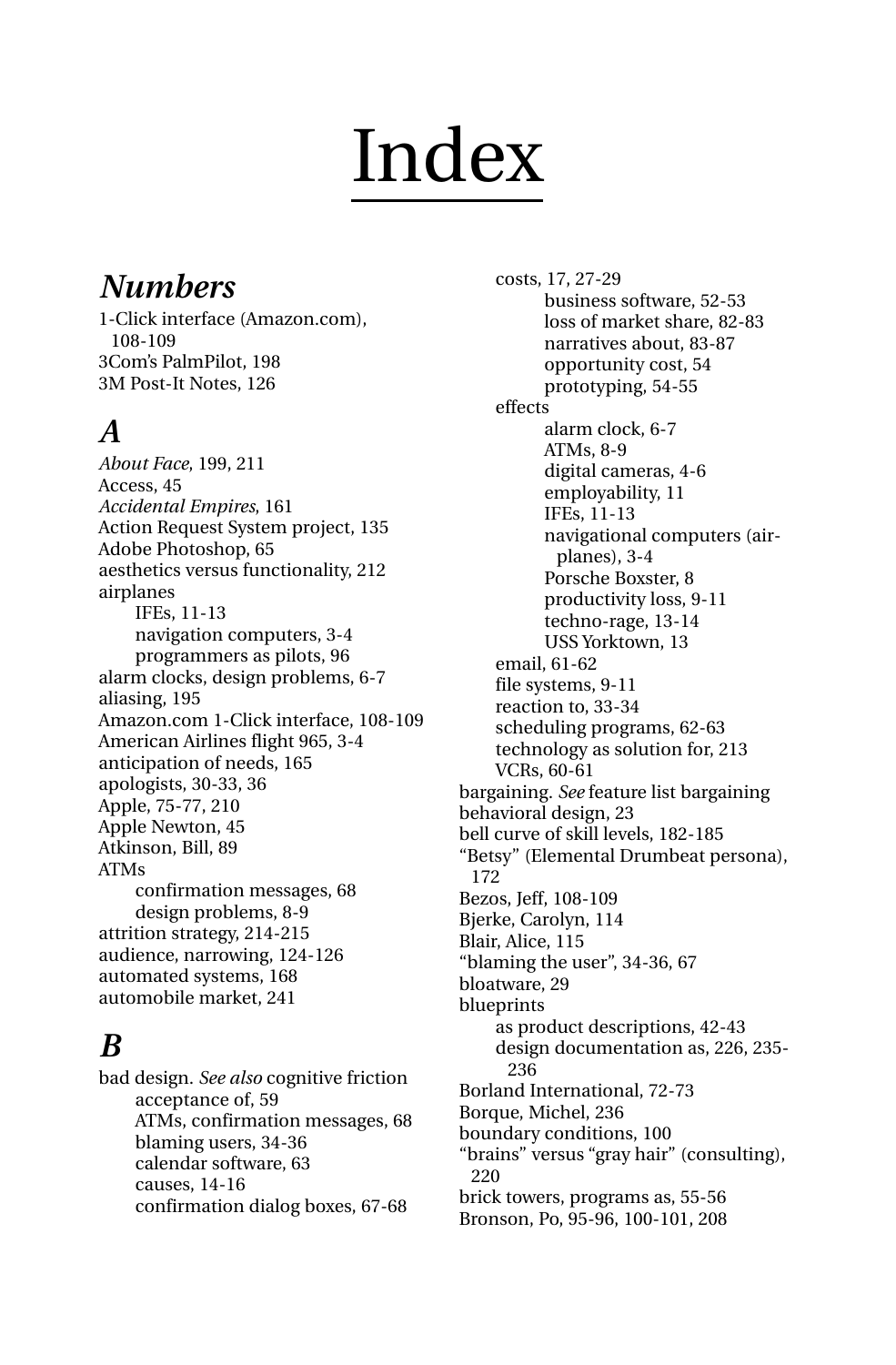Brooks, Frederick, [57,](#page-43-0) [219](#page--1-4) browser-based software, [64-65](#page--1-4) building design teams, [234](#page--1-4) business people, role of, [71-72](#page--1-4) business software, [52-](#page-38-1)[53](#page-39-0) buyer personas, [135](#page--1-4)

# *C*

calendar software, usability problems, [63](#page--1-4) cancellation of products, [44-](#page-30-0)[45](#page-31-1) capability, [71,](#page--1-4) [78](#page--1-4) case studies Elemental Drumbeat, [171](#page--1-4) competition, [173](#page--1-4) design, [174-176](#page--1-4) floating palettes, [176-177](#page--1-4) goals, [173-174](#page--1-4) personas, [172-173](#page--1-4) product success, [177](#page--1-4) Logitech ScanMan cropping tools, [193-194](#page--1-4) personas, [188-191](#page--1-4) "pretend it's magic" exercise, [191-192](#page--1-4) reorienting images, [195-197](#page--1-4) resizing images, [194](#page--1-4) results, [197](#page--1-4) Sony Trans Com's P@ssport, [138](#page--1-4) designing interface, [144-147](#page--1-4) original interface, [139, 142](#page--1-4) personas, [142-144](#page--1-4) cast of characters, [135-138.](#page--1-4) *See also* personas CD-ROM player, cognitive friction of, [28](#page--1-4) "Chad Marchetti, Boy" (Logitech ScanMan persona), [189](#page--1-4) choices, presenting, [167-168](#page--1-4) classroom management system, [153](#page--1-4) "Clevis McCloud" (P@ssport persona), [142-147](#page--1-4) "clinical vortex", [236](#page--1-4) cognitive friction, [19.](#page--1-4) *See also* bad design apologists, [30-33,](#page--1-4) [36](#page--1-4) CD-ROM player, [28](#page--1-4) computers, [20](#page--1-4) costs of, [27-29](#page--1-4) engineering skills and, [92](#page--1-4) microwaves, [20](#page--1-4) picture-in-picture television, [33](#page--1-4)

reaction to, [33-34](#page--1-4) remote keyless entry, [24-26](#page--1-4) source of, [27](#page--1-4) survivors, [31-33](#page--1-4) Swiss Army knife, [24](#page--1-4) typewriters, [20](#page--1-4) versus industrial design problems, [212-213](#page--1-4) violins, [20](#page--1-4) WWW, [20](#page--1-4) common sense in software, [164](#page--1-4) common vocabulary, specifying, [185-186](#page--1-4) competing against attrition strategies, [215](#page--1-4) completion, determining, [42-](#page-28-1)[43](#page-29-0) "computer literacy", [11, 35-38, 242](#page--1-4) Computer Tourette's, [14](#page--1-4) computerized devices versus manual devices, [7](#page--1-4) computerized systems, [168](#page--1-4) computers ATMs, [8-9](#page--1-4) cognitive friction of, [20](#page--1-4) democratization of, [34](#page--1-4) emotional response to, [159-160](#page--1-4) employee training, [11](#page--1-4) handheld, [45](#page-31-1) IFEs, [11-13](#page--1-4) in alarm clocks, [6-7](#page--1-4) in cameras, [4-6](#page--1-4) navigational (airplanes), [3-4](#page--1-4) Porsche Boxster, [8](#page--1-4) problems, displaying to user, [165-166](#page--1-4) technological advances, [119](#page--1-4) versus humans, [87-88](#page--1-4) conceptual design, [23](#page--1-4) conceptual integrity, [219-220](#page--1-4) confirmation dialog boxes, [67-68](#page--1-4) conflicts of interest interface style guides, [210](#page--1-4) programmers [16, 108](#page--1-4) users, [108](#page--1-4) consultants, [220-221](#page--1-4) consumer electronics as dancing bearware, [60-61](#page--1-4) control, programmers' need for, [96-97](#page--1-4) core competence, design as, [238-239](#page--1-4) corner cases, [100](#page--1-4) corporate goals, [156-157](#page--1-4) Cosby, Kendall, [115](#page--1-4) CPUs, sparing, [119](#page--1-4)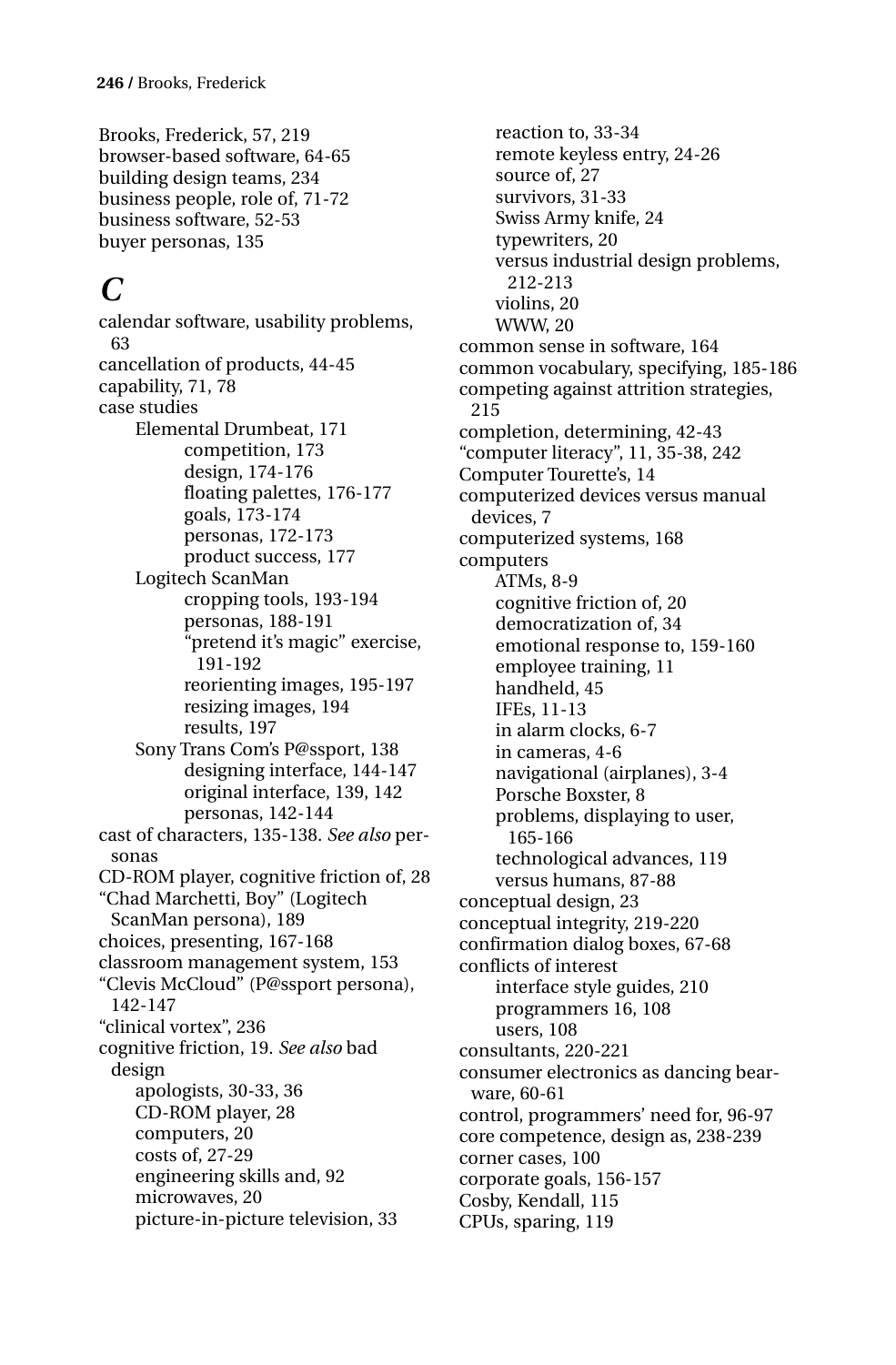Cringely, Robert X., [95, 161](#page--1-4) cropping tools, Logitech ScanMan, [193-194](#page--1-4) *Crossing the Chasm*, [77](#page--1-4) culture of programming, [105.](#page--1-4) *See also* psychology of programmers authority figures and, [118](#page--1-4) isolation, [115-116](#page--1-4) Microsoft, [110-114](#page--1-4) military culture comparison, [109](#page--1-4) propagation of, [110](#page--1-4) reusing code, [106-109](#page--1-4) reverence for technical skill, [109-110](#page--1-4) "scarcity thinking", [119-120](#page--1-4) sense of responsibility, [116-118](#page--1-4) sense of superiority, [117](#page--1-4) customer demands, personas and, [222](#page--1-4) customer loyalty advantages, [76-77](#page--1-4) Apple, [75-77](#page--1-4) generating, [73](#page--1-4) by narrowing user audience, [124-126](#page--1-4) through interaction design, [240-241](#page--1-4) Microsoft, [75](#page--1-4) Novell, [74-75](#page--1-4) customer-driven companies, [218](#page--1-4) as service companies, [220-221](#page--1-4) conceptual integrity, [219-220](#page--1-4) cutting features, [222-223](#page--1-4)

#### *D*

daily use scenarios, [180](#page--1-4) dancing bears, [26-27](#page--1-4) calendar software as, [63](#page--1-4) email as, [61-62](#page--1-4) *Explorapedia* as, [111](#page--1-4) NetWare, [74](#page--1-4) satisfaction with, [59](#page--1-4) scheduling programs as, [62-63](#page--1-4) VCRs as, [60-61](#page--1-4) WWW as, [32](#page--1-4) de Bono, Edward, [187](#page--1-4) deadline management, [41](#page-27-2) determining completion, [42-](#page-28-1)[43](#page-29-0) fear of cancellation, [44-](#page-30-0)[45](#page-31-1) "feature list bargaining", [46-](#page-32-1)[47](#page-33-1) Gresham's Law, [44](#page-30-0) late shipment, [45-](#page-31-1)[46](#page-32-1)

Ninety-Ninety Rule, [43](#page-29-0) Parkinson's Law, [43](#page-29-0) Product Managers, [44](#page-30-0) debugging, [242-243](#page--1-4) deferential role of software, [163-164](#page--1-4) dehumanizing processes, [120](#page--1-4) design advantages versus time to market advantages, [77, 84-85](#page--1-4) after programming, [53,](#page-39-0) [110](#page--1-4) as core competence, [238-239](#page--1-4) as "pre-production" phase, [223-225](#page--1-4) before programming, [204](#page--1-4) behavioral, [23](#page--1-4) company-wide awareness, [238-239](#page--1-4) conceptual, [23](#page--1-4) conceptual integrity, [219-220](#page--1-4) disrespect for, [117](#page--1-4) documenting, [226-227, 235-236](#page--1-4) benefit to companies, [231](#page--1-4) benefit to managers, [230-231](#page--1-4) benefit to marketing, [229-230](#page--1-4) benefit to programmers, [228-229](#page--1-4) benefit to tech support, [230](#page--1-4) benefit to technical writers, [230](#page--1-4) effect on code, [227-228](#page--1-4) evaluating, [149, 208-209](#page--1-4) for narrow audiences, [124-126](#page--1-4) free features, [28](#page--1-4) generating customer loyalty with (Apple), [75-77](#page--1-4) Goal-Directed classroom management system example, [153](#page--1-4) defined, [151-152](#page--1-4) television news show example, [152-153](#page--1-4) implementation model, [27](#page--1-4) industrial, [212-213](#page--1-4) interaction design, [21, 87](#page--1-4) interface disadvantages, [23](#page--1-4) versus interaction design, [227-228](#page--1-4) iteration in, [213-214](#page--1-4) politeness, [160](#page--1-4) "polite" software characteristics, [162-171](#page--1-4) politeness versus humanness, [161-162](#page--1-4)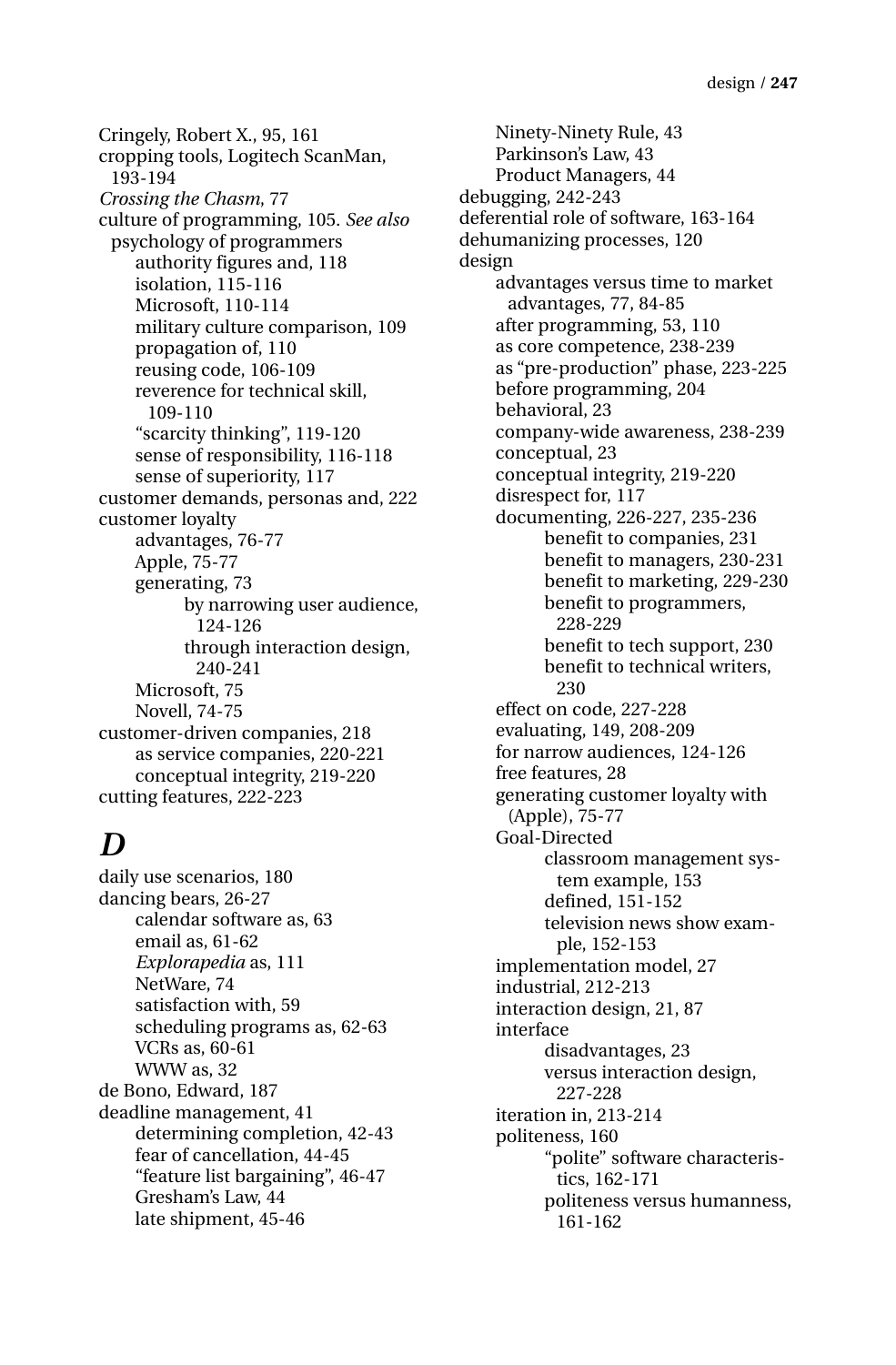processes, [21](#page--1-4) program design, [21](#page--1-4) scheduling time for, [222](#page--1-4) self-referential, [87](#page--1-4) task-directed, [151](#page--1-4) timing, [203-205](#page--1-4) versus iteration, [50-](#page-36-0)[52](#page-38-1) versus product specifications, [81](#page--1-4) versus prototyping, [56](#page-42-0) visual, [211-212](#page--1-4) design personas. *See* personas design teams, [207, 234](#page--1-4) design-dominated markets, [78](#page--1-4) design-friendly processes, [232-233](#page--1-4) designers building teams, [234](#page--1-4) disrespect for, [117](#page--1-4) hiring, [233](#page--1-4) programmers as, [22-23, 207-208](#page--1-4) conflicts of interest, [108](#page--1-4) General Magic, [81](#page--1-4) shortcomings, [82-83, 87-92](#page--1-4) training, [88](#page--1-4) responsibility for quality, [231-232](#page--1-4) role of, [72](#page--1-4) desirability versus need, [72-74](#page--1-4) development processes changing, [242-243](#page--1-4) dehumanizing effects of, [120](#page--1-4) sequence of events, [203-205](#page--1-4) usability testing, [206-207](#page--1-4) "devil's advocate", [188](#page--1-4) digital cameras, design problems, [4-6](#page--1-4) discrimination, [37](#page--1-4) Doblin Group, [71](#page--1-4) documenting design, [226-227,](#page--1-4) [235-236](#page--1-4) benefit to companies, [231](#page--1-4) benefit to managers, [230-231](#page--1-4) benefit to marketing, [229-230](#page--1-4) benefit to programmers, [228-229](#page--1-4) benefit to tech support, [230](#page--1-4) benefit to technical writers, [230](#page--1-4) "dog's breakfast", [219](#page--1-4) Drumbeat. *See* Elemental Drumbeat case study

### *E*

edge case scenarios, [181](#page--1-4) edge cases, [100](#page--1-4) Einstein, Albert, [123](#page--1-4) "elastic users", [127-128](#page--1-4)

Elemental Drumbeat case study, [171](#page--1-4) competition, [173](#page--1-4) design, [174-176](#page--1-4) floating palettes, [176-177](#page--1-4) goals, [173-174](#page--1-4) personas, [172-173](#page--1-4) product success, [177](#page--1-4) Elemental Software, [107](#page--1-4) email threads, [61](#page--1-4) usability problems, [61-62](#page--1-4) emotional response to computers, [159-160](#page--1-4) employability, [11](#page--1-4) encapsulation, [55](#page-41-0) end-user design. *See* interaction design enterprise resource planning (ERP) companies, [218](#page--1-4) "Ernie" (Elemental Drumbeat persona), [172](#page--1-4) ERP (enterprise resource planning) companies, [218](#page--1-4) "euphemism pyramid", [35.](#page--1-4) *See also* skill levels evaluating design, [149, 208-209](#page--1-4) Evenson, Shelley, [209](#page--1-4) Evers, Ridgely, [44](#page-30-0) excise, [176](#page--1-4) "expect what you inspect", [85](#page--1-4) experience versus expertise (consulting), [220](#page--1-4) expertise versus experience (consulting), [220](#page--1-4) *Explorapedia*, [110](#page--1-4) as dancing bear, [111](#page--1-4) development of, [111](#page--1-4) programmers' views on, [112](#page--1-4) success of, [111](#page--1-4) weaknesses of, [112](#page--1-4)

#### *F*

facts versus information, [4](#page--1-4) false goals, [158-159](#page--1-4) Farros, Royal, [44,](#page-30-0) [47](#page-33-1) "feature list bargaining". *See also* product descriptions "line of death", [46](#page-32-1) personas as solution for, [132-134](#page--1-4) programmer's role in, [47](#page-33-1) feature-dominated markets, [78](#page--1-4)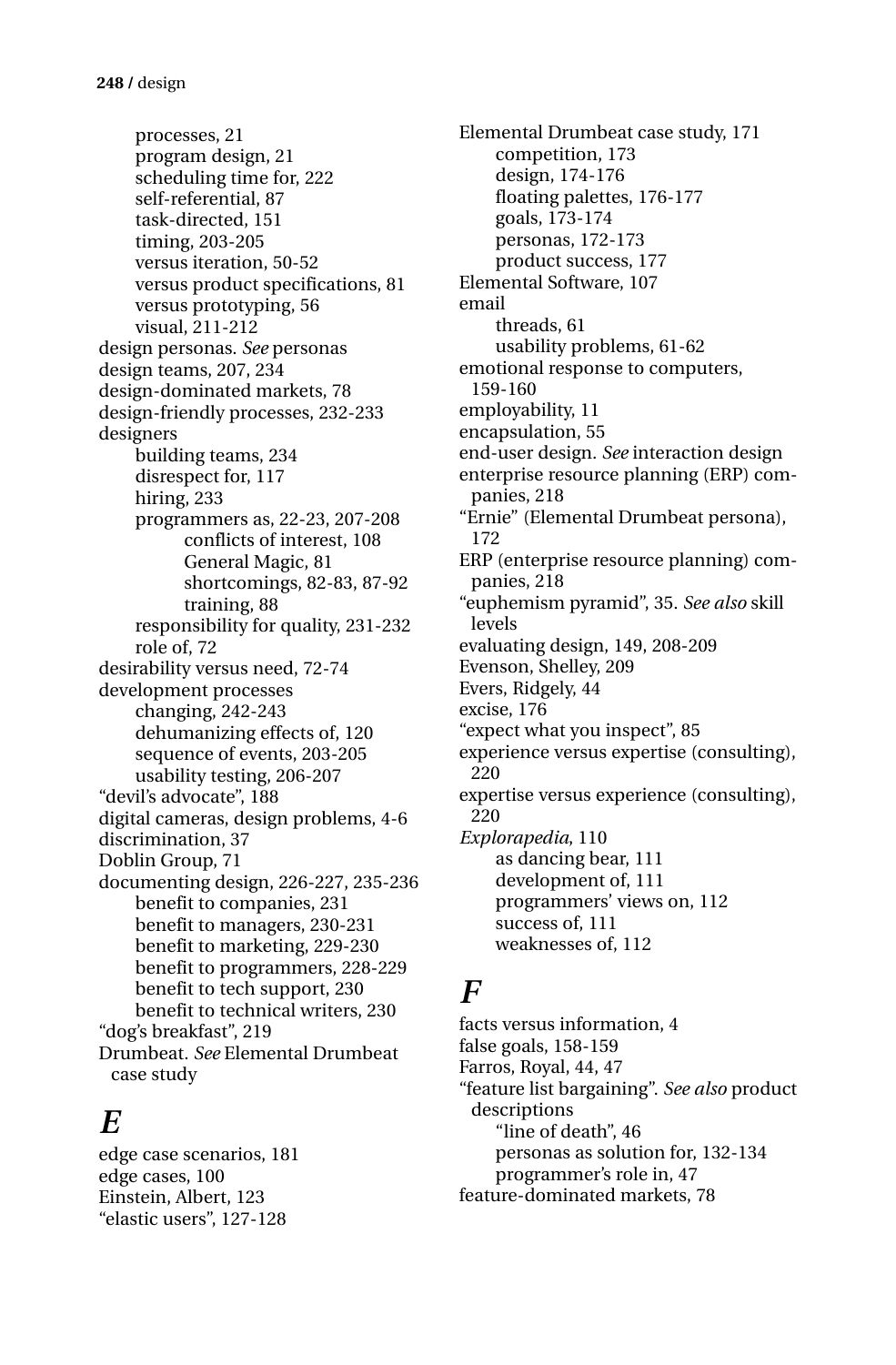features advantages/disadvantages, [47](#page-33-1) cost of, [27-29](#page--1-4) customer demands, personas and, [222](#page--1-4) cutting, [222-223](#page--1-4) influence on marketplace, [77](#page--1-4) "less is more" philosophy, [198-200](#page--1-4) list of, versus product description, [42](#page-28-1) lists, [46](#page-32-1) usage/interaction relationship, [33](#page--1-4) versus goals, [48](#page-34-1) feedback loops negative, [27](#page--1-4) software design, [28-29](#page--1-4) file systems hierarchical, [9-11](#page--1-4) technical support costs, [52](#page-38-1) filmmaking (compared to software development), [223-225](#page--1-4) focus groups, [210-211](#page--1-4) forgetfulness of software, [65](#page--1-4) Forman, Ed, [107](#page--1-4) Fox, Sara, [112](#page--1-4) free features, [28](#page--1-4) Fry, Art, [126](#page--1-4) "fudgability" of software, [168-170](#page--1-4) functionality versus aesthetics, [212](#page--1-4)

# *G*

Gammill, Kevin, [112-114](#page--1-4) Gates, Bill, [45](#page-31-1) Gay, Jim, [91-92](#page--1-4) Gellerman, Saul, [157](#page--1-4) General Magic, [81, 89](#page--1-4) Glen, Paul, [119](#page--1-4) Goal-Directed design. *See also* interaction design defined, [151-152](#page--1-4) examples, [152-153](#page--1-4) goals, [124, 149.](#page--1-4) *See also* personas corporate, [156-157](#page--1-4) Elemental Drumbeat case study, [173-174](#page--1-4) false, [158-159](#page--1-4) hygienic, [157](#page--1-4) personal, [154-156](#page--1-4) practical, [154,](#page--1-4) [157](#page--1-4) versus features, [48](#page-34-1) versus tasks, [150-151](#page--1-4)

Gorelik, Vlad, [115](#page--1-4) graphical user interfaces (GUIs), [211](#page--1-4) "gray hair" versus "brains" (consulting), [220](#page--1-4) Gresham's Law, [44](#page-30-0) GUIs (graphical user interfaces), [211](#page--1-4)

# *H*

handheld computers, [45](#page-31-1) hardware, bridging software to, [197-198](#page--1-4) haves and have-nots, [37](#page--1-4) Heathershaw-Hart, Tamra, [118](#page--1-4) Hertzfeld, Andy, [89](#page--1-4) Hewlett-Packard, [197](#page--1-4) hierarchical file systems, [9-11](#page--1-4) high-technology businesses capability, [71](#page--1-4) desirability, [72](#page--1-4) viability, [71](#page--1-4) hiring designers, [233](#page--1-4) "Homo logicus", [93-101](#page--1-4) *How the Mind Works*, [160](#page--1-4) humanness in software, [161-162.](#page--1-4) *See also* "polite" software humans versus computers, [87-88](#page--1-4) hybrid products, [197-198](#page--1-4) hygienic factors, [157](#page--1-4) hygienic goals, [157](#page--1-4) hypothetical archetypes. *See* personas

# *I*

*I Sing the Body Electronic*, [110-114](#page--1-4) IBM as customer-driven company, [218](#page--1-4) IFEs (in-flight entertainment systems), [11-13.](#page--1-4) *See also* Sony Trans Com's P@ssport case study images (Logitech ScanMan) reorientation, [195-197](#page--1-4) resizing, [194](#page--1-4) implementation model, [27](#page--1-4) in-car navigation system prototype, [57-](#page-43-0)[58](#page-44-0) in-flight entertainment systems (IFEs), [11-13.](#page--1-4) *See also* Sony Trans Com's P@ssport case study industrial age, [19](#page--1-4) industrial design, [212-213](#page--1-4) "inflecting the interface", [181-182](#page--1-4) inflexibility of software, [66-67](#page--1-4)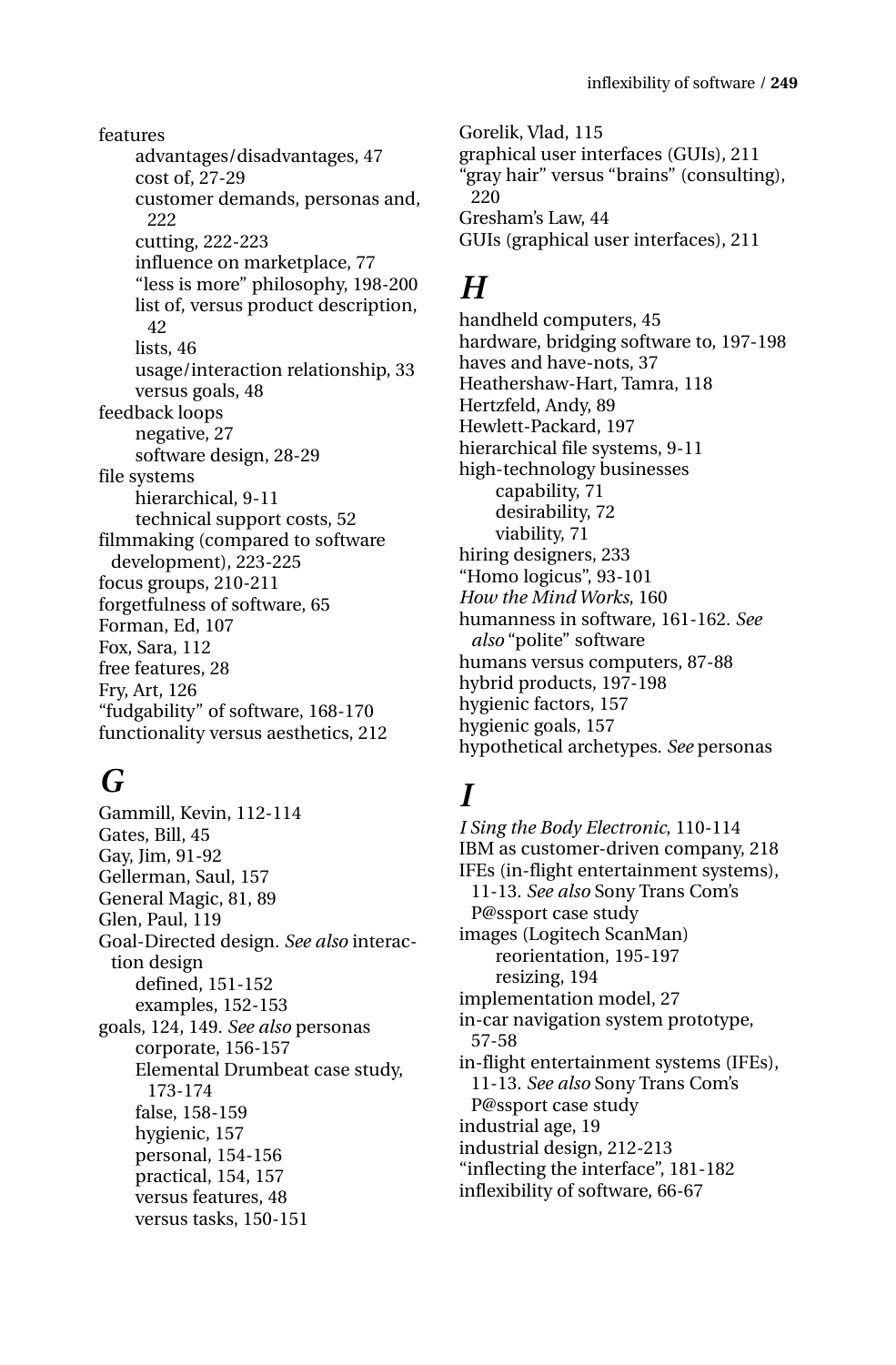information software's providing of, [164](#page--1-4) versus facts, [4](#page--1-4) information age, [19](#page--1-4) installation, [64-65](#page--1-4) instant gratification in software, [170](#page--1-4) interaction design as Goal-Directed, [151-152](#page--1-4) assumptions of limitations, [187](#page--1-4) benefits, [239-240](#page--1-4) cast of characters, [135-137](#page--1-4) commitment to, [225-226](#page--1-4) defined, [21](#page--1-4) documenting, [226-227, 235-236](#page--1-4) benefit to companies, [231](#page--1-4) benefit to managers, [230-231](#page--1-4) benefit to marketing, [229-230](#page--1-4) benefit to programmers, [228-229](#page--1-4) benefit to tech support, [230](#page--1-4) benefit to technical writers, [230](#page--1-4) effect on code, [227-228](#page--1-4) frustrations of, [200](#page--1-4) generating customer loyalty with, [240-241](#page--1-4) goals, [149](#page--1-4) corporate, [156-157](#page--1-4) false, [158-159](#page--1-4) hygienic, [157](#page--1-4) personal, [154-156](#page--1-4) practical, [154, 157](#page--1-4) versus tasks, [150-151](#page--1-4) hiring designers, [233](#page--1-4) "inflecting the interface", [181-182](#page--1-4) interaction implementation and, [117](#page--1-4) "less is more" philosophy, [198-200](#page--1-4) perpetual intermediates, [182-185](#page--1-4) personas, [123-124](#page--1-4) as communications tools, [132-134](#page--1-4) buyer personas, [135](#page--1-4) customer demands and, [222](#page--1-4) designers' need for, [134](#page--1-4) Logitech ScanMan case study, [188-191](#page--1-4) naming, [128](#page--1-4) negative personas, [136](#page--1-4) precision versus accuracy, [129-131](#page--1-4)

primary personas, [137-138](#page--1-4) skill levels, [131-132](#page--1-4) Sony Trans Com's P@ssport case study, [142-147](#page--1-4) specifying, [128-129](#page--1-4) stereotyping, [128](#page--1-4) versus users, [127-129](#page--1-4) politeness, [160](#page--1-4) "polite" software characteristics, [162-171](#page--1-4) politeness versus humanness, [161-162](#page--1-4) "pretend it's magic" exercise, [185,](#page--1-4) [191-192](#page--1-4) priority of, [22](#page--1-4) scenarios, [179-181](#page--1-4) separating from program design, [22](#page--1-4) versus industrial design, [212-213](#page--1-4) versus interface design, [23, 227-228](#page--1-4) versus new technology, [213](#page--1-4) versus self-referential design, [87](#page--1-4) vocabulary, [185-186](#page--1-4) interaction designers, responsibility for quality, [231-232](#page--1-4) interaction implementation, interaction design and, [117](#page--1-4) interactive design versus product specifications, [81](#page--1-4) interface design disadvantages, [23](#page--1-4) versus interaction design, [227-228](#page--1-4) interface style guides, [209-210](#page--1-4) Internet. *See* WWW iteration in design, [213-214](#page--1-4) personas, [124](#page--1-4) reducing, [240](#page--1-4) versus design, [50-](#page-36-0)[52](#page-38-1)

# *J - K*

"jaggies", [195](#page--1-4) "Jetway Test", [93-94](#page--1-4) "jocks," programmers as, [101-104](#page--1-4)

Karp, Alan, [200](#page--1-4) Keeley, Larry, [211](#page--1-4) tripod model, [71-73](#page--1-4) Apple, [75-77](#page--1-4) Microsoft, [75](#page--1-4) Novell, [74-75](#page--1-4)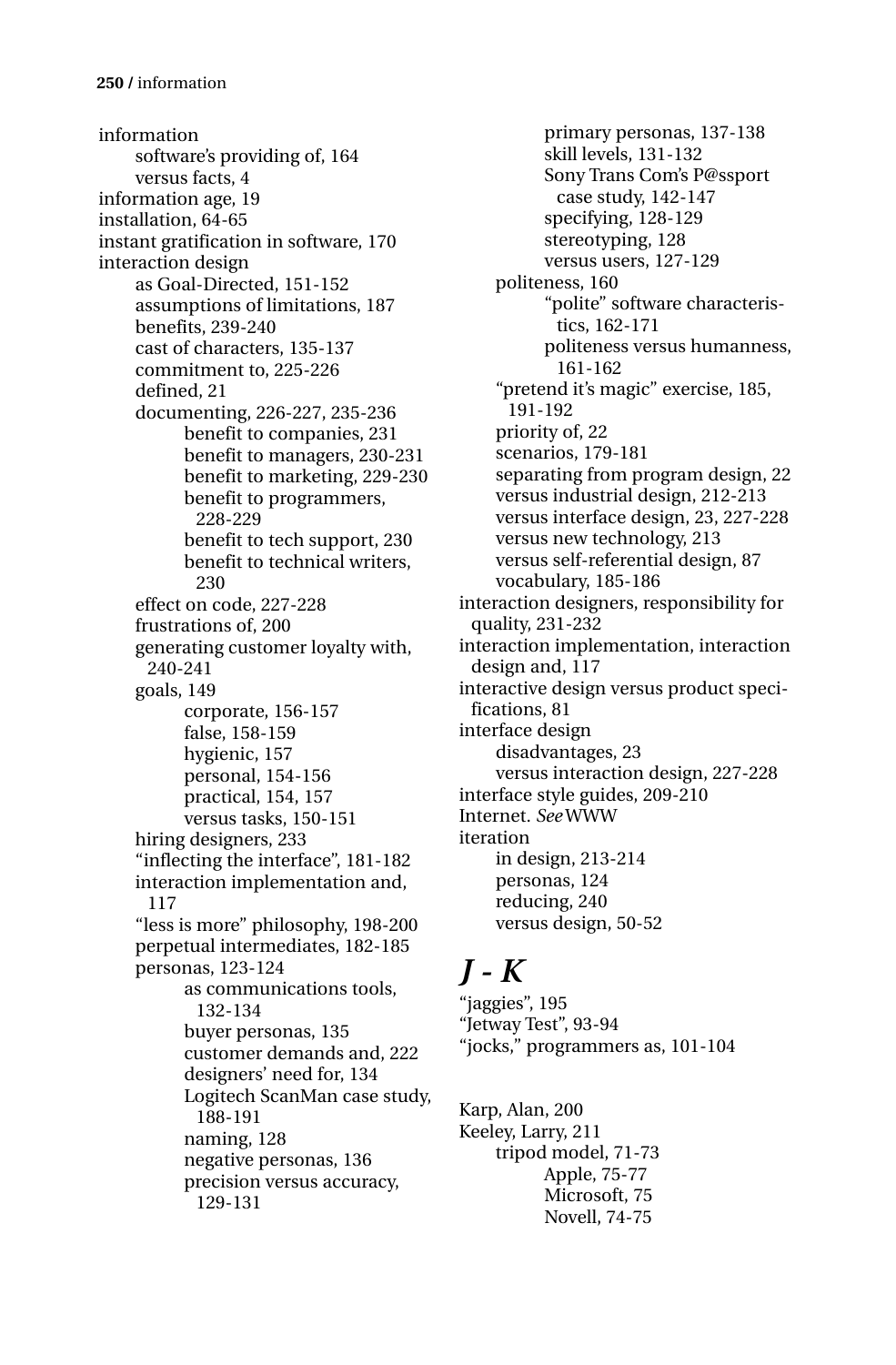Korman, Jonathan, [98](#page--1-4) Krause, Kai, [199](#page--1-4)

# *L*

late product shipment, [45-](#page-31-1)[46](#page-32-1) lateral thinking, [187](#page--1-4) *Lateral Thinking*, [187](#page--1-4) laziness of software, [65](#page--1-4) *Leading Geeks*, [119](#page--1-4) "less is more" philosophy, [198-200](#page--1-4) limitations, assumptions of, [187](#page--1-4) "line of death" ("feature list bargaining"), [46](#page-32-1) Logitech ScanMan case study cropping tools, [193-194](#page--1-4) personas, [188](#page--1-4) Chad Marchetti, Boy, [189](#page--1-4) Magnum, DPI, [190-191](#page--1-4) Malcom, the Web-warrior, [189](#page--1-4) "pretend it's magic" exercise, [191-192](#page--1-4) reorienting images, [195-197](#page--1-4) resizing images, [194](#page--1-4) results, [197](#page--1-4) long-term versus short-term thinking (managers), [221-222](#page--1-4)

# *M*

Magic Link computer, [45](#page-31-1) "Magnum, DPI" (Logitech ScanMan persona), [190-191](#page--1-4) Maister, David, [220-221](#page--1-4) making movies (compared to software development), [223-225](#page--1-4) "Malcom, the Web-Warrior" (Logitech ScanMan persona), [189](#page--1-4) managers commitment to design, [225-226](#page--1-4) cutting features, [222-223](#page--1-4) design documents and, [230-231](#page--1-4) influences on, [217](#page--1-4) moviemaker comparison, [223-225](#page--1-4) short-term versus long-term thinking, [221-222](#page--1-4) taking control, [222](#page--1-4) *Managing the Professional Service Firm*, [220-221](#page--1-4) manual devices versus computerized devices, [7](#page--1-4)

manual systems, [168](#page--1-4) market unpredictability, myth of, [48-](#page-34-1)[49](#page-35-0) marketing, design documents and, [229-230](#page--1-4) marketing personas, [134](#page--1-4) marketing requirements documents, [46](#page-32-1) marketing specifications, [46](#page-32-1) McGregor, Scott, [44,](#page-30-0) [83-86](#page--1-4) measures importance of, [85](#page--1-4) objective, [49](#page-35-0) quantitative, [49](#page-35-0) memory, human versus computer, [87](#page--1-4) Merrin, Seymour, [240](#page--1-4) metafunctions, [20-21](#page--1-4) method acting, scenarios as, [179](#page--1-4) Microsoft, [45,](#page-31-1) [75](#page--1-4) attrition strategy, [214-215](#page--1-4) competing against, [215,](#page--1-4) [241](#page--1-4) interface style guides, [210](#page--1-4) programming culture, [110-114](#page--1-4) technical support costs, [52](#page-38-1) Windows, design interaction, [214](#page--1-4) microwaves, cognitive friction of, [20](#page--1-4) monocline groupings, [145](#page--1-4) Moody, Fred, [110-114](#page--1-4) Moore, Geoffrey, [77](#page--1-4) *Motivation and Productivity*, [157](#page--1-4) moviemaker, manager comparison, [223-225](#page--1-4) mud-hut design, [22-23](#page--1-4) multidisciplinary design teams, [207](#page--1-4)

# *N*

naive users, [35](#page--1-4) naming personas, [128](#page--1-4) narrowing user audience, [124-126](#page--1-4) Nass, Clifford, [159](#page--1-4) navigational computers (airplanes), [3-4](#page--1-4) necessary use scenarios, [180](#page--1-4) need versus desirability, [73-74](#page--1-4) negative feedback loops, [27-29](#page--1-4) negative personas, [136](#page--1-4) NetWare, [74](#page--1-4) new technology versus interaction design, [213](#page--1-4) Newton computer, [45](#page-31-1) Ninety-Ninety Rule, [43](#page-29-0) Nomadic Computing, [45](#page-31-1) Novell, [74-75](#page--1-4)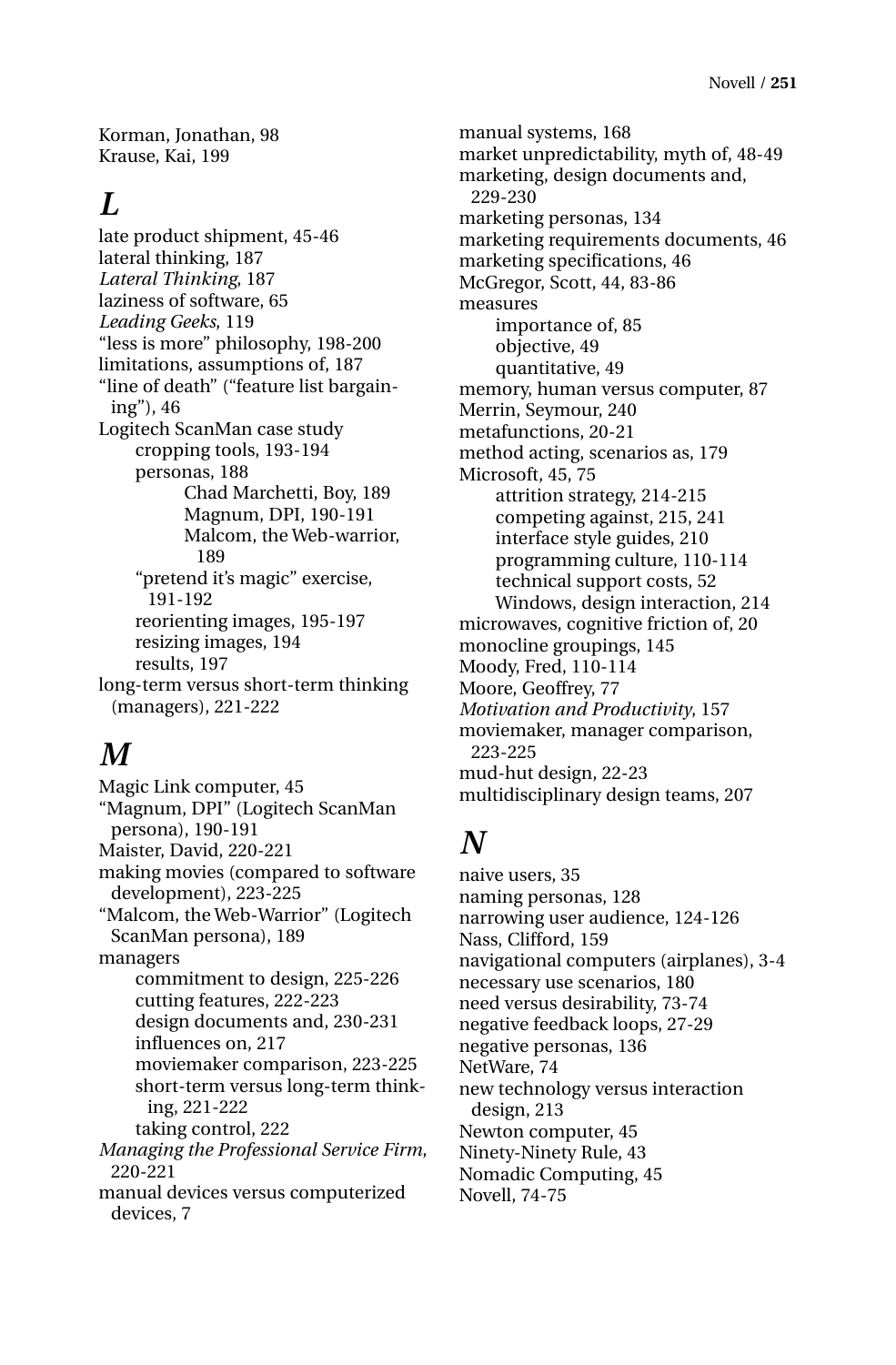# *O - P*

object-oriented programming, [55](#page-41-0) objective measures, [49](#page-35-0) opportunity cost, [54](#page-40-1) options, presenting, [167-168](#page--1-4) Oracle, as customer-driven company, [218](#page--1-4)

"painting the corpse", [142, 212](#page--1-4) PalmPilot, [45,](#page-31-1) [48,](#page-34-1) [198](#page--1-4) Parkinson's Law, [43](#page-29-0) Peacock. *See* Logitech ScanMan case study PenPoint computer, [45](#page-31-1) perceptiveness in software, [166](#page--1-4) performance measures, [85](#page--1-4) perpetual intermediates, [182-185](#page--1-4) personal goals, [154-156](#page--1-4) personalization of software, [162-163](#page--1-4) personas, [123.](#page--1-4) *See also* goals as communications tools, [132-134](#page--1-4) buyer personas, [135](#page--1-4) cast of characters, [135-137](#page--1-4) customer demands and, [222](#page--1-4) defining, [124](#page--1-4) designers' need for, [134](#page--1-4) Elemental Drumbeat case study, [172-173](#page--1-4) Logitech ScanMan case study, [188-191](#page--1-4) marketing personas, [134](#page--1-4) naming, [128](#page--1-4) negative personas, [136](#page--1-4) precision versus accuracy, [129-131](#page--1-4) primary personas, [137-138](#page--1-4) Shared Healthcare Systems project, [236](#page--1-4) skill levels, [131-132](#page--1-4) Sony Trans Com's P@ssport case study, [142-147](#page--1-4) specifying, [128-129](#page--1-4) stereotyping, [128](#page--1-4) versus users, [127-129](#page--1-4) picture-in-picture television, cognitive friction of, [33](#page--1-4) pilots, programmers as, [96](#page--1-4) Pinker, Steven, [160](#page--1-4) planning financial/operational, [222](#page--1-4) product, [222](#page--1-4)

"playing devil's advocate", [188](#page--1-4) Pleas, Keith, [161](#page--1-4) "polite" design, [161](#page--1-4) "polite" software, [160](#page--1-4) characteristics of anticipation of needs, [165](#page--1-4) common sense, [164](#page--1-4) deferential role, [163-164](#page--1-4) "fudgability", [168-170](#page--1-4) instant gratification, [170](#page--1-4) perceptiveness, [166](#page--1-4) personalization, [162-163](#page--1-4) presentation of choices, [167-168](#page--1-4) providers of information, [164](#page--1-4) responsiveness, [165](#page--1-4) self-confidence, [167](#page--1-4) taciturn about problems, [165-166](#page--1-4) trustworthiness, [170](#page--1-4) well-informed, [166](#page--1-4) politeness versus humanness, [161-162](#page--1-4) Porsche Boxster, design problems, [8](#page--1-4) Post-It Notes, [126](#page--1-4) power user. *See* apologist practical goals, [154,](#page--1-4) [157](#page--1-4) pre-production" phase, design as, [223-225](#page--1-4) precision versus accuracy (in personas), [129-131](#page--1-4) presentation of choices, [167-168](#page--1-4) "pretend it's magic" exercise, [185,](#page--1-4) [191-192](#page--1-4) primary personas, [137-138](#page--1-4) "Principle of Commensurate Effort", [155](#page--1-4) problems (of computer), displaying to users, [165-166](#page--1-4) processes changing, [242-243](#page--1-4) dehumanizing effects of, [120](#page--1-4) design-friendly, [232-233](#page--1-4) product completion, determining, [42-](#page-28-1)[43](#page-29-0) product descriptions. *See also* "feature list bargaining" blueprints as, [42-](#page-28-1)[43](#page-29-0) versus feature lists, [42](#page-28-1) product development customer-driven, [218](#page--1-4) as service provider, [220-221](#page--1-4) conceptual integrity, [219-220](#page--1-4)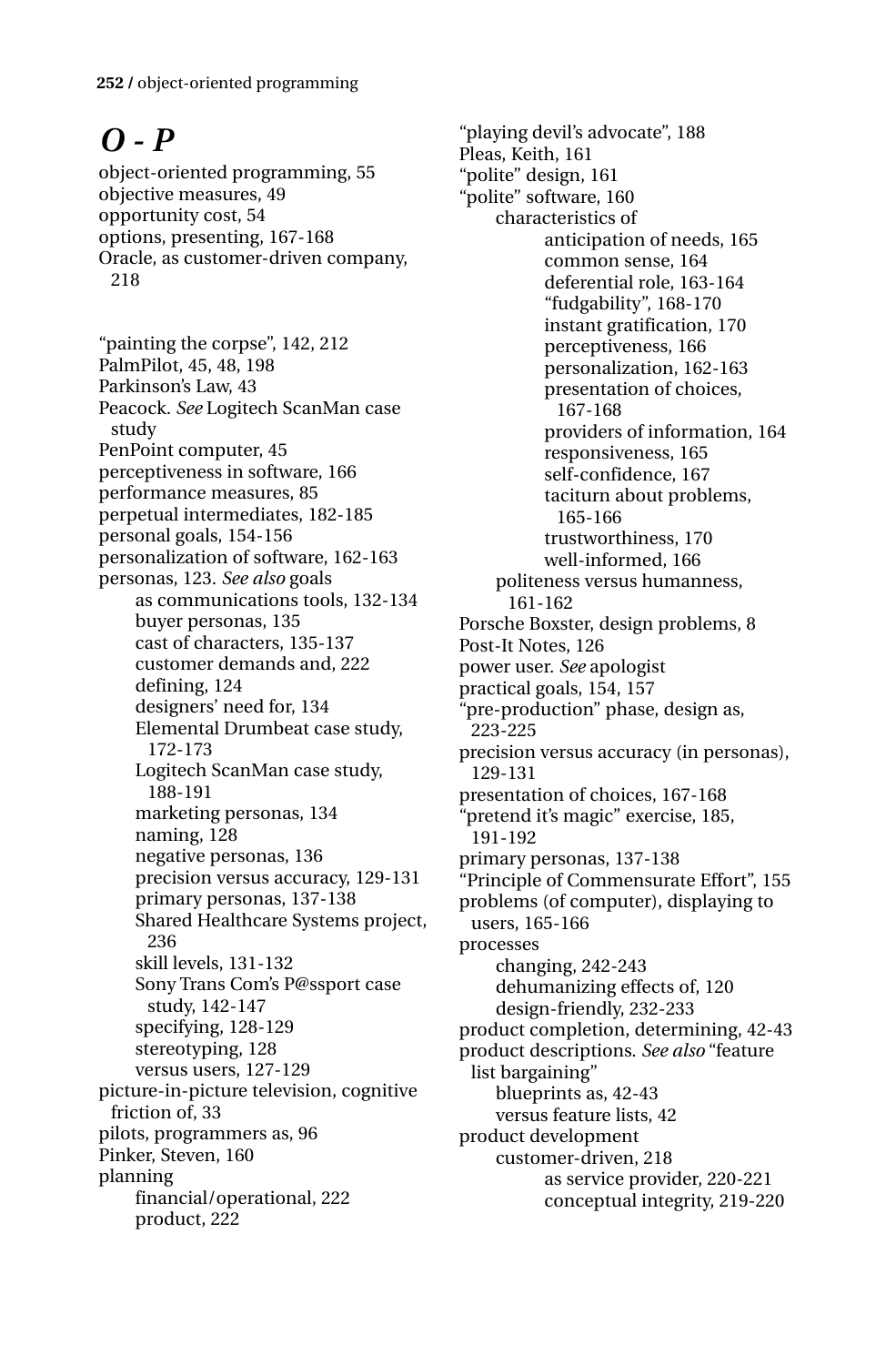filmmaking comparisons, [223-225](#page--1-4) influences on, [217](#page--1-4) product development managers. *See* managers Product Managers deadline creation, [44](#page-30-0) fear of product cancellation, [44-](#page-30-0)[45](#page-31-1) productivity loss, [9-11,](#page--1-4) [52](#page-38-1) products cancellations, [44-](#page-30-0)[45](#page-31-1) late shipment, [45-](#page-31-1)[46](#page-32-1) quality, responsibility for, [231-232](#page--1-4) specifications versus design, [81](#page--1-4) program design defined, [21](#page--1-4) priority of, [22](#page--1-4) traditional practices, [22-23](#page--1-4) programmers "feature list bargaining", [47](#page-33-1) as "Homo logicus", [93-98](#page--1-4) as apologists, [30](#page--1-4) as designers, [22-23, 207-208](#page--1-4) conflicts of interest, [108](#page--1-4) General Magic, [81](#page--1-4) shortcomings, [82-83, 87-92](#page--1-4) training, [88](#page--1-4) conflict of interest, [16](#page--1-4) control over products, [82-83, 228](#page--1-4) cost of, [53](#page-39-0) design documents and, [228-229](#page--1-4) psychology of, [95](#page--1-4) desire for control, [96-97](#page--1-4) desire for understanding, [97-99](#page--1-4) focus on possibilities, [99-101](#page--1-4) programmers as "jocks", [101-104](#page--1-4) programmers as pilots, [96](#page--1-4) role of, [71-72](#page--1-4) shortcomings, [14-16](#page--1-4) willingness to change, [242-243](#page--1-4) programming before design, [53,](#page-39-0) [110](#page--1-4) complexity of, [205](#page--1-4) culture of, [105](#page--1-4) authority figures and, [118](#page--1-4) isolation, [115-116](#page--1-4) Microsoft, [110-114](#page--1-4) military culture comparison, [109](#page--1-4)

propagation of, [110](#page--1-4) reusing code, [106-109](#page--1-4) reverence for technical skill, [109-110](#page--1-4) "scarcity thinking", [119-120](#page--1-4) sense of responsibility, [116-118](#page--1-4) sense of superiority, [117](#page--1-4) designing before, [204](#page--1-4) usability testing and, [206](#page--1-4) prototypes, [54-](#page-40-1)[55](#page-41-0) as product foundations, [57](#page-43-0) in-car navigation system example, [57-](#page-43-0)[58](#page-44-0) Ruby, [57](#page-43-0) value, [57-](#page-43-0)[58](#page-44-0) versus design, [56](#page-42-0) psychology of programmers, [95.](#page--1-4) *See also* culture of programming desire for control, [96-97](#page--1-4) desire for understanding, [97-99](#page--1-4) focus on possibilities, [99-101](#page--1-4) programmers as "jocks", [101-104](#page--1-4)

# *Q - R*

quality, responsibility for, [231-232](#page--1-4) quality measures, [85](#page--1-4) quantitative measures, [49](#page-35-0) QuickBooks, development time, [44](#page-30-0)

Raymond, Eric, [106](#page--1-4) recognizing good design, [208-209](#page--1-4) "redlining", [38](#page--1-4) Reeves, Byron, [159](#page--1-4) Remedy Inc, [135](#page--1-4) remote keyless entry, cognitive friction of, [24-26](#page--1-4) reorienting images, Logitech ScanMan, [195-197](#page--1-4) resizing images, Logitech ScanMan, [194](#page--1-4) response to computers, [159-160](#page--1-4) responsibility of software, [67-69](#page--1-4) responsiveness in software, [165](#page--1-4) reusing code, [106-109](#page--1-4) Rheinfrank, John, [209](#page--1-4) "riding the tiger", [217](#page--1-4) Rivlin, John, [86-87](#page--1-4) roll-aboard suitcases, [126, 130](#page--1-4) Ruby (programming language), [57](#page-43-0)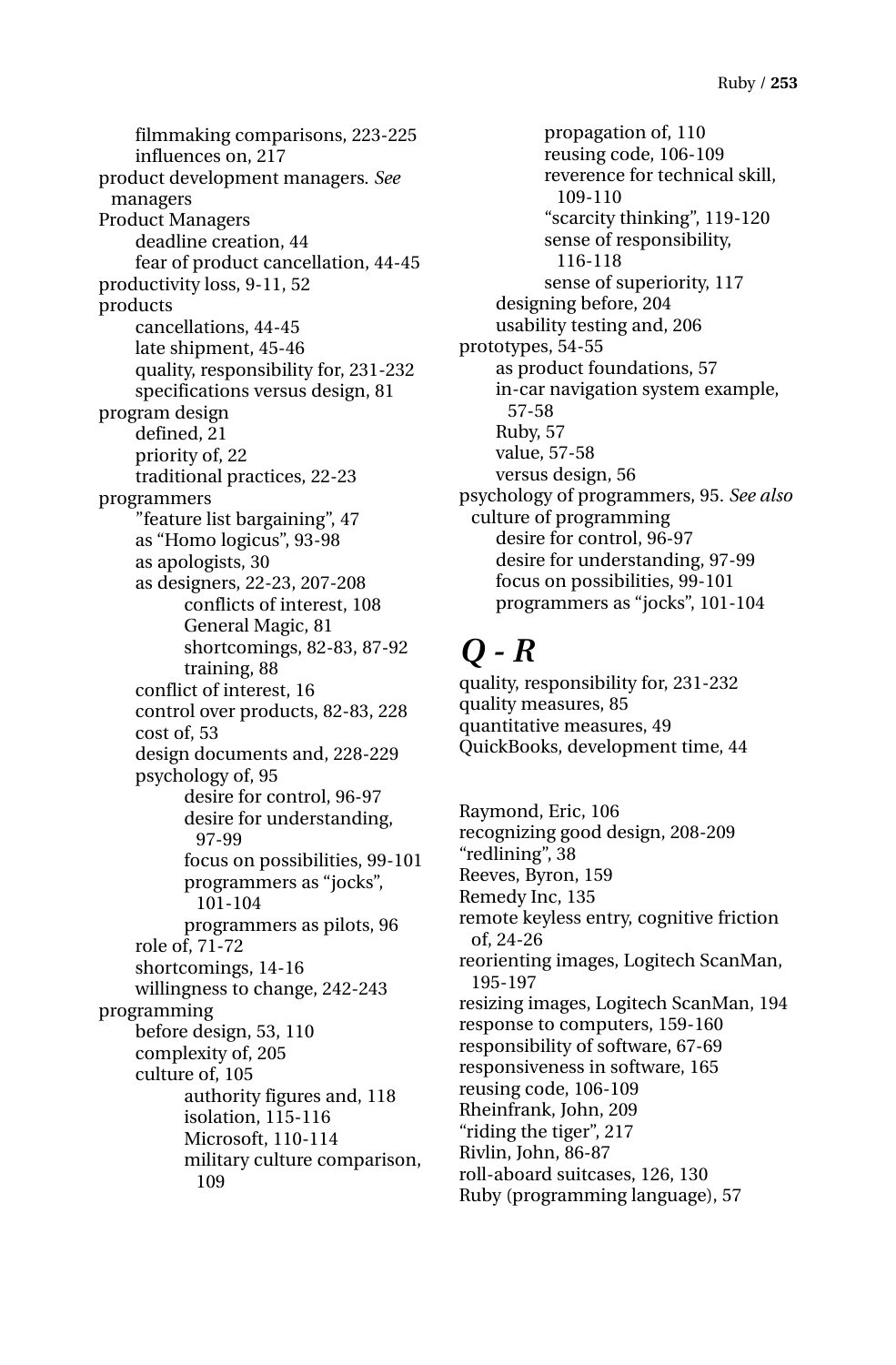# *S*

Sagent Technology, [115](#page--1-4) SAP, as customer-driven company, [218](#page--1-4) ScanMan. *See* Logitech ScanMan case study "scar tissue" in programs, [55-](#page-41-0)[56](#page-42-0) "scarcity thinking", [119-120](#page--1-4) scenarios, [179](#page--1-4) breadth versus depth, [180](#page--1-4) constructing, [180](#page--1-4) daily use, [180](#page--1-4) necessary use, [180-181](#page--1-4) scheduling programs, usability problems, [62-63](#page--1-4) "seat at the table" design teams, [207](#page--1-4) self-confidence in software, [167](#page--1-4) self-referential design versus interaction design, [87](#page--1-4) service companies, [220-221](#page--1-4) "Seven Habits of Highly Engineered People", [95-96](#page--1-4) Shared Healthcare Systems project "clinical vortex", [236-237](#page--1-4) personas, [236](#page--1-4) programmers, [237](#page--1-4) unification of system, [237](#page--1-4) shipping products late, [45-](#page-31-1)[46](#page-32-1) "shopping lists" of features, [42](#page-28-1) short-term versus long-term thinking (managers), [221-222](#page--1-4) Silicon Valley, California, [240](#page--1-4) skill levels, [131-132, 182-185.](#page--1-4) *See also* euphemism pyramid "skin in the game", [116-118,](#page--1-4) [225](#page--1-4) software bridging hardware to, [197-198](#page--1-4) browser-based, [64-65](#page--1-4) forgetfulness, [65](#page--1-4) inflexibility, [66-67](#page--1-4) installation, [64-65](#page--1-4) lack of responsibility, [67-69](#page--1-4) laziness, [65](#page--1-4) user blame, [67](#page--1-4) witholding information, [66](#page--1-4) "software apartheid", [11,](#page--1-4) [36-38](#page--1-4) software design, usability problems. *See also* design alarm clock, [6-7](#page--1-4) ATMs, [8-9](#page--1-4) causes, [14-16](#page--1-4)

costs, [17](#page--1-4) digital cameras, [4-6](#page--1-4) file systems, [9-11](#page--1-4) IFEs, [11-13](#page--1-4) navigational computers (airlines), [3-4](#page--1-4) Porsche Boxster, [8](#page--1-4) Windows NT (USS Yorktown), [13](#page--1-4) software development process, changing, [242-243](#page--1-4) software engineers. *See* programmers Sony Trans Com's P@ssport case study, [138](#page--1-4) original interface, [139, 142](#page--1-4) personas, [142-147](#page--1-4) source code versus vocabulary, [186](#page--1-4) special cases, [100](#page--1-4) specifying personas, [128-129](#page--1-4) stereotyping personas, [128](#page--1-4) sticky notes, [126](#page--1-4) "stinking gods among men", [95](#page--1-4) style guides, [209-210](#page--1-4) survivors, [31-33](#page--1-4) Swiss Army knife, cognitive friction of, [24](#page--1-4)

# *T*

T/Maker software company, [44,](#page-30-0) [47](#page-33-1) task-directed design, [151](#page--1-4) tasks versus goals, [150-151](#page--1-4) "teaching dogs to be cats", [88](#page--1-4) teams, [207](#page--1-4) tech support, design documents and, [230](#page--1-4) technical managers. *See* managers technical specifications, [46](#page-32-1) technical support, [52](#page-38-1) technical writers, design documents and, [230](#page--1-4) techno-rage, [13-14](#page--1-4) technology democratization of, [34](#page--1-4) versus interaction design, [213](#page--1-4) television news show application, [152-153](#page--1-4) testing code, [242-243](#page--1-4) testing. *See* usability testing *The First \$20 Million Is Always the Hardest*, [96](#page--1-4) *The Media Equation*, [159](#page--1-4)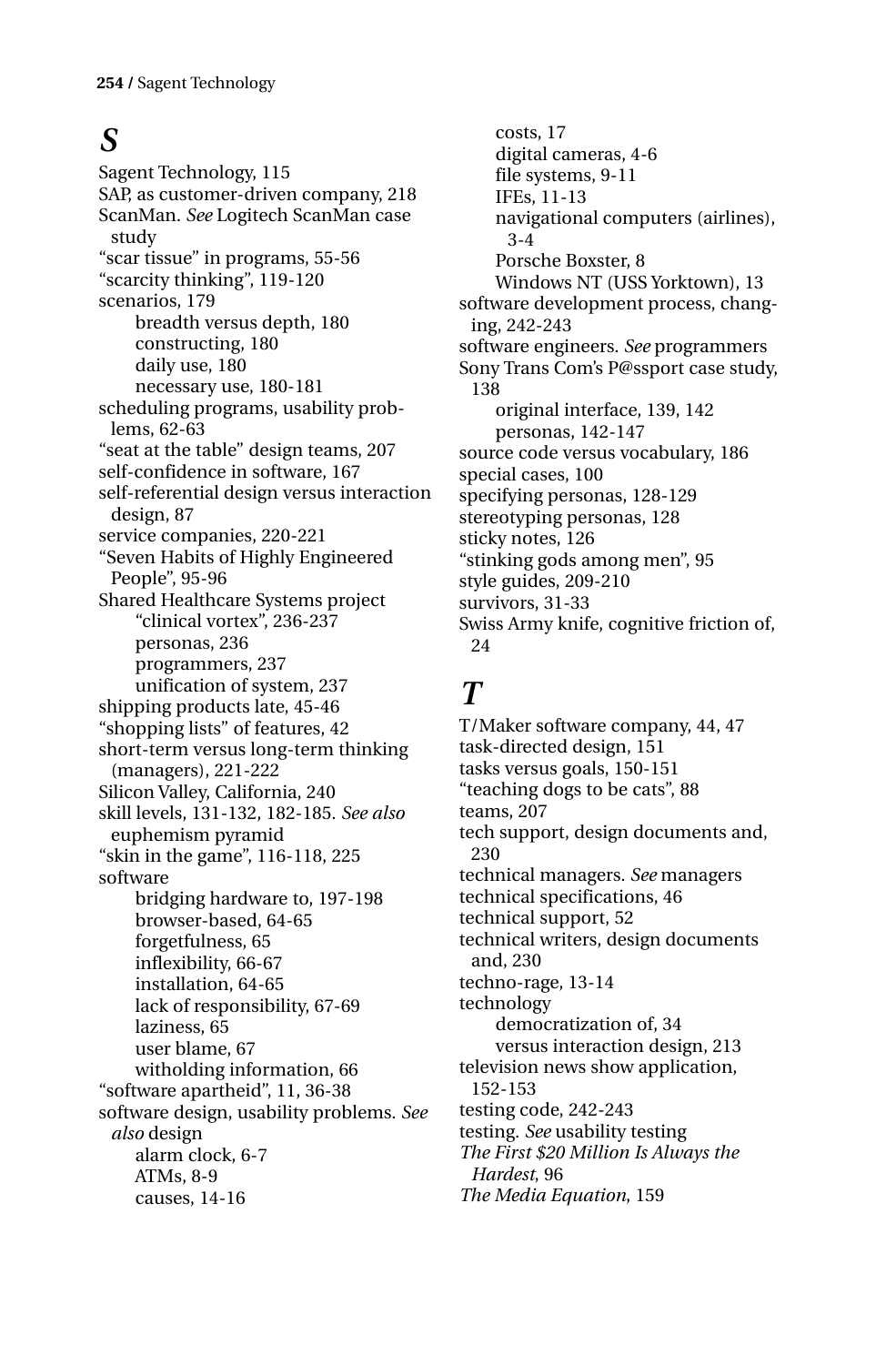*The Secrets of Consulting "A Guide to Giving & Getting Advice Successfully"*, [88](#page--1-4) *They're Mad as Hell Out There*, [244](#page--1-4) threads (email), [61](#page--1-4) time to market advantage versus design advantage, [77, 84-85](#page--1-4) timing of design, [203-205](#page--1-4) training, [11](#page--1-4) TransPhone, [91-92](#page--1-4) trustworthiness of software, [170](#page--1-4) typewriters, cognitive friction of, [20](#page--1-4)

### *U*

U.S. Navy warships, [13](#page--1-4) understanding, programmers' need for, [97-99](#page--1-4) "uninformed consent", [140](#page--1-4) unpredictable markets, myth of, [48-](#page-34-1)[49](#page-35-0) usability problems acceptance of, [59](#page--1-4) alarm clock, [6-7](#page--1-4) ATMs, [8-9, 68](#page--1-4) blaming users, [34-36](#page--1-4) calendar software, [63](#page--1-4) causes, [14-16](#page--1-4) costs, [17, 27-29](#page--1-4) business software, [52-](#page-38-1)[53](#page-39-0) loss of market share, [82-83](#page--1-4) narratives about, [83-87](#page--1-4) digital cameras, [4-6](#page--1-4) email, [61-62](#page--1-4) engineering skills and, [92](#page--1-4) file systems, [9-11](#page--1-4) IFEs, [11-13](#page--1-4) navigational computers (airlines), [3-4](#page--1-4) Porsche Boxster, [8](#page--1-4) reaction to, [33-34](#page--1-4) scheduling programs, [62-63](#page--1-4) technology as solution for, [213](#page--1-4) VCRs, [60-61](#page--1-4) Windows NT (USS Yorktown), [13](#page--1-4) usability testing, [205](#page--1-4) before programming, [206](#page--1-4) evaluating design, [208-209](#page--1-4) focus groups, [210-211](#page--1-4) iteration, [213-214](#page--1-4) timing, [206-207](#page--1-4)

"user friendly", [60](#page--1-4) users versus personas, [127-129](#page--1-4) USS Yorktown, [13](#page--1-4)

#### *V - W*

VCRs, as dancing bearware, [60-61](#page--1-4) viability, [71, 78](#page--1-4) violins, cognitive friction of, [20](#page--1-4) visual design, [211-212](#page--1-4) "visual design language" (Xerox), [209](#page--1-4) vocabulary specifying, [185-186](#page--1-4) versus source code, [186](#page--1-4)

warships, [13](#page--1-4) Web. *See* WWW Weinberg, Jerry, [88](#page--1-4) well-informed software, [166](#page--1-4) West, David, [237](#page--1-4) "wet dogs", [31](#page--1-4) Wildstrom, Stephen, [244](#page--1-4) Windows, design iteration, [214](#page--1-4) Windows 95 file system, [9-11](#page--1-4) Windows NT, USS Yorktown problems, [13](#page--1-4) Worlds, Inc., [45](#page-31-1) WriteNow, [47](#page-33-1) WWW (World Wide Web) as dancing bear, [32](#page--1-4) cognitive friction of, [20](#page--1-4) ease of use, [241](#page--1-4)

# *X - Y - Z*

Xerox, "visual design language", [209](#page--1-4)

Zicker, John, [219](#page--1-4)